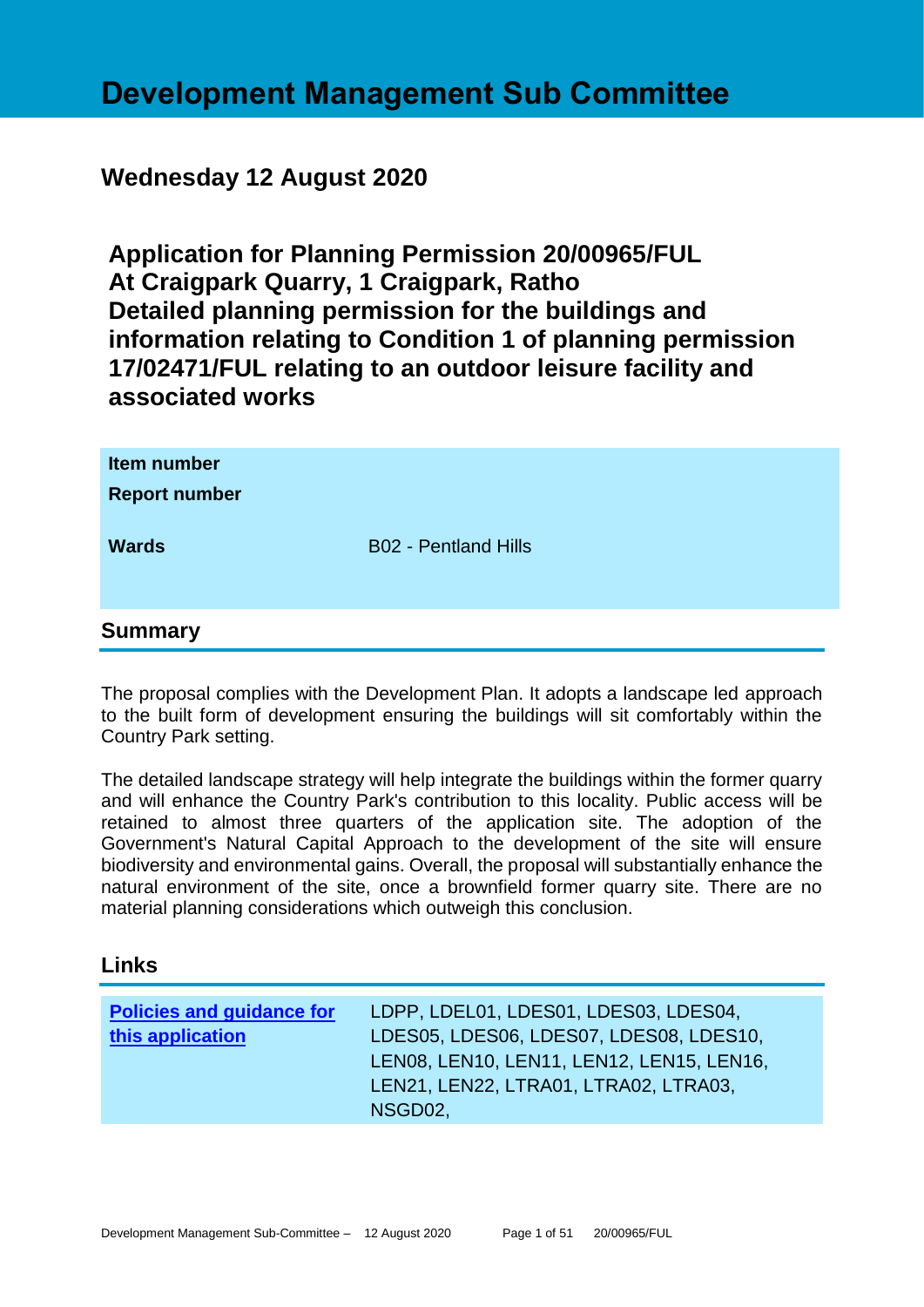# **Report**

**Application for Planning Permission 20/00965/FUL At Craigpark Quarry, 1 Craigpark, Ratho Detailed planning permission for the buildings and information relating to Condition 1 of planning permission 17/02471/FUL relating to an outdoor leisure facility and associated works**

# **Recommendations**

**1.1** It is recommended that this application be Granted subject to the details below.

# **Background**

# **2.1 Site description**

The application site is part of the disused Craigpark Quarry, at the western edge of the village of Ratho. The Quarry ceased operations in 1990. The Quarry slopes have recently received remediation works as part of the restoration of the quarry into a country park.

The site measures approximately 23.4ha in area and is bound to the north by a strip of trees and shrubbery, next to the Union Canal, which is a scheduled ancient monument (Ref SM11097, added 15 Dec 2003), and by the Edinburgh International Climbing Arena to the north east. It is bound to the west by agricultural land and to the south by Bonnington Quarry. To the east, the site is bound by the new Cala Homes residential development built as part of the quarry restoration.

The Union Canal is designated as a Local Nature Conservation Site and runs along the northern edge of the site and, to the southeast, the woodland formerly associated with Craigpark House (now demolished) is listed in the Inventory of Ancient, Long Established and Semi Natural Woodland of Plantation Origin (NCC 1991). The old cart road running eastwards from the quarry basin between the canal and the new housing has been reopened as part of the country park development.

Further south, beyond the application site, the countryside is designated as a Special Landscape Area.

Access to the site is via the Edinburgh International Climbing Arena road, off Cliftonhall Road B7030 to the west.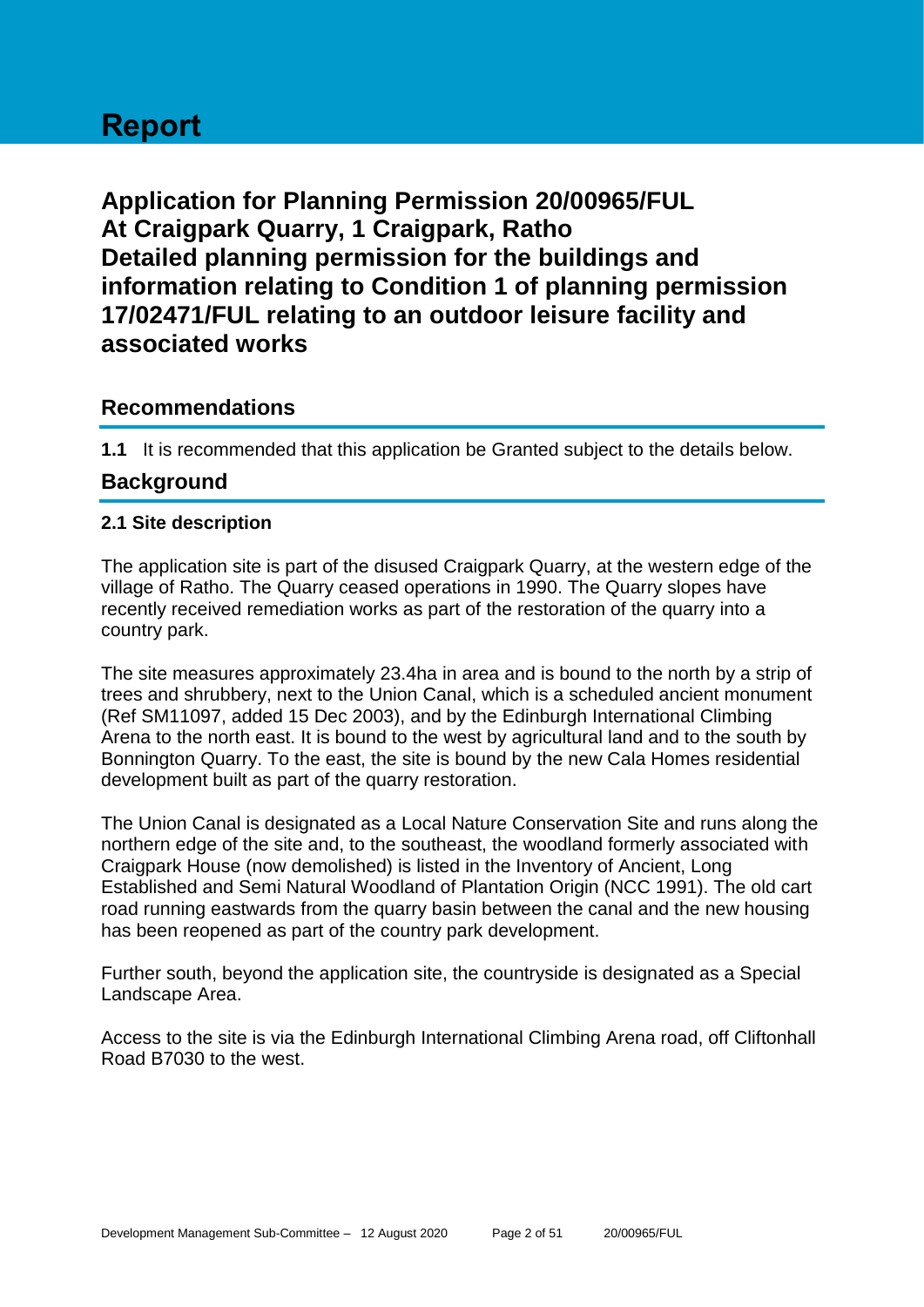# **2.2 Site History**

The site was an active quarry producing hard rock until 1990, when all extraction ceased.

2 March 2003 - planning permission refused for restoration of redundant quarry and mixed-use redevelopment comprising housing, business and commercial uses, with associated engineering works (application reference 02/01597/FUL).

14 August 2006 - planning permission granted for the erection of 117 dwelling houses on the neighbouring site and restoration of the disused quarry to the south west for public amenity purposes (formation of country park) (application reference 05/01229/FUL).

An Environmental Statement was submitted with this application. The proposal included 45 town houses, 42 four storey apartments and 30 detached dwelling houses. The planning permission was subject to a legal agreement requiring, amongst other matters, the implementation of a phased restoration programme and landscape and habitat management plan. The approved restoration works are currently in progress.

The enabling works included the reinstatement of the site access from Wilkieston Road as the south eastern gateway for use by construction traffic for a temporary period and re-contouring of slopes for road construction, material gain from north-western area and removing dangerous cliffs.

Restoration of the quarry included;

- − Slope re-profiling to provide a natural angle of repose;
- − Re-use of bundled topsoil;
- − Retaining established woodland on the site;
- − Creating new woodland and grasslands;
- − Infrastructural tree planting; and
- − Safeguarding raptor habitat and nesting sites.

4 July 2019 - Planning permission granted for an outdoor leisure complex including water sport and training facilities infrastructure, access (pedestrian and vehicular), landscaping and ancillary works, ancillary class 1 (retail) and class 3 (food and drink) uses, tourism accommodation facilities (application reference 17/02471/FUL).

Condition 1 of planning permission application reference 17/02471/FUL states;

*Notwithstanding the information submitted on the plans hereby approved, detailed planning permission must be sought for all the support buildings (including orientation building, HUB reception building, WETs building and Service Building), the recreation facilities (including the water sports facility, zip wire, ski and snowboard kicker, the tubing slide and ancillary structures), and the visitor overnight accommodation buildings (including lodge and pod buildings) shown on the proposed masterplan drawing reference 14048 L106 EOO. The total gross floor area of the buildings should not exceed 4500 square metres and the buildings should not exceed two storeys in height A.O.D.*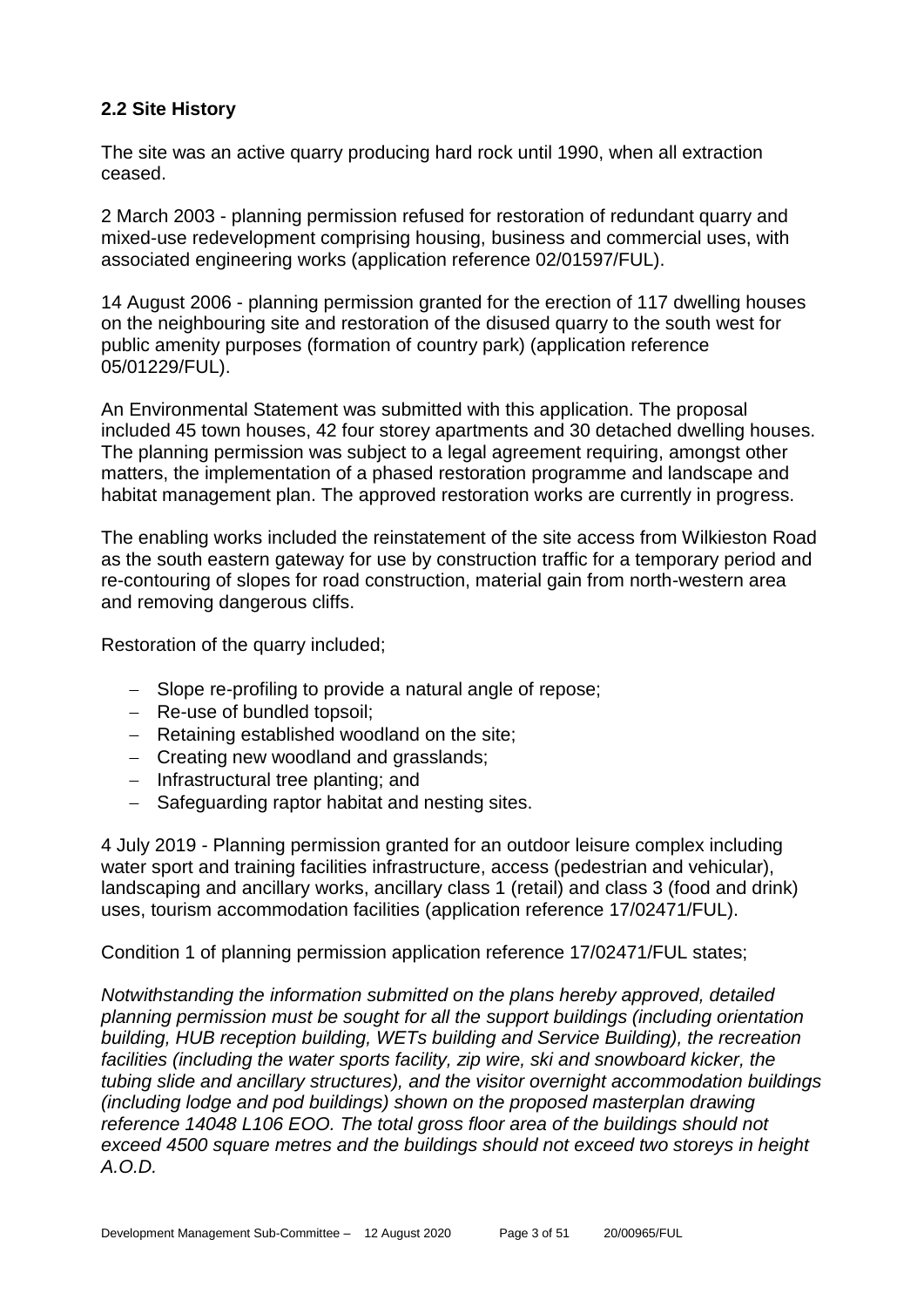*The detailed application should include the following information:* 

- *Height, massing, siting and ground floor levels;*
- *Design and external appearance of all buildings, roof form, open space, public realm and other structures;*
- *All operational aspects of water sports facility, open space and public realm;*
- *Existing and finished site and floor levels in relation to Ordnance Datum;*
- *Roads, footways, cycleways, servicing and layout of car parking and cycle parking provision in accordance with standards agreed within the approved layout; including an access management plan;*
- *Amendments of any treatment to adopted roads and footways;*
- *Surface water management, drainage arrangements, SUDs proposals and SUDs maintenance plan;*
- *All operational aspects and noise assessment of the commercial and business uses including details of servicing arrangements, opening hours, all external plant, machinery and/or ventilation, hours of deliveries and collections, inclusion of a site management plan; details should be provided which confirm that the ventilation will meet the relevant criteria.*
- *Waste management and recycling facilities;*
- *External lighting, including floodlighting and street lighting arrangements for the development;*
- *Site investigation/decontamination arrangements;*
- *Ecological studies including mitigation works to protect against any damage to protected species, bats, otters and badgers;*
- *Full details of the proposed centralised energy centre;*
- *Detailed soft and hard landscaping plan and levels around the proposed buildings;*
- *A schedule of all plants to comprise species, plant size and proposed number and density;*
- *Inclusion of hard and soft landscaping details including tree removal;*
- *Landscape management plan including schedule for implementation and maintenance of planting scheme; and*
- *Any boundary treatments, including noise barriers.*

28 March 2019 - Proposal of Application Notice was submitted for detailed design of the buildings for the Wavegarden Scotland development at Craigpark Quarry and information relative to Condition 1 to be attached to planning permission 17/02471/FUL.

# **Main report**

# **3.1 Description Of The Proposal**

This is an application for planning permission for all matters required by condition 1 of 17/02471/FUL with the exception of the information relating to the alternative leisure uses - the tubing slide, the snowboard kicker and the zipline which are no longer in the business plan and do not form part of the current proposals.

As the current application is a detailed separate application for planning permission and therefore is not bound by the original consent, the applicant is seeking to increase the gross floor area of the buildings from the originally approved 4500 square metres to 6220 square metres. This would then supersede the original floorspace restriction.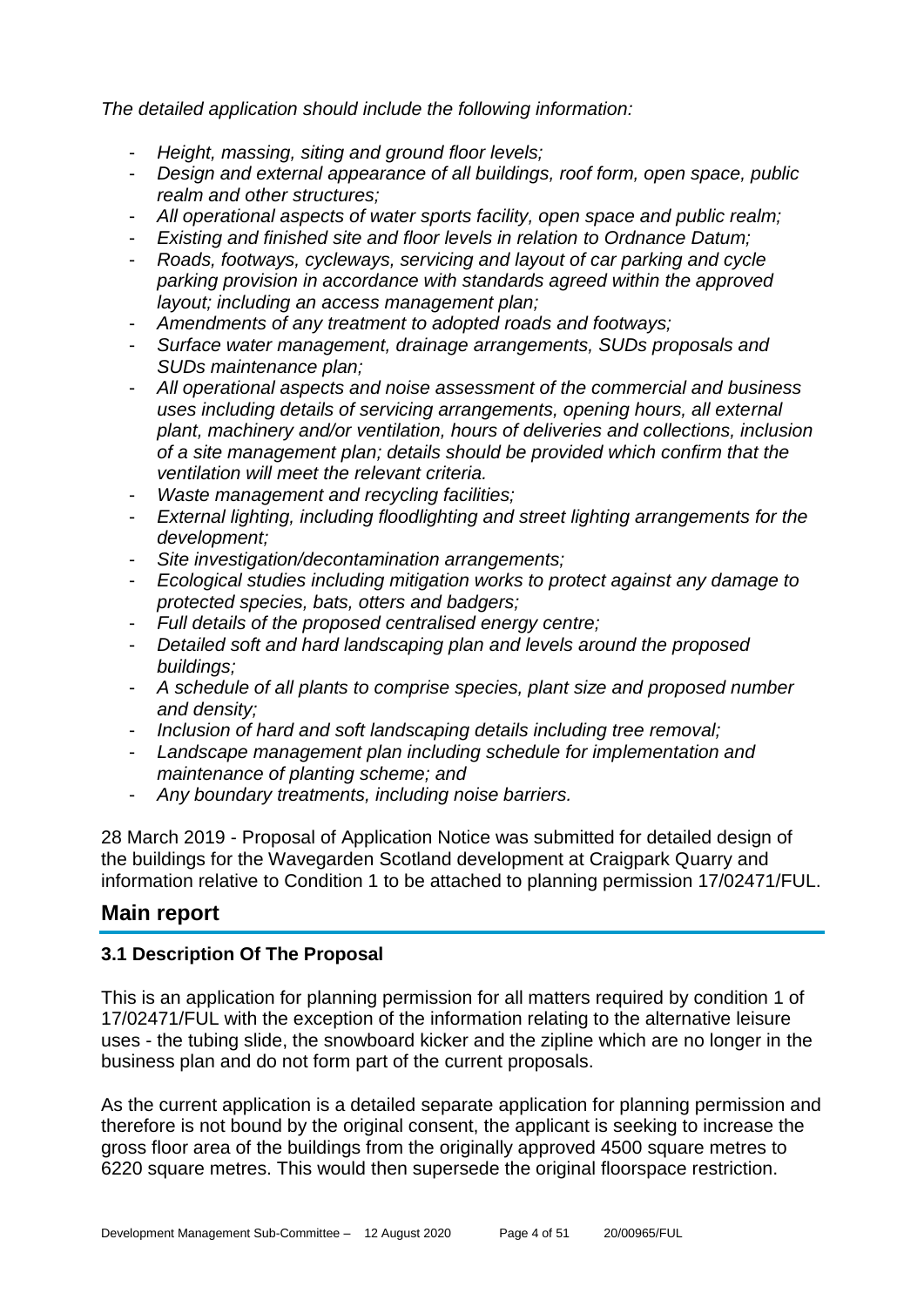The Hub and Wets building have changed from being two storey to being single storey. The point cafe and the operational area building have reduced in size. The number of camping pods has reduced in number from 60 to 56 (including the bothies) but an additional four canal berths have been identfied (these do not require planning permission). The lodges remain at 31 although these are larger due to the applicant's assessment of market demands. The accommodation details proposed on the site have changed as shown below;

|                            | 2017      | 2019       |
|----------------------------|-----------|------------|
| Welcome building           | 60sqm     | 38sqm      |
| Hub Building               | 1040 sqm  | 657sqm     |
| <b>Wets Building</b>       | 285 sqm   | 760 sqm    |
| Point Café                 | $137$ sqm | 86 sqm     |
| Camping pods (2 beds)      | 60        | 41         |
| Accessible pods (4-8beds)  |           | 8          |
| Lodges (2-3 beds)          | 31(46sqm) | 31 (84sqm) |
| Barges (2-6 beds)          |           | 4          |
| Bothy (4-8 beds)           |           | 7          |
| <b>Total Accommodation</b> | 91 units  | 91 units   |

The proposed buildings are designed with a common palette of materials mainly Scottish larch timber cladding. The Hub building will be finished in metal cladding with brown timber appearance, reflective of the industrial heritage of the area.

The Hub building, the largest on the site, is split into three components. One area will provide food and beverages, one will be a surf block and one will be a changing block. It would have large glazed panels and connected by a tensile canopy with timber pergola details. This will provide for sheltered outdoor learning space and briefings.

The Point Cafe, bin stores and ancillary buildings are all smallscale buildings around 3.6 metres in height clad in timber cladding. The point café sits on the southern side of the site, below the pod accommodation, with bi-folding glazing opening out towards the lagoon.

The ancillary service building takes a linear form on the southern side of the site, serving the lodges. It would be clad in timber with a green sedum roof.

The switch room at the lagoon, housing the wave technology would be timber clad with green sedum roof with two spaces of 33 and 32 square metres each.

The 49 camping pods would be clad with timber. The regular pods would measure 3 metres x 5.6 metres long and 3.1 metres in height. The DDA compliant pods are proposed to be 6.8m by 10.6m.

The 31 lodges are 2-3 bedroomed, finished in metal cladding of a timber appearance. These are proposed at 84 square metres.

There has been an overall increase of built floor space from 4500 square metres proposed in the original application to 6220 square metres taking account of the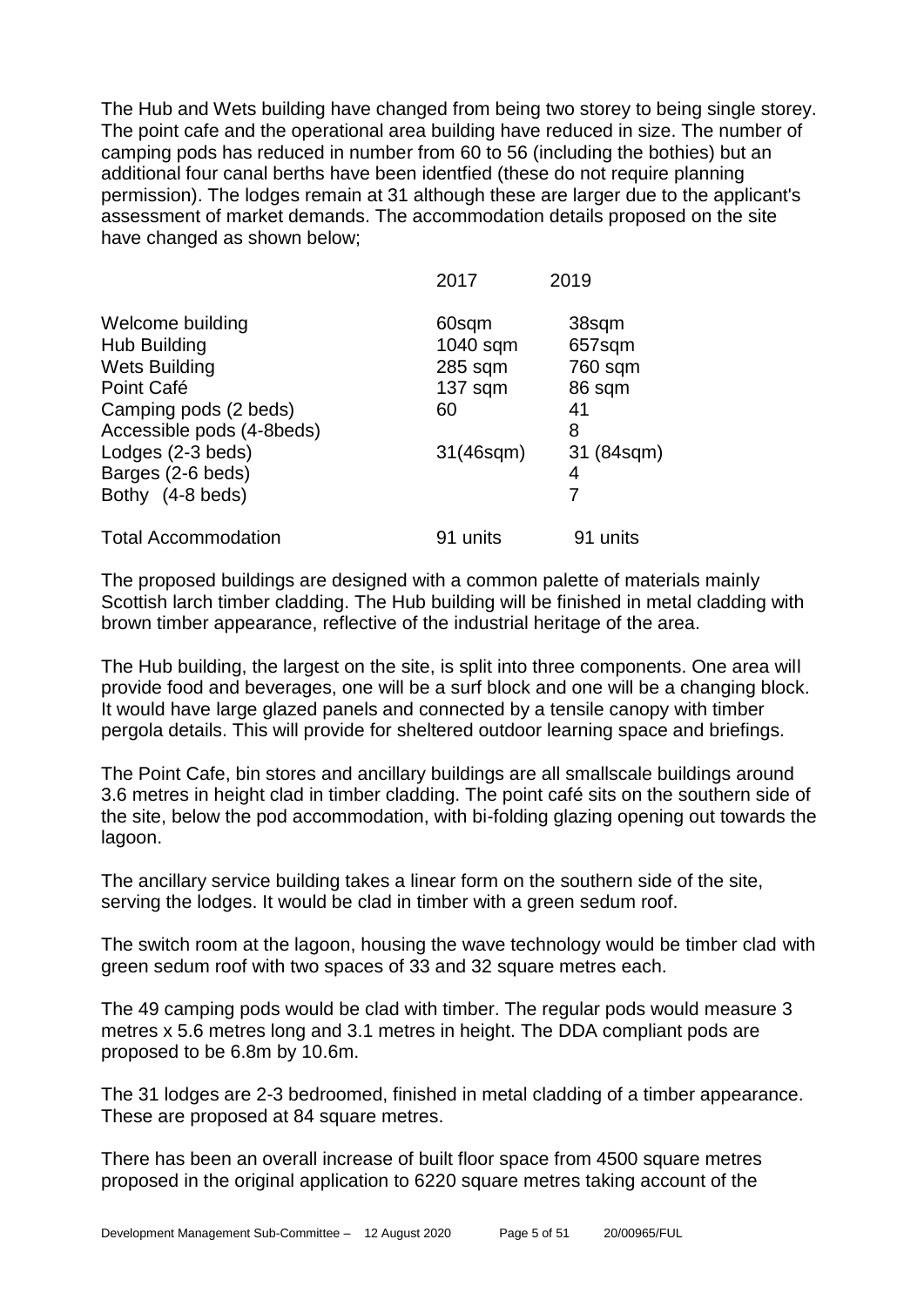increase floor area of the lodges and additional ancillary buildings on the site. The application does not forecast an increase in visitor numbers but an increase in the size of the accommodation on offer.

The application includes a comparison plan of publicly available space within the country park for both the approved application and the current proposal, which breaks down as follows;

|                                                                              | <b>Current application</b> | Original Wavegarden application |
|------------------------------------------------------------------------------|----------------------------|---------------------------------|
| Total country<br>Park area                                                   | 23.4ha<br>100%             | 23.4ha<br>100%                  |
| <b>Country Park free</b><br>access dawn to dusk                              | 74%                        | 76.6%                           |
| Free entry- public access 6.5%<br>to wave garden during<br>operational hours |                            | 4.2%                            |
| Facility with paid<br>Entry use:<br>(Breakdown of accomm.                    | 17.2%                      | 16.5%                           |
| lodges                                                                       | 2%                         | 1.6%                            |
| Pods)                                                                        | 5.4%                       | 4.7%                            |
| Maintenance facility                                                         | 2.2%                       | 1.6%                            |

The viewing terraces are set around the lagoon, up on the cliffs in the west. Smaller areas of seating nodes are by the canal and bridge and throughout the country park setting. A formalised seating area for spectating the surf lagoon is proposed on the north eastern side of the lagoon.

Bike skills track details are proposed on the slopes in the north western corner of the site between the car park and canal; these would be surfaced in whin dust.

The application includes five coach parking spaces and nine minibus spaces. A total of 244 car parking spaces including DDA complaint and electric vehicle spaces are proposed. Cycle parking is proposed at the Welcome building, the southern car park and the Hub offering 58 spaces in total. This level of parking was agreed in the original planning application and no change is proposed.

The application includes comprehensive detail of the landscape proposals. This includes tree planting that will provide for a rich and varied natural habitat, that offers increased biodiversity, including native and non-native evergreens. Alpine plants will provide interest in the car park area, aquatic plants within the SUDs area, low level shrubs and grasses will provide suitable habitats for birds and insects. The proposal includes a variety of grass mixes for each of the different area of the site. The application includes a Natural Habitat Statement and Landscape Habitat Management Plan.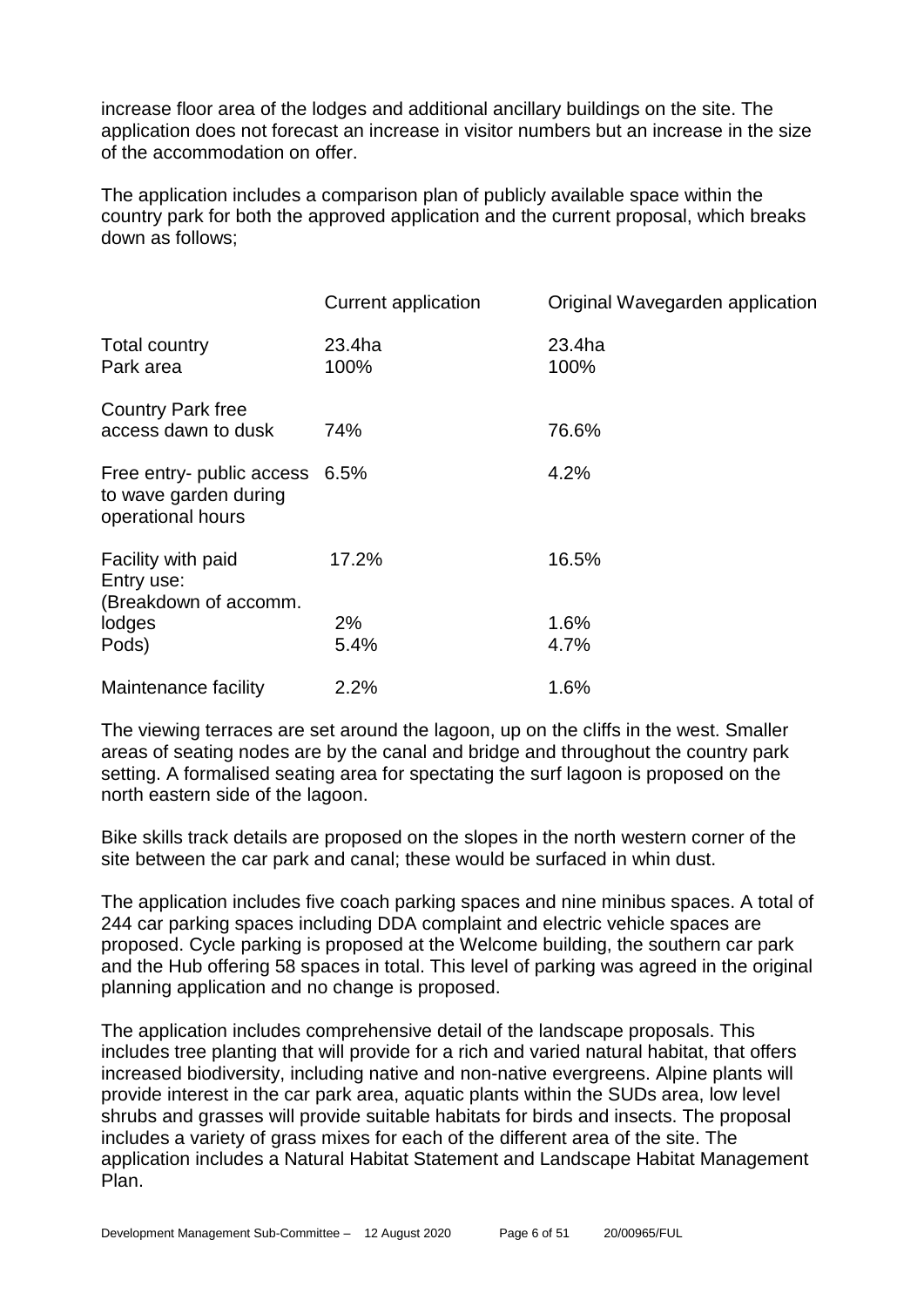The EIA submitted with the original application (17/02471/FUL) has been updated in accordance with current regulations, the Town and Country Planning (Environmental Impact Assessment) (Scotland) Regulations 2017.

The application is supported by the following documents;

- Environmental Statement, (ES),
- PAC Report,
- Planning Supporting Statement,
- Flood Risk Assessment,
- Surface Water Management Plan,
- Sustainability Statement,
- Tree Survey,
- Design and Access Statement,
- Drainage Strategy (Addendum),
- Noise Impact Assessment,
- Operational Statement,
- Remedial Method Statement July 2019,
- Zones of Theoretical Visibility,
- Natural Capital Protocol February 2020.
- Phase 1 Habitat and Protected Species Survey,
- Habitat Survey,
- Protected Species Report (confidential), and
- Planning Support Statement.

These documents are available to view on the Planning and Buildings Standards Online Services.

# **3.2 Determining Issues**

Section 25 of the Town and Country Planning (Scotland) Act 1997 states - Where, in making any determination under the planning Acts, regard is to be had to the development plan, the determination shall be made in accordance with the plan unless material considerations indicate otherwise.

Do the proposals comply with the development plan?

If the proposals do comply with the development plan, are there any compelling reasons for not approving them?

If the proposals do not comply with the development plan, are there any compelling reasons for approving them?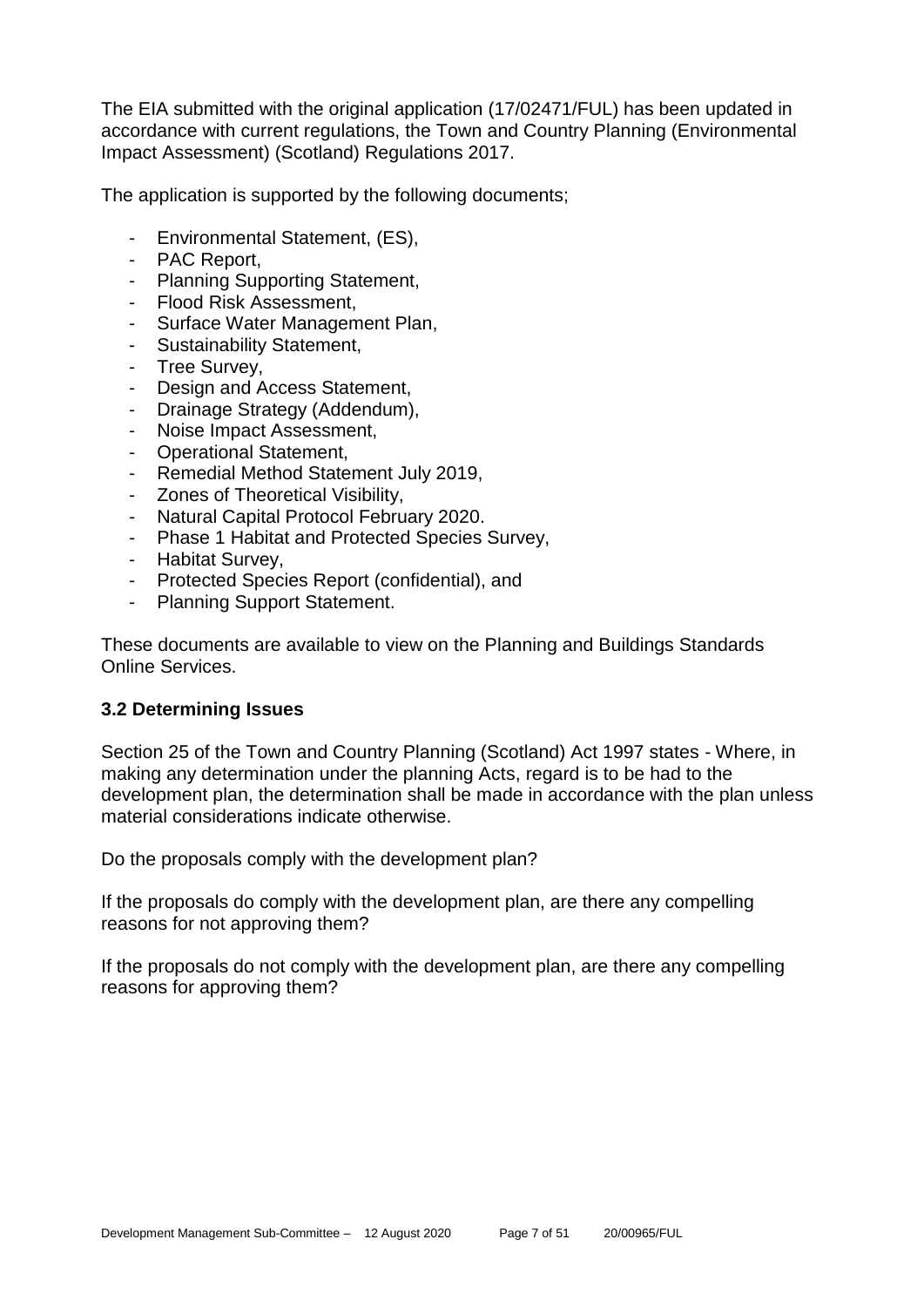# **3.3 Assessment**

To address these determining issues, the Committee needs to consider whether:

- a) the principle of development is acceptable;
- b) the design and layout of buildings is acceptable:
- c) the design of landscape and openspace is acceptable;
- d) the impact on the Union Canal is acceptable;
- e) the impact on neighbouring amenity is acceptable;
- f) transport impacts are acceptable;
- g) flooding and water management is adequately addressed;
- h) waste management is adequately addressed;
- i) external lighting is acceptable:
- j) site investigation and contamination is adequately addressed;
- k) the impact on protected species is acceptable;
- l) any other environmental impacts are acceptable;
- m) Environmental Impact Assessment Report;
- n) the proposal has any impact on equalities or human rights; and
- o) comments raised have been addressed.

# a) Principle of Development

On 25 April 2018, the Development Management Sub Committee was minded to grant full planning permission for an outdoor leisure complex (Wave Garden) including water sport and training facilities, infrastructure and access (pedestrian and vehicular, landscaping and ancillary works). The principle of the Wave Garden use within the Country Park setting of the site has therefore been established and a masterplan approved under application reference 17/02471/FUL. The decision notice was issued on 4 July 2019 following the signing of the legal agreement.

The proposals have developed since the 2017 planning application to reflect the applicant's business plan but having regard to the historical development of the site, and the development of a country park with public access, it was evidenced through application reference 17/02471/FUL that the formerly approved country park element of the site will be largely retained and the proposed surfing element of the proposal will make efficient reuse of the derelict quarry and is a positive reuse of vacant brownfield land.

The buildings to be accommodated on the site will contribute to the surfing leisure facility potentially providing a more sustainable use of the site enabling users to stay overnight rather than travel long distances on a daily basis. The floor area change represents a 1,700 square metre increase in a site of around 23.4 hectares and, provided all other aspects are compatible with the Development Plan, this is considered acceptable.

The legal agreement connected with this site will still be applied under application 17/02471/FUL. However, a new legal agreement will be required to ensure the requirements are still met under this application. This includes the Council retaining the original new bridge contribution paid in 2015 for a longer duration as a payment towards the new bridge and the payment of an additional £444,689 to ensure that the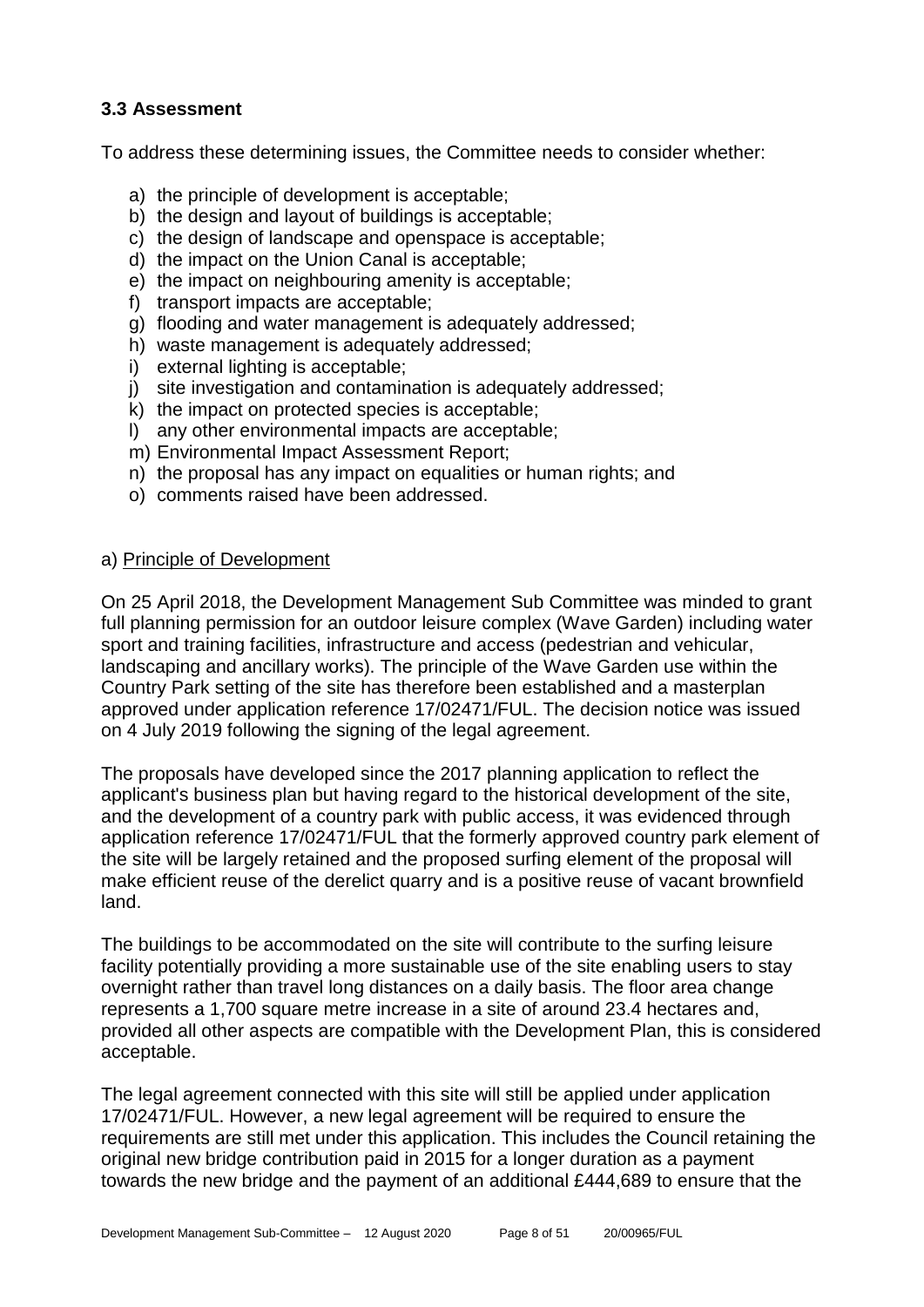bridge can be built. Other elements of the agreement relate to the same; 'Landscape and Habitat Management Plan', the 'Park Bond', the restriction that the park be retained in single occupation, and the 'Public Park'; matters as detailed in the restoration agreements.

#### b) Design and layout of buildings

The application site is designated as countryside in the Edinburgh Local Development Plan (LDP). Policy ENV 10 (Green belt and Countryside) of the LDP advises that development would only be permitted where a countryside location is essential and that any associated buildings, structures or hard standing areas are of a scale and quality of design appropriate to the use. The development should not detract from the landscape quality and/or rural character of the area.

Policy Des 4 (Development Design-Impact on Setting) of the LDP requires new development to demonstrate that it will have a positive impact on its surroundings having regard to height and form, scale and proportions, position of the buildings and material and detailing.

The landscape and visual effects of the development were scoped out of the EIA Addendum as significant effects were not anticipated for landscape and visual receptors. This was based on Zone of Theoretical Visibility mapping which evidenced:

- That views to the hub buildings, cove infrastructure and camping pods will generally be contained by the landform of the quarry.
- That the proposed car park, solar panels and orientation building will be in part visible from the west but set within new woodland structure planting.
- The wider visibility of the lodge buildings across areas of farmland to the north west and south west of the quarry. However, this is lessened by retention of existing screen planting to the west, and supplementary planting between the lodges and re-enforcing the southern boundary of the site.

The application demonstrates that whilst the pod accommodation will be more widely dispersed, they will be fewer in number and they will sit comfortably down in the quarry basin, within the country park setting, maintaining public access to the surrounding spaces.

There has been an overall increase of built floor space from 4500 square metres proposed in the original application to 6220 square metres taking account of the increase floor area of the lodges and additional ancillary buildings on the site. The application does not forecast an increase in visitor numbers but an increase in the size of the accommodation on offer. With the exception of the proposed lodges, the development form sits principally down within the quarry basin.

The lodges along the south western crest of the quarry largely follow the siting approved in the original masterplan. However, the proposed floorplans of the lodges are twice the size of that proposed in the original masterplan. To accommodate this increase in size, the land has been regraded at this side of the quarry. While there may be adequate space to accommodate this size of accommodation on this side of the quarry, the footprint is greater thus marginally reducing the overall area of country park for public enjoyment. The comparison plans submitted in support of the application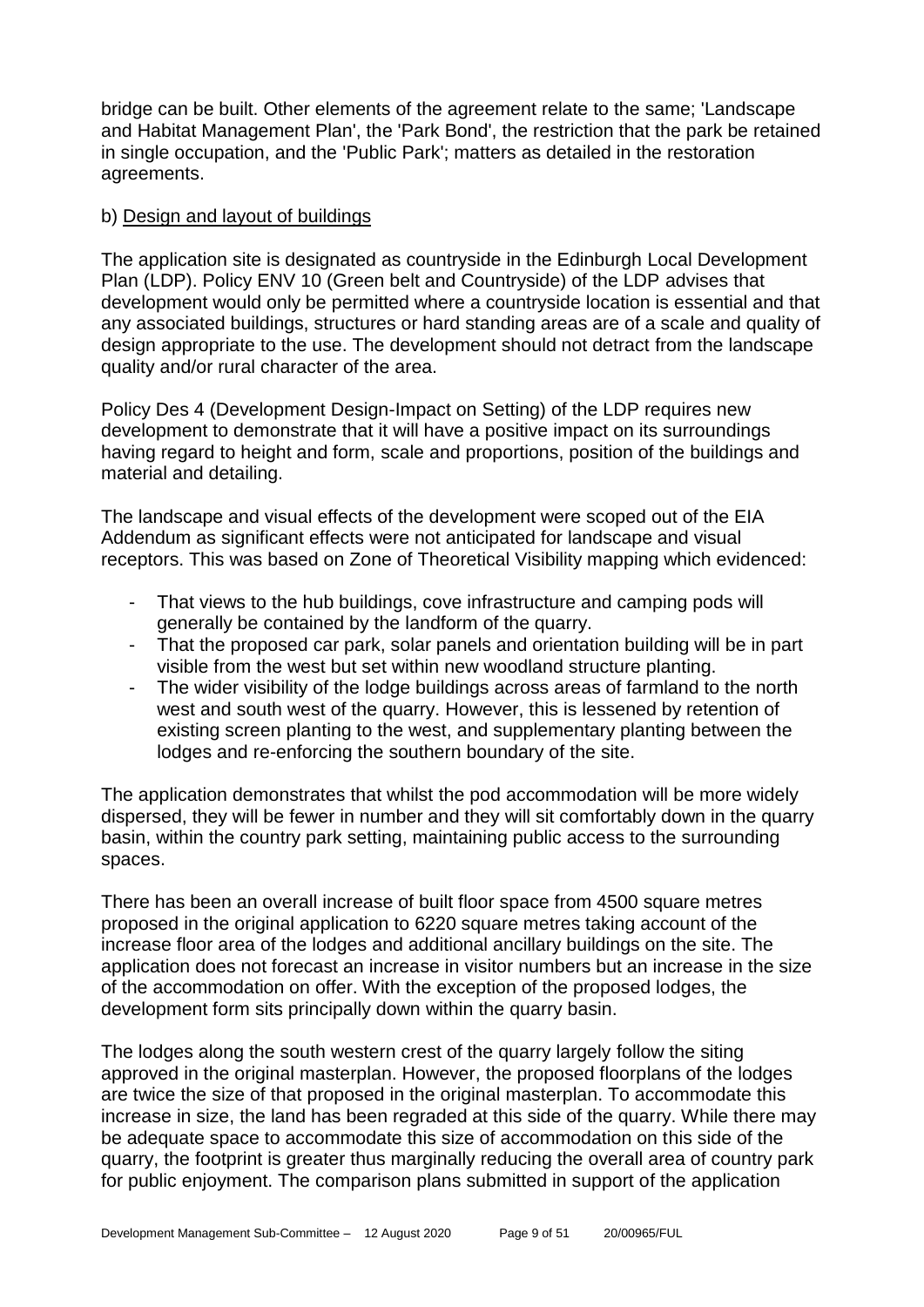show that there will be a change from the original application of 76.6% down to 74% of the total site available for public access during the hours of dawn to dusk. This is balanced by a small increase to public access to the Wave Garden facilities. This will increase from 4.2% to 6.5% of the total site area. This considered acceptable.

The new buildings serving the Wave Garden include an orientation building proposed at the edge of the car parking site to direct the public to the Wave Garden the scale and massing of this building is appropriate in the context of the development.

Support buildings are proposed around the surf facility, set in the former quarry basin of the Country Park. The siting of these buildings follows that approved in the original masterplan and their proposed scale and massing is acceptable.

The original permission includes a condition that would only permit the occupation of the lodges once the surf park has commenced operation. This is to avoid the creation of an isolated holiday park type accommodation. It is recommended that this condition is also attached to this permission.

Adequate information has been submitted in support of the application to demonstrate the appropriateness of the height, siting and massing of the proposed buildings.

Policy Des 1 (Design Quality and Context) of the LDP supports development which contributes towards a sense of place. A design approach that draws upon positive characteristics of the surrounding area is supported.

Policy Des 3 (Development Design - Incorporating and Enhancing Existing and Potential Features) of the LDP aims to ensure that features worthy of retention, are incorporated and enhanced through the design of the development. On this site these features are recognised as the quarry rock face and woodland tree belt.

The approval of the Masterplan for the site (application reference 17/02471/FUL) has set the framework for the site to ensure that the requirements of LDP policy Des 2 (Coordinated Development) are met. A Design and Access statement has been submitted in support of this application. It sets out that the natural environment of the site is central to the ethos of the development project.

The design approach to the buildings is one of modular off-site construction. Details of the design, height and material finish of all the proposed buildings have been considered holistically thus ensuring a cohesive form of development within the site. The design approach to the material finish of the buildings is proposed as a bleached beach ethos, utilising timber finish and some textured metal panelling, reflective of the historical use of the site.

The reduction in height of the hub building since the original application is welcomed, the green roof with cladding in natural hues will ensure that the building is absorbed into the landscape. The tensile links between the buildings is appropriate to the leisure use of the site and connects the external open spaces with the Hub Building.

The application is supported by a Sustainability Statement and an energy strategy.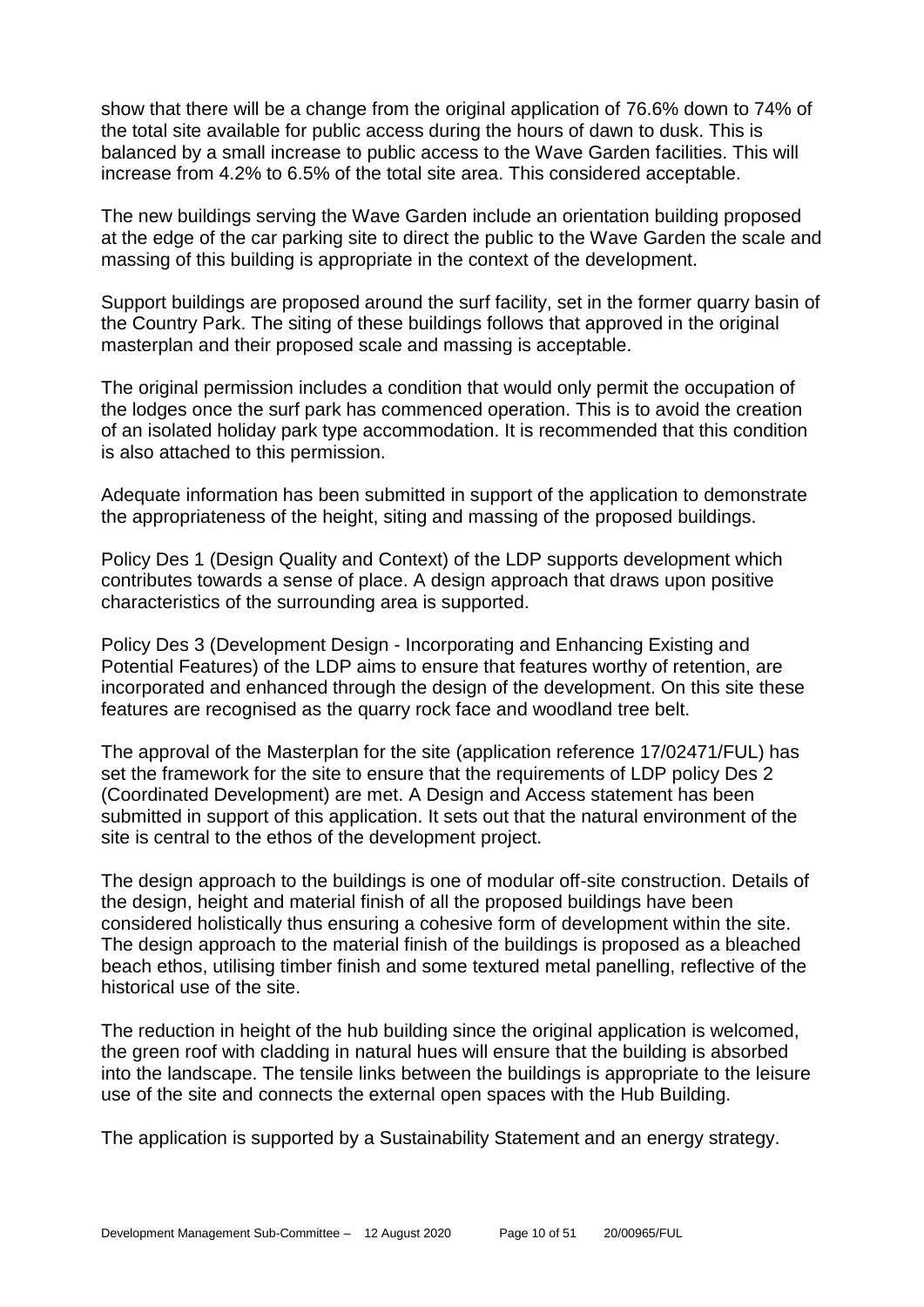The energy strategy includes enhanced fabric thermal performance materials, low energy lighting and controls and roof mounted photo-voltanic panels.

The sustainability strategy for the site meets the essential criteria of the Council's S1 form and provides green roofs, all timber locally sourced and water saving devices. Environmental protection has requested that the applicant does not include wood burning stoves in the lodges.

Within the proposed development, layout provision is made for waste recycling and for access to alternative modes of sustainable transport including bikes and buses. The applicant is proposing to install electric car parking points, approximately 1 in every 6.

The proposal satisfies Local Development Plan policy Des 6 - Sustainable Buildings.

Adequate information has been submitted in support of the application to demonstrate the appropriateness of the design and external appearance of the proposed buildings. The open space and public realm proposals are satisfactorily detailed and will help absorb the leisure facility into the country park setting.

The proposals comply with policies Des 1, Des 2, Des 3, Des 4 and Des 6 and do not adversely affect the rural character or landscape quality of the countryside.

#### c) Design of landscape and open space

Policy Env 20 (Open Space in New Development) of the LDP encourages public accessible and useable open space in new developments (other than housing) that contributes to Edinburgh's green network.

The open space on the site associated with the development will be accessible to the public. The applicant's statement advises that 74% of the country park area will be accessible to the public dawn to dusk. Free entry is provided within areas of the Wave Garden (which is 6.5% of the site area) during operational hours. Approximately 20% of the total site area is only available to paying guests, the accommodation, the wave facility and maintenance buildings.

The management and maintenance of the country park is the responsibility of the site owner, currently Tartan Leisure. The Operational Statement sets out that operational maintenance of the site will be informed by the Natural Capital Protocol which will be incorporated into the Landscape Habitat Management Plan, incorporating the Bird Hazard Management Plan as required by CAA. The Operational Statement follows sustainable principles and commits to encouraging local retail and spa businesses, charitable organisations and a range of accessible to all training facilities.

The open spaces and public realm have been carefully designed to be unique to the quarry basin with sensitive use of materials and reclamation of stone where available.

The car parking will be sensitively integrated within the woodland structure of the site, with new structural planting, alpine low-level planting and sheltered by some earth bunding on the western side of the site.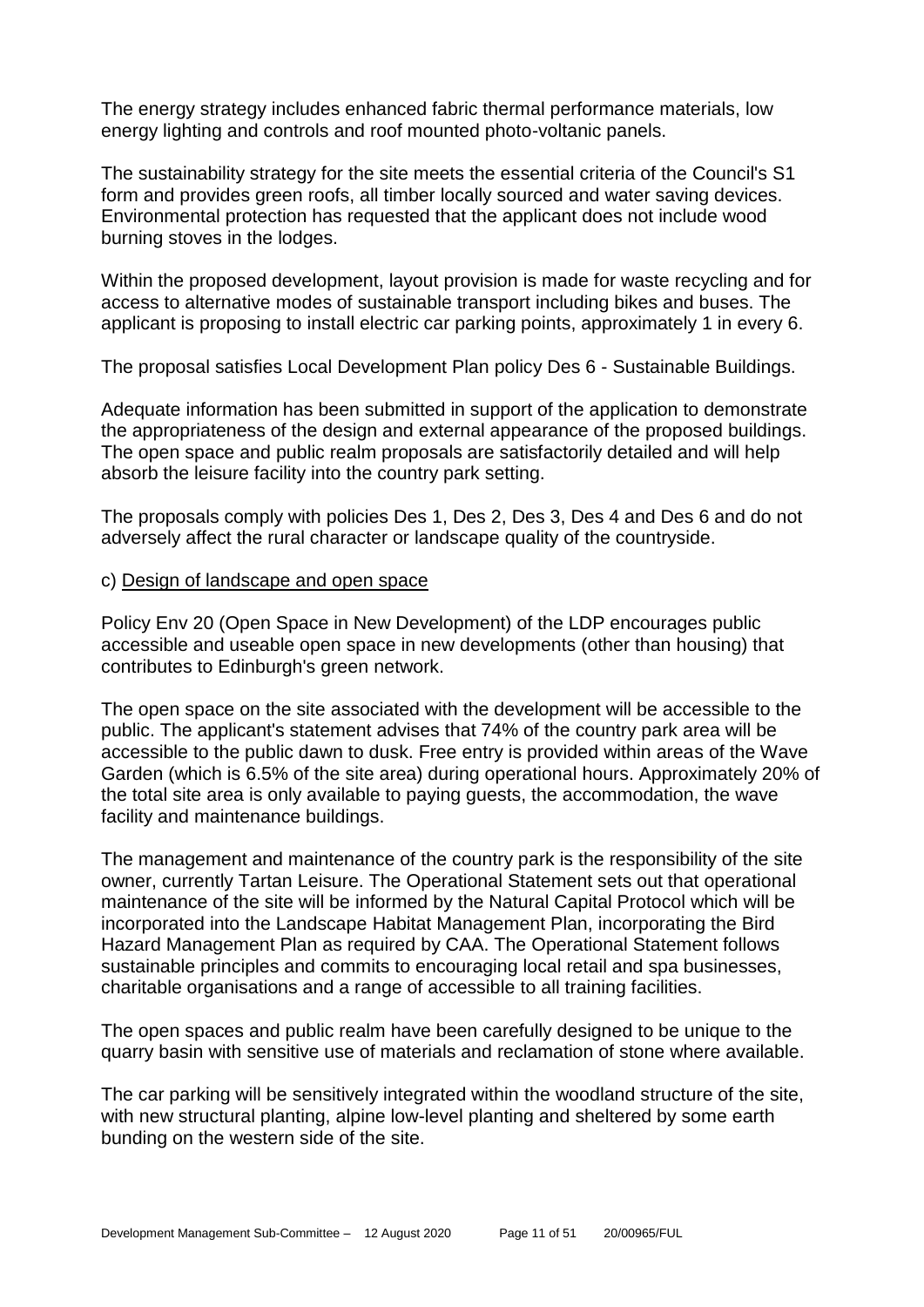The public realm details are comprehensive with the design and siting of timber and concrete benches working sensitively with the character of the site and its topography. Appropriate wayfinding, path hierarchy, waste bins and biodiversity interpretation boards are detailed within the submission.

The application includes a detailed landscaping plan which identifies a broad range of plants to assist in integration of the buildings within the landscape of the country park. In the short to medium term. It is identified that the proposed lodges may sit starkly within the quarry landscape given the current lack of vegetation. Planting between the units is defined as including gorse, heather and birch and due to the intensity of use these areas will receive by visitors over the year, careful management will be required to ensure the planting becomes established.

The schedule of planting submitted in support of the application is considered acceptable. The landscape strategy follows the objectives of the Edinburgh Living landscape and is an ecologically conscious approach that will maximise and increase flora and fauna across the site. The applicant is engaged with Natural Capital Protocol and an integrated natural habitat approach has been adopted across the site with a scoping strategy submitted in support of the application.

The application is supported by a Tree and Woodland Survey. No further tree loss is required over that approved in the original application 17/02471/FUL.

Along the northern boundary of the site runs the Union Canal providing a natural boundary; woodland planting is proposed along this edge to enhance its visual appearance and biodiversity. A new footbridge link across the Canal was partially funded through previous planning permissions. This will improve access between the country park and the EICA. Details of the final design of the bridge are subject to a separate application, reference 20/01091/FUL.

The southern boundary edges along Wilkieston Road, between the servicing access and the Cala homes development. The proposals along this edge include a planted buffer to provide privacy for the lodge occupants.

The south eastern boundary will be planted up to provide a noise buffer between the lodge accommodation and the operational Bonnington Quarry. The planting details are considered appropriate to this setting.

The north eastern boundary of the site is the open side of the quarry recently regraded providing footpath connections from the housing development through the quarry basin/country park setting to the Canal.

The proposed landscaping approach, both hard and soft materials, will sit comfortably within the man-made form of the site satisfying policy Des 8 (Public Realm and Landscape Design) of the LDP. Details are provided in particular of hard landscaping around the proposed new buildings which are acceptable in the context.

It is considered that adequate information has been submitted and that landscape design is comprehensive and appropriate to the character of the area complying with policies Env 20 and Des 8.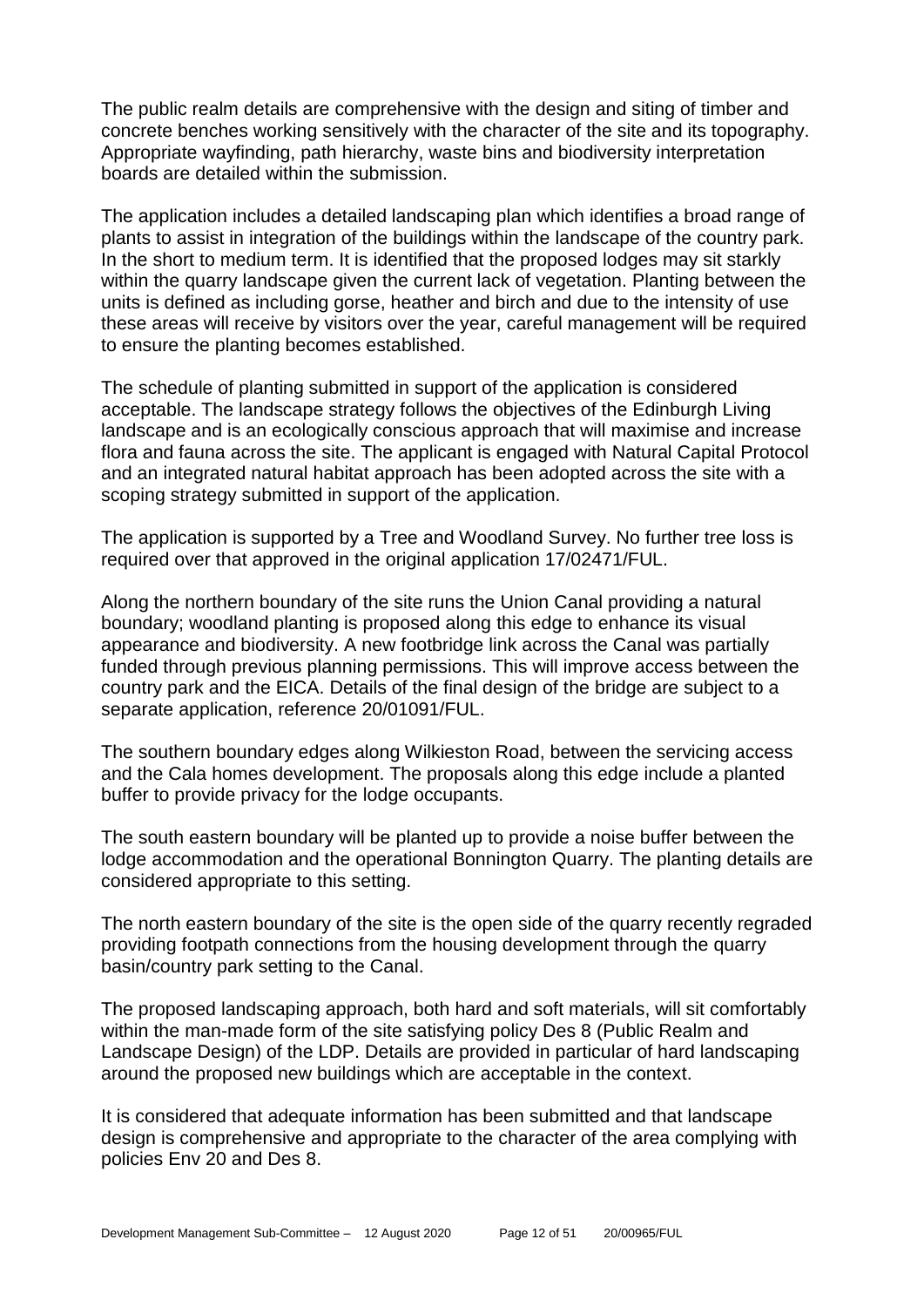#### d) Impact on the Union Canal

Policy Des 10 (Waterside Development) of the LDP encourages development which will provide an attractive waterfront to the Union Canal and includes improvements to public access along the water's edge.

Adequate information has been submitted with respect to finished site and floor levels; these are appropriate in the context of the setting of the Union Canal Scheduled Ancient Monument. The proposed development is sensitively sited and will result in minimal impact upon the Union Canal watercourse whilst encouraging public access across the canal.

Boat moorings are included on the drawings and the design of these is acceptable. They require Scheduled Ancient Monument Consent and permission from Scottish Canals. Access to boat mooring is via two new pontoon arms which are sensitive in design. The proposal also includes support sheds for the barges on the northern part of the site which are sensitively sited and are characteristic of those seen in other locations along the Union Canal.

The application is supported by an Archaeological Statement which references the heritage of the canal. Historic Environment Scotland and Archaeology raise no objection to the proposal.

#### e) Impact on neighbouring amenity

Policy Des 5 (Development Design-Amenity) of the LDP aims to ensure that new development does not impact upon the amenity of neighbouring residents and ensure that there is no unreasonable noise impact, or loss of daylight sunlight or privacy.

The proposed Wave Garden buildings are positioned within the quarry basin and are a reasonable distance from the neighbouring residential development.

The key accommodation proposed in support of the Wave Garden is lodges on the southern ridge of the quarry. The proposed lodges will sit in close proximity to Bonnington Quarry, accessed via the EICA access road off Cliftonhall Road. The entrance on Wilkieston Road will only be accessed by lodge servicing vehicles.

Residents in the neighbouring Cala Homes development have raised objection to the proximity of the lodges to their homes concerned that they may lead to overshadowing and noise disturbance. At the eastern boundary, the nearest lodge would sit some 20 metres from residential development on Whinstone Road, part of the Cala Homes residential estate. A planted noise bund at 2m in height with a 1.18m fence on top is proposed at this location.

It is considered that the distance between the proposed lodges to the boundary is adequate. The layout is complementary to the density of the residential development with a bund and acoustic fencing defining the boundary.

The application is supported by a noise assessment which considers matters in detail that were not assessed on the original application. This includes the impact of noise from external plant on the Hub building and the impact of breakout noise from potential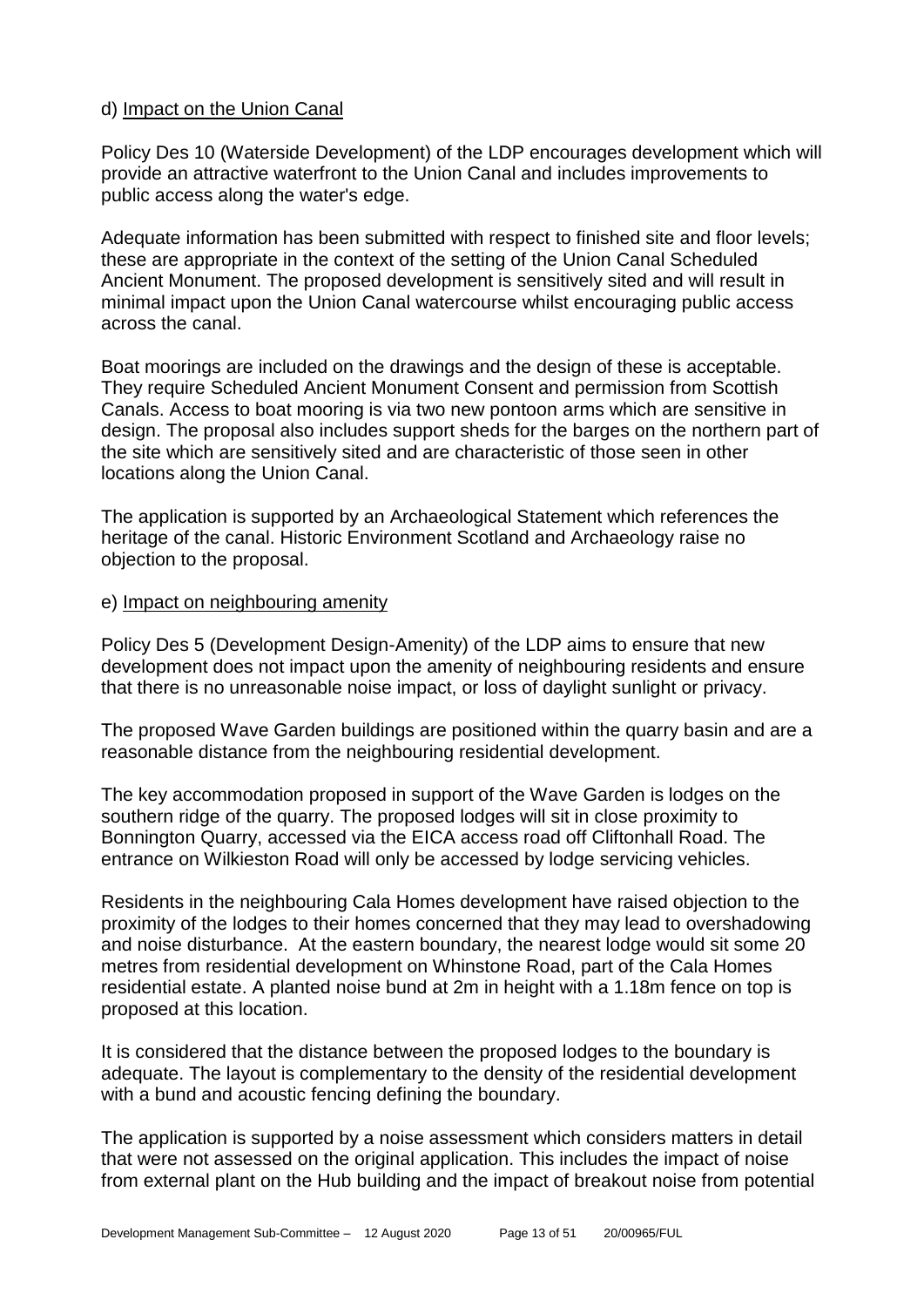class 11 uses in the Hub building. Detailed assessment is also made from general conversation and chat around the lodge buildings. The noise assessment concludes that the development will not exceed the statutory advice and that the residents of the neighbouring properties should not be unduly disturbed by operations and accommodation associated with the Wave Garden.

Having assessed the Operational Statement, Environmental Protection has recommended a planning condition that the water sports facility will be operational during the hours of 8 am to 8pm to ensure residential amenity is protected. A condition is recommended to ensure that the Hub building only operates between the hours of 8am and 11 pm to award greater protection to neighbours.

It is concluded that adequate information has been submitted and, subject to the recommended conditions, that the proposal would not cause undue disturbance to local residents in compliance with policy Des 5.

#### f) Transport impacts

A comprehensive Transport Assessment was submitted in support of the original planning application reference 17/02471/FUL and the development was fully assessed for its impact upon the surrounding transport network.

At that stage, the applicant demonstrated that the proposal could be accessed by modes other than the car and the requirements of policy Tra 1 (Location of Major Travel Generating Development) of the LDP were met. Based on the works undertaken in the original Transport Assessment, the need for further Traffic and Transport Assessment of the proposal was scoped out of the EIA.

Policy Tra 4 (Design of Off-Street Car and Cycle Parking) of the LDP sets out design considerations for car and cycle parking provision including environmental quality, pedestrian safety and security.

The proposed surface car parking includes structural planting and adequate lighting to ensure a safe environment whilst integrating into the surrounding landscape. Adequate cycle parking is provided for staff and visitors close to the buildings, and the new bridge proposed under application reference 20/01091/FUL will link cyclists to the Union Canal and provide safe access to the site from the city centre in the east and urban areas to the west.

The material finishes of the roads and footpaths is acceptable to the Roads Authority. These follow a hierarchy of vehicle asphalt for the car park, grading to coloured asphalt 2metre width on the routes down and around the lagoon, phased to 1.8 metre width whin paths along the canal side and for the bike tracks. The road and footpath surfacing are considered to be appropriate in the site context.

Local residents and Ratho and District Community Council (RDCC) have raised concern in respect of visitors to the site accessing from Wilkieston Road rather than via Cliftonhall Road, potentially causing congestion and impacting upon local highway safety. A condition is recommended to ensure that a barrier system remains in operation from the Wilkieston Road point of access for site management and servicing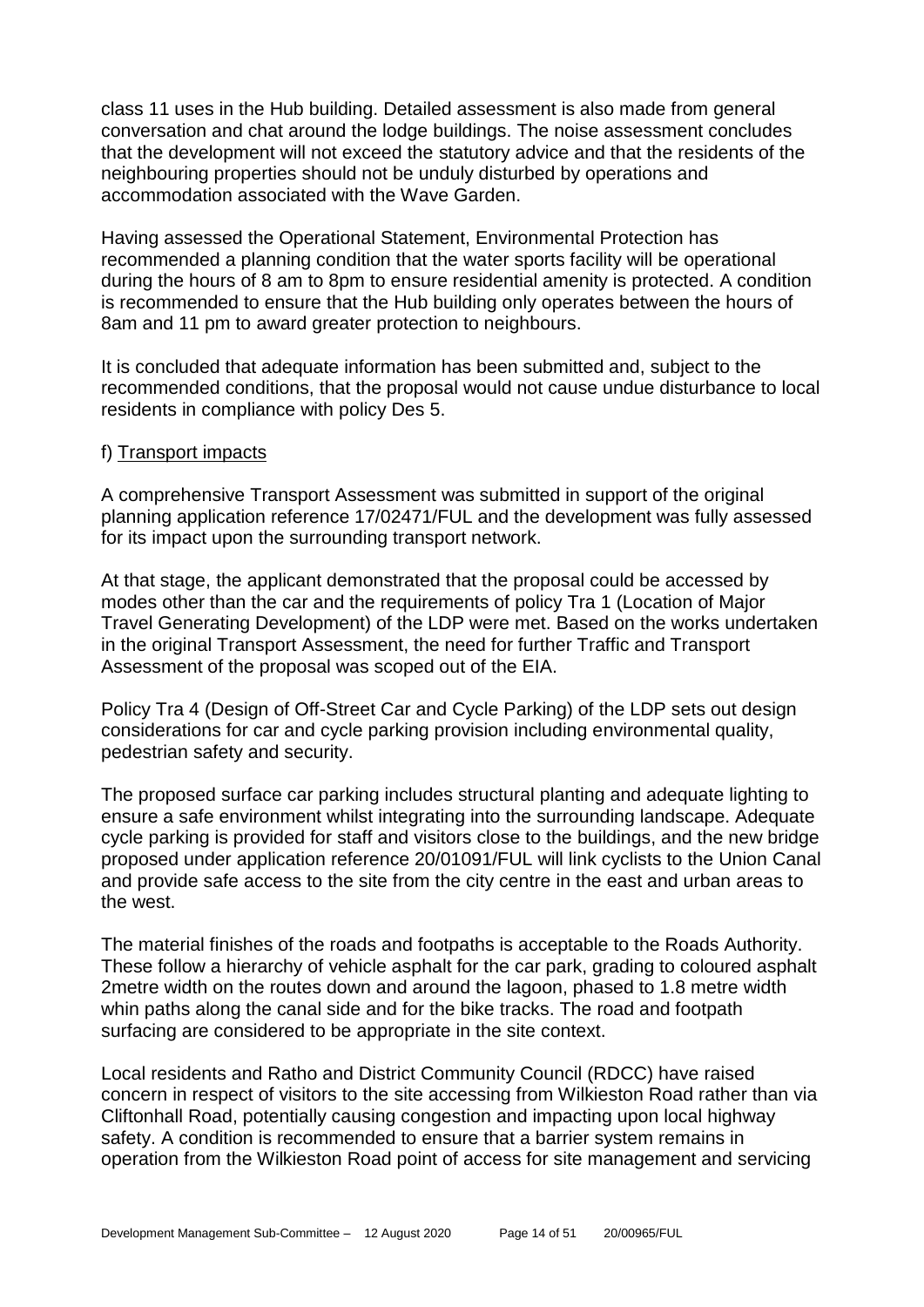only. In addition to this, an access management plan is still to be fully developed for approval and a condition is recommended to ensure this is forthcoming.

The Roads Authority is satisfied with the information submitted and raise no objection to the proposal.

#### g) Flooding and water management

Policy Env 21 (Flood Protection) of the LDP aims to ensure that new development does not increase flood risk for the site being developed or elsewhere.

The key element of the proposal is the inland surfing lagoon with wave generating technology which will occupy the base of the quarry with landscaped terraces and accommodation surrounding it. The wave-machine will generate up to 1000 waves per hour over 27 configurations. The lagoon will be filled regularly from filtered water from ground water supply and the Union Canal. Once a year it will be fully emptied into the Canal and replenished. Full details are set out in the Operational Statement submitted in support of the application.

A detailed Surface Water Management plan was submitted in in support of the application. SUDs management is integrated within the landscape framework for the site to enhance the amenity, biodiversity and habitat whilst enhancing water quality. This includes a series of filter trenches, open swales, permeable pavements and bioretention basins as part of the proposal. The approach follows the objectives of Edinburgh Living Landscape.

# Flooding has raised no objection to the proposal

Adequate information has been submitted with respect to finished site and floor levels. SEPA is satisfied that the floor level of the lodges is above the functional flood plain and that the buildings around the Wave Garden are above the wave height so as to be protected from potential flooding. However, the applicant should note that SEPA has advised that on the basis of the infill material that was used on site between 2004 and 2017 a CAR licence will be required to prevent any pollution of underground water courses. An informative is recommended on this basis.

#### h) Waste management

The application includes a Waste Management Plan. Bins are dispersed around the park and waste station buildings will be sited behind the Hub building with appropriate recycling facilities. These are designed to reflect the design ethos of the site, finished in timber cladding. Waste collection will be via a commercial collector. The information submitted is satisfactory.

# i) External lighting

A detailed lighting plan has been submitted with the application. This proposes sensitive lighting within the quarry, with the Union Canal retained as a dark corridor for wildlife, with localised lighting. Some 8m high columns are proposed at the car park entrance with 6m columns twin and single armed proposed within the car park. This will be largely shielded by the existing and proposed woodland buffer and is essential for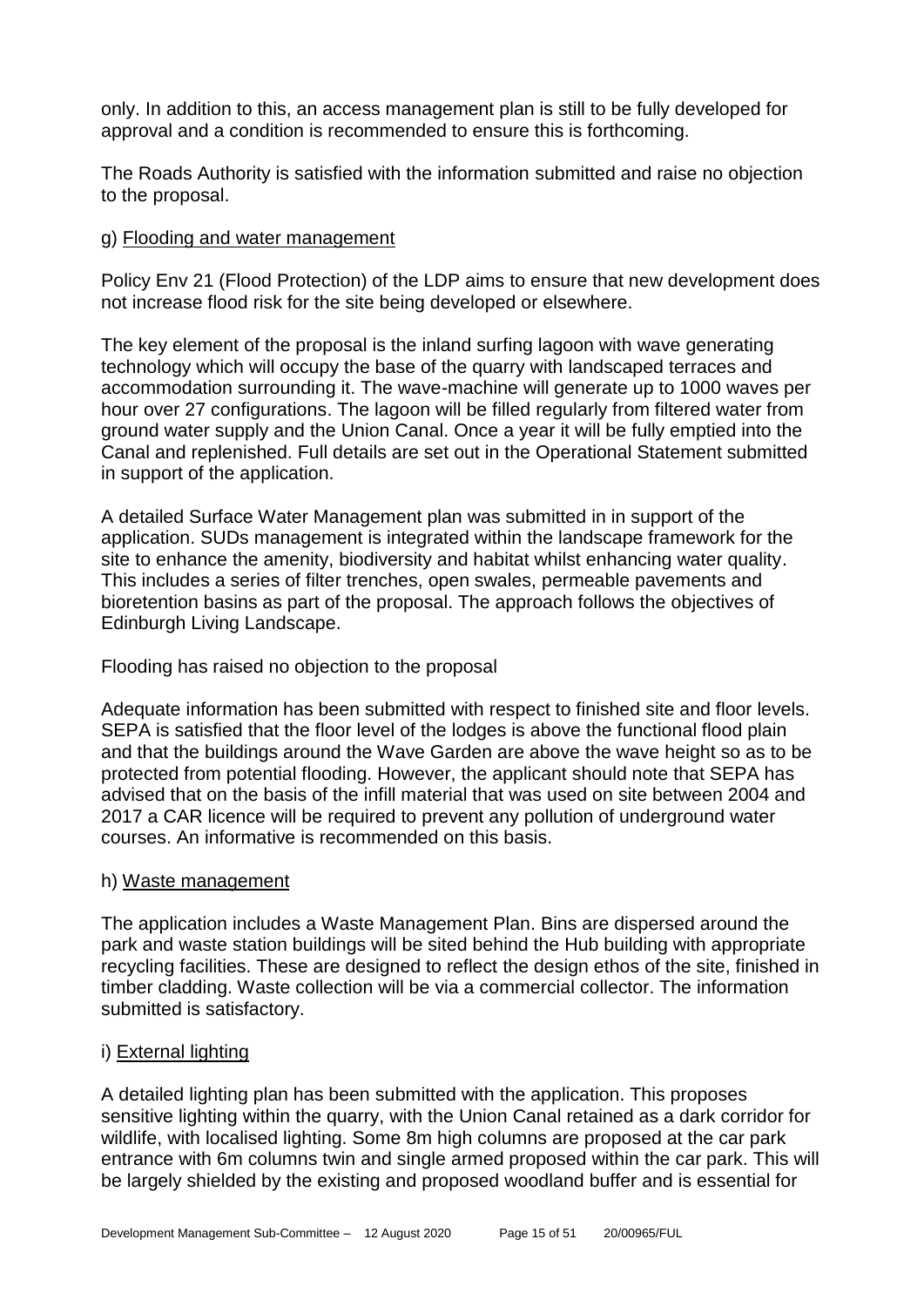safe movement of vehicles. Around the accommodation bollard lighting and wall mounted wooden square lighting is proposed. There may be some up-lighting of the cliffs for dramatic effect during events. The approach is considered acceptable in this rural context and respectful to the local biodiversity. Airport safeguarding has raised no objection.

#### j) Site investigation and contamination

Policy Env 22 (Pollution and Air, Water and Soil Quality) assesses the potential risk and significance of pollution for health, the environment and amenity.

The application is supported by an Environmental Impact Assessment Addendum which updates the original statement submitted in support of the original application 17/02471/FUL.

# *Contamination*

The site has been confirmed by the Coal Authority as not within a development high risk area. However, given the previous use of the site and subsequent infill, Environmental Protection recommend that further information is required to satisfy this clause of the condition in accordance with Site Investigation requirements. A condition is therefore recommended.

#### k) Impact on protected species

Policy Env 16 (Species Protection) of the LDP aims to ensure that new development will not detrimentally impact upon species protected under European or UK law.

The application is supported by an Ecology Report which includes a Phase 1 Habitat Survey and repeat pre-construction surveys to inform the Construction Environmental Management Plan.

The scope comprised of the following specifics:

- Updated Phase 1 Habitat survey;
- Badgers identification of any setts with the site and 30m buffer;
- Camera monitoring of badger setts (if required);
- Otter and water vole survey along the western burn and Union Canal within 200m of the site;
- INNS survey within the site and 30m buffer;
- Raptor Vantage Point (VP) survey of the southern cliff face;
- Bat ground-based tree inspections of mature broadleaved trees within 30m of development;
- Bat emergence survey of north cliff face; and
- eDNA testing of all waterbodies within the site to look for evidence of great crested newts, including a torch-light survey.

The survey reports that eDNA testing was carried out on two ponds; Pond 1 and 2 which returned a negative result for great crested newts. Ponds 3 and 4 are within the now active Bonnington Mains quarry and were inaccessible at time of survey but are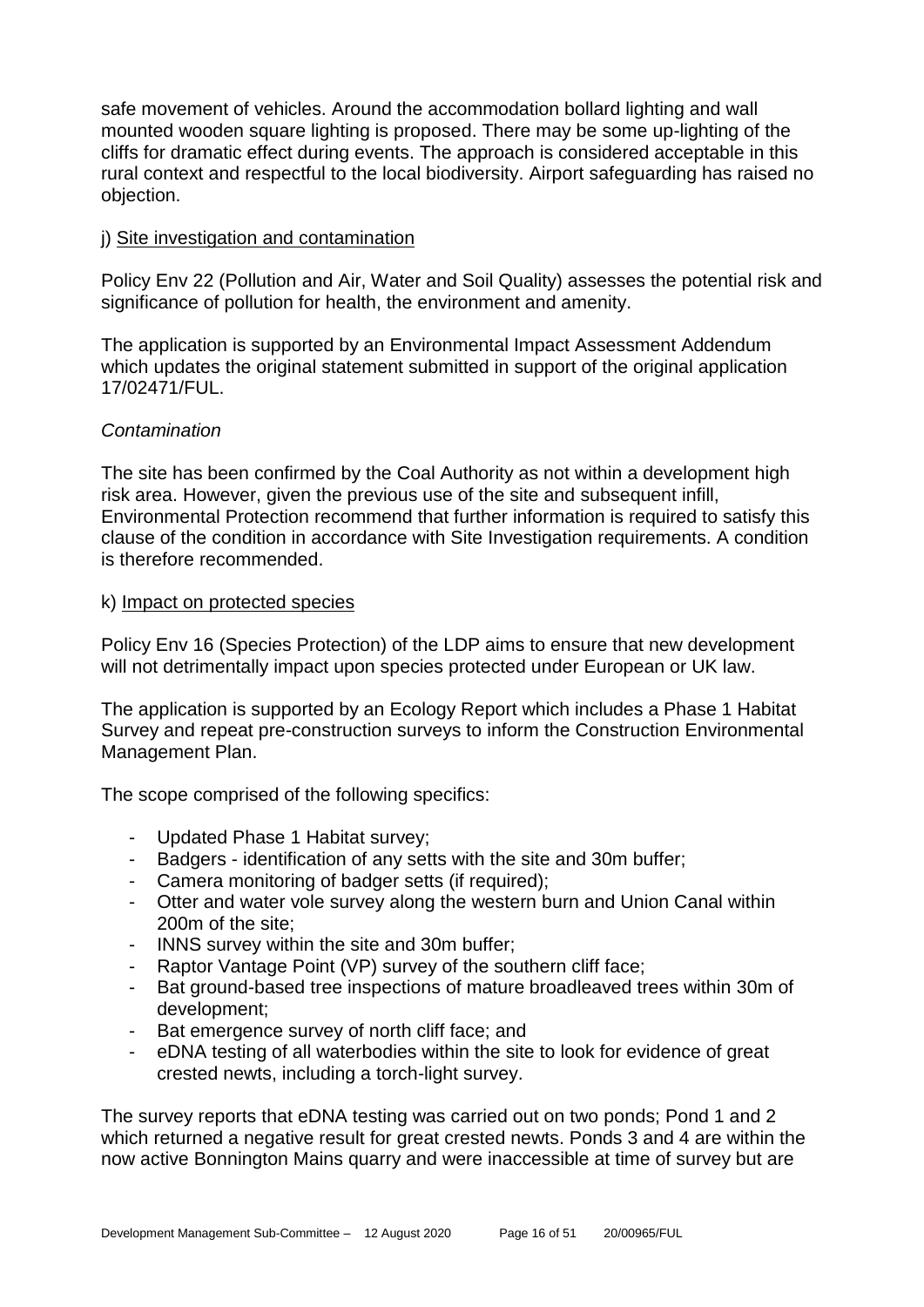considered to have negligible potential to support great crested newts. Pond 5 has been drained and no water samples were collected.

Although the ponds surveyed fall within the identified range of great crested newts in Scotland, taking into consideration all the factors such as; the previous HSI results, poor connectivity to the wider environment, amount of relatively recent disturbance, disturbance from the newly reopened quarry to the south of the site and results of two years eDNA, the potential to find great crested newts is deemed to be negligible. Therefore this species is not considered to be a constraint to the development.

No evidence of otter or water vole activity was recorded during the field surveys. The small drainage ditch immediately adjacent to the western site boundary was assessed as having seasonal potential for foraging and commuting otters particularly at the time of year when amphibians are breeding. The Union Canal located immediately adjacent to the north site boundary offers good commuting, resting and foraging habitat for otters but suboptimal habitat for water vole. Given that future otter activity cannot be ruled out if works are not commenced within two months the surveys should be refreshed.

Although only an inactive single-entrance outlier badger sett was identified during the recent survey, their future presence cannot be ruled out. Therefore, as above, if works are not commenced within two months, the surveys should be refreshed. As there exists habitat suitable for badger sett building and foraging it is advised that prior to any vegetation clearance or building work a final check for badger activity should be carried out to ensure badgers have not become active in the area and all the appropriate licencing is in place as per the current wildlife legislation. As previous badger activity has been identified in the area it would be advised that a precautionary approach is adopted for the development and that good practice mitigation measures should be implemented to minimise the risk of disturbance, injury or death of badgers during the works.

Scottish Natural Heritage is content with the surveys carried out in support of the application. However, it advises that the applicant should resurvey the canal side for otters prior to developing the moorings (the moorings do not require planning permission).

Where further surveys are required, either pre-construction or due to timescale validity, these have been clearly identified in the report. The surveys make various recommendation regarding protecting habitats and species during construction and enhancements as part of the scheme. These and other details for biodiversity mitigation and enhancements on site e.g. raptor nesting sites, should be detailed in the final Construction Environmental Management Plan and the Landscape and Habitat Management Plan, as referenced in the Natural Capital Protocol Feb 2020. This is to ensure all these elements, and those from previous applications, are included in the final scheme design. An informative is recommended to ensure this.

It is concluded that the ecology of the site has been comprehensively assessed and that adequate information has been submitted in support of the application in compliance with policy Env 16.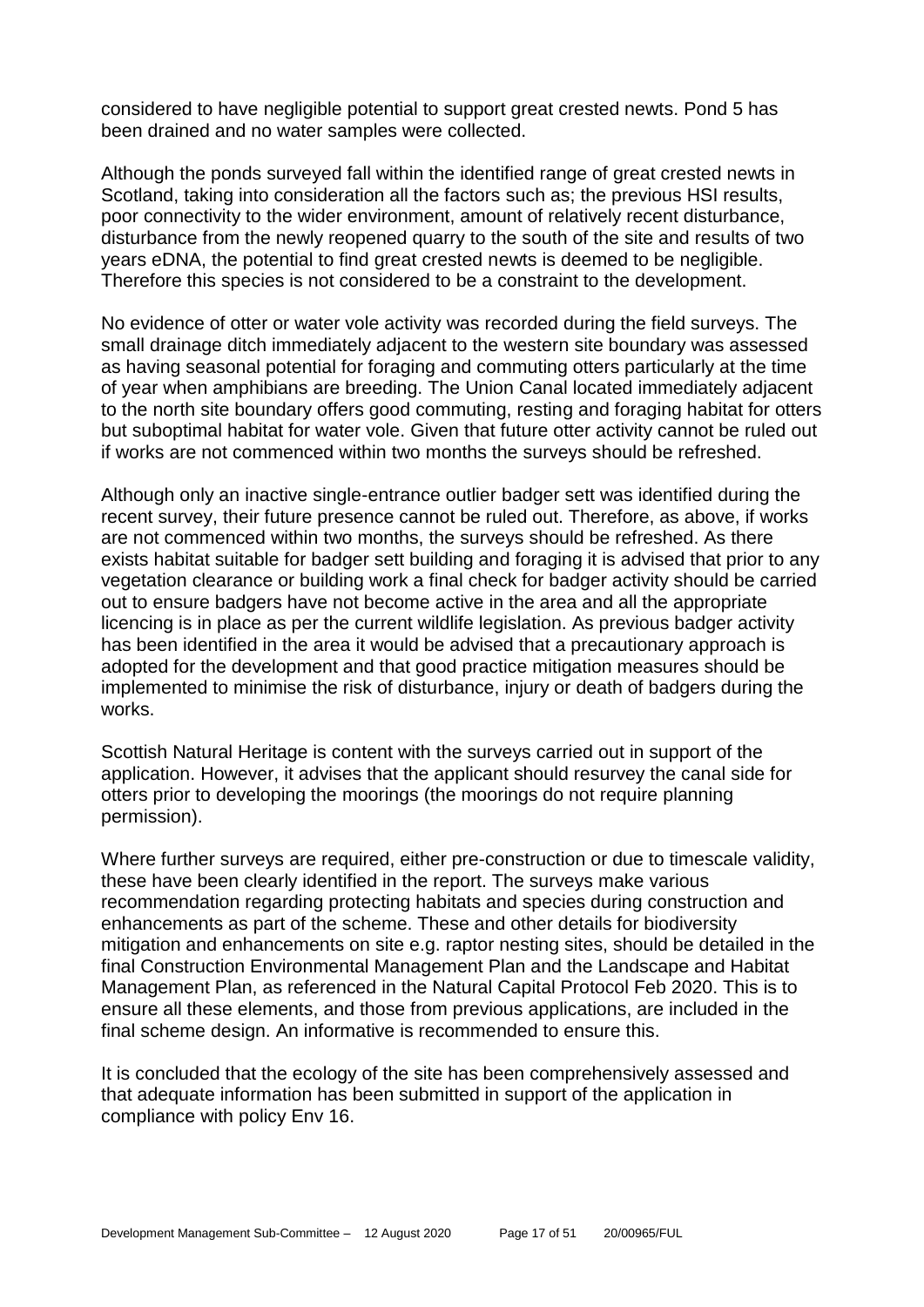# l) Other environmental impacts

The original application includes a condition to ensure that no lodge should be occupied until such time as a suitable noise barrier has been erected to the satisfaction of the Local Authority. This is to award protection to neighbouring residents. This condition is recommended for this application to ensure that the bund is satisfactorily installed prior to occupation of the on-site accommodation.

# m) Environmental Impact Assessment Report

An EIA Report was provided with the original Wavegarden application reference 17/02471/FUL. This provided an assessment of the impact of the development in environmental terms, covering Cultural Heritage, Socio-Economics, Air Quality, Noise and Vibration, Landscape and Visual Effects, Material Assets, Traffic and Transport, Climate Change Resilience, Biodiversity, Soil geology and Hydrology and Contamination.

An addendum to the EIA Report was submitted in support of this application. The Scoping Report concluded that the proposed development does not result in a material change to that assessed in the 2017 EIA report and the subsequent assessment work. The EIA in support of this application includes a summary of previous work and revisions to a selection of the topics and updated survey work. The scope of the EIA Report is acceptable, the content comprehensive and the methodologies used acceptable.

Sufficient information has been submitted in the EIA Report to allow a balanced judgement to be made regarding resulting impacts. Therefore, this report not only provides an assessment of the proposal in planning terms, it has also considered the conclusions of the EIA Report.

# n) The proposal has any impact on equalities or human rights

The application has been assessed against the Equalities and Rights. The country park and facilities on offer are adaptable to all users. The applicant has identified intention to encompass all in the sporting facilities. The buildings will be accessed by the public and therefore will be required to satisfy building regulations. The proposed layout and design of the building provides room for disabled access. On site disabled car parking bays are provided. The access allows for disabled parking close to the buildings and on-site management can move people to the accessible pods and lodges. The footpaths will connect at grade to the cycle/footbridge over the canal linking to the EICA is provided at a level grade making the route between leisure facilities more accessible by wheelchairs and pushchairs.

#### o) Public Comments

# **Material Comments -Objection**

# *Accommodation*

- Concern regarding the volume, type and quality of onsite accommodation (addressed in section 3.1 a)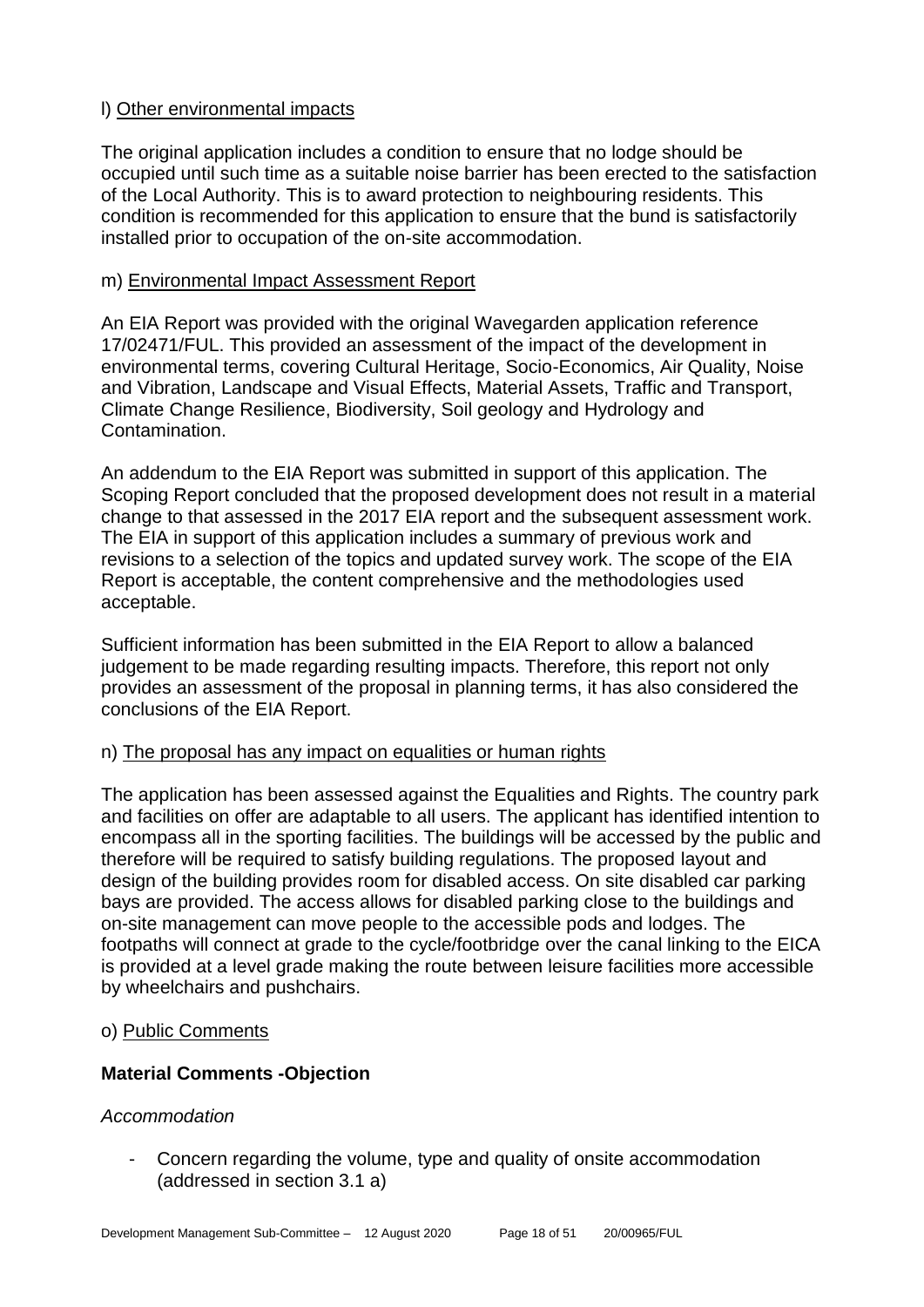- Accommodation has increased from original application from 306, now proposed to accommodate 346 (addressed in section 3.1 a)
- The lodges are proposed too close to the Cala houses, 8 lodges between the Rangers house and the edge of Whinstone Place (addressed in section 3.1 b)
- The building footprint has increased from 4500 square metres to 6200 square metres, 40% increase (addressed in section 3.1 b)
- The proposal has become over commercialised, the accommodation proposed does not fit with the justification for the Wave Garden being supportive of fringe sports, it will become a holiday park (addressed in section 3.1 b)
- The large lodges will attract larger groups (addressed in section 3.1 b)
- The accommodation should be stalled until the Wave Garden is properly operational and the demand for accommodation can be assessed (addressed in section 3.1 b)
- Concern for security with respect to a transient population in the village (addressed in section 3.1 b)
- Concern lodges will change to housing overtime (addressed in section 3.1 b)
- No evidence of disabled access to the lodges (addressed in section 3.1 c)
- Travel distance from the car park to the lodges is excessive (addressed in section 3.1

# b)

# *Amenity*

- The proposal will not benefit the local community (addressed in section 3.1 a)
- Concern regarding night-time noise which will fall within 0.5dB of target level (addressed in section 3.1 e)
- Concern regarding the potential for concerts and licensed events, concern regarding hours of operation, what will the 300 plus visitors do at night-time (addressed in section 3.1 e)
- -The noise assessment hasn't been done properly, doesn't include loud chatter (addressed in section 3.1 e)
- Noise from vehicular access (addressed in section 3.1 e)
- Noise impact into the countryside location (addressed in section 3.1 e)
- Concern regarding use of the viewpoint at the back of houses at night- time as a congregation area (addressed in section 3.1 b)
- Concern regarding noise from the plant (addressed in section 3.1 e)
- Unsure of the details of the noise protection measures, doesn't account for prevailing wind (addressed in section 3.1 e)
- Concern regarding use of the track at the rear of Hallcroft Park, fencing details and proposed use needs clarifying (addressed in section 3.1 a)
- Noise assessment does not cover the noise from the wave machine (addressed in section 3.1 e)
- Ratho doesn't have the facilities/infrastructure to accommodate the number of visitors proposed (addressed in section 3.1 f)
- The site will attract litter and anti-social behaviour (addressed in section 3.1 h)
- The overdevelopment of the site will reduce the accessibility of open space to the Ratho community (addressed in section 3.1 b)
- concern regarding night-time light pollution (addressed in section 3.1 b)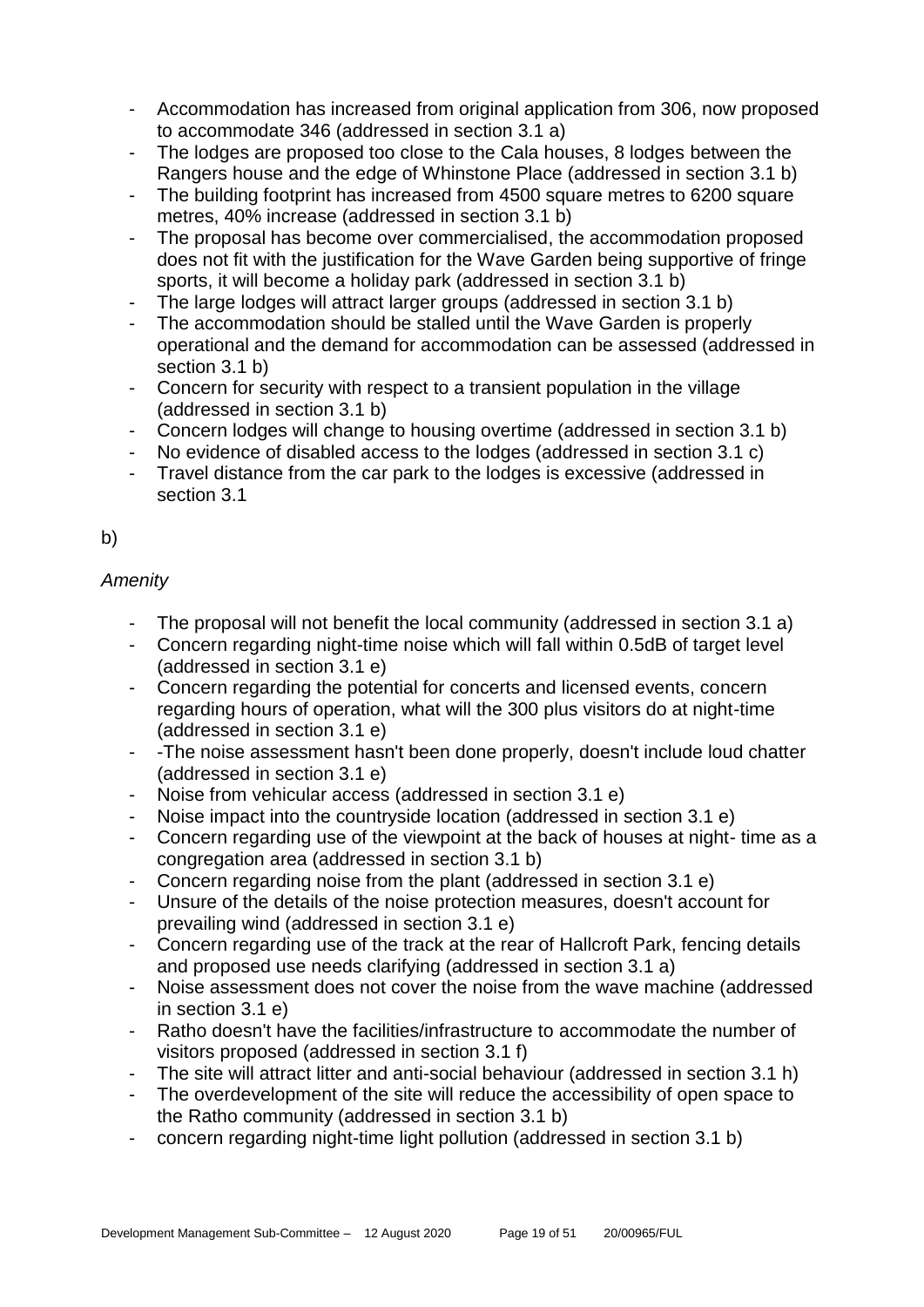# *Visual*

- The proposal will destroy the visual appearance of the country park (addressed in section 3.1 b)
- The massing of the site appears congested particularly the lodges (addressed in section 3.1 b)
- Concern regarding the visual impact of the lodges when looking from the north (addressed in section 3.1 b)
- Uninspiring architecture/encourage more reclaimed materials in the design (addressed in section 3.1 b)

# *Landscape and Biodiversity*

- Country Park Space will be eroded (addressed in section 3.1 c)
- The barges will impact on the canal wildlife (addressed in section 3.k )

# *Transport*

- The proposal does not include a Transport Impact Assessment (addressed in section 3.1 f)
- Concern regarding accessing of the site, potential for visitors to cut through Whinstone Place, potential for parking in neighbouring residential streets, need to exclude cars accessing the Cala residential site (addressed in section 3.1 f)
- concern regarding additional traffic and the disruption to the village (addressed in section 3.1 f)
- The main roads and the road to the EICA will struggle to cope with the traffic demands (addressed in section 3.1 f)
- concern regarding traffic management at the entrance road to the EICA (addressed in section 3.1 f)

# Material Comments-Support

- Tourism is essential to the Scottish economy, the proposal will attract international and domestic visitors, great for Edinburgh;
- The proposal will make great use of the site after decades of industrial extraction;
- The proposal will encourage outdoor sports for all demographics;
- The proposal will work well with EICA and will provide for a range of users;
- The design of the development is sympathetic to the landscape and well designed; and
- The proposal will improve upon the local biological environment

# **Non- Material Representations**

- Disingenuous development of the planning applications (addressed in section 3.1 a)
- Lack of transparency
- Mistrust of applicant and Cala Homes
- The accommodation element is unnecessary to the success of the Wave Garden, Bristol and Melbourne are examples of good business models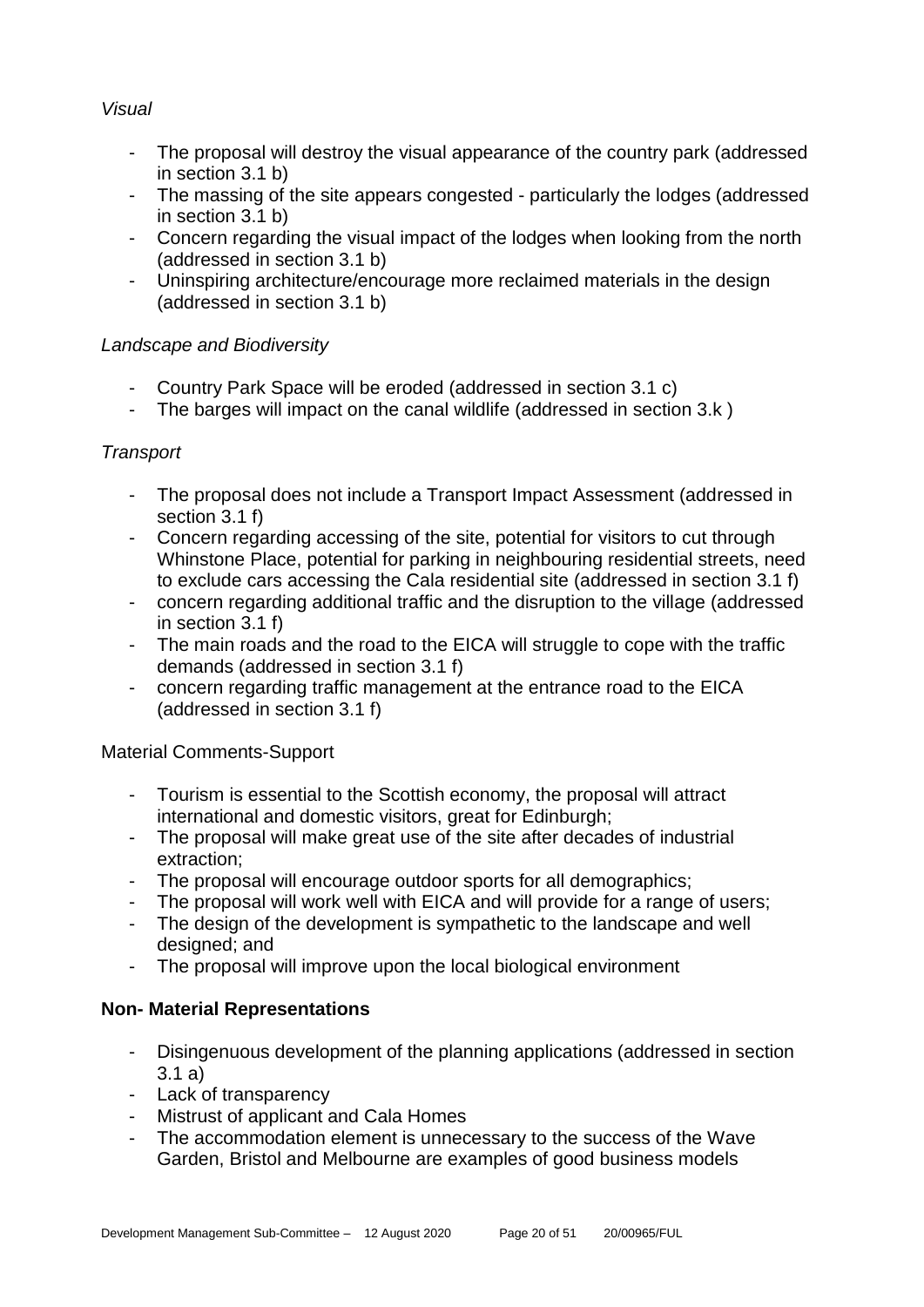- Cala residents were sold their properties on the demise that they would look out onto a country park and enjoy a rural retreat
- Cala residents pay for the upkeep of the paths in the application site, they will be overused by tourists
- The development will detrimentally impact upon property prices of the new Cala homes
- -The noise report doesn't consider the demographic of the proposed clients.

# **Conclusion**

It is concluded that the proposal will draw upon the positive characteristics of the site and will contribute to a sense of place in this part of the west of the Edinburgh. The increase in gross floor area will have a minimal impact on the setting of the Country Park and surrounding countryside and is acceptable. The new buildings are sensitively designed to fit with the contours of the site and its landscape setting.

The application includes many of the recommendations that the Edinburgh Urban Design Panel advised on the original application including a comprehensive approach to the built form of development and a detailed landscape strategy.

The application has adopted a Natural Capital approach to the development of the site to ensure biodiversity and environmental gains. The proposal will substantially enhance on natural capital value of the site, once a brownfield former quarry site with limited nature capital assets and ecosystems. The Wave Garden will create new wetlands and grassland habitats, substantially increasing in biodiversity and landscaping.

The matters outlined in condition 1 of application 17/02471/FUL have been addressed in this report subject to further conditions and a new legal agreement.

It is recommended that this application be Granted subject to the details below.

# **3.4 Conditions/reasons/informatives**

# **Conditions:**

- 1. No development of the bike skill track shall take place on the site until the applicant has secured the implementation of a programme of archaeological work in that area of the site (excavation, analysis, reporting, and publication) in accordance with a written scheme of investigation which has been submitted by the applicant and approved by the Planning Authority.
- 2. i) Prior to the commencement of construction works on site:
- a) A site survey (including intrusive investigation where necessary) must be carried out to establish, either that the level of risk posed to human health and the wider environment by contaminants in, on or under the land is acceptable, or that remedial and/or protective measures could be undertaken to bring the risks to an acceptable level in relation to the development; and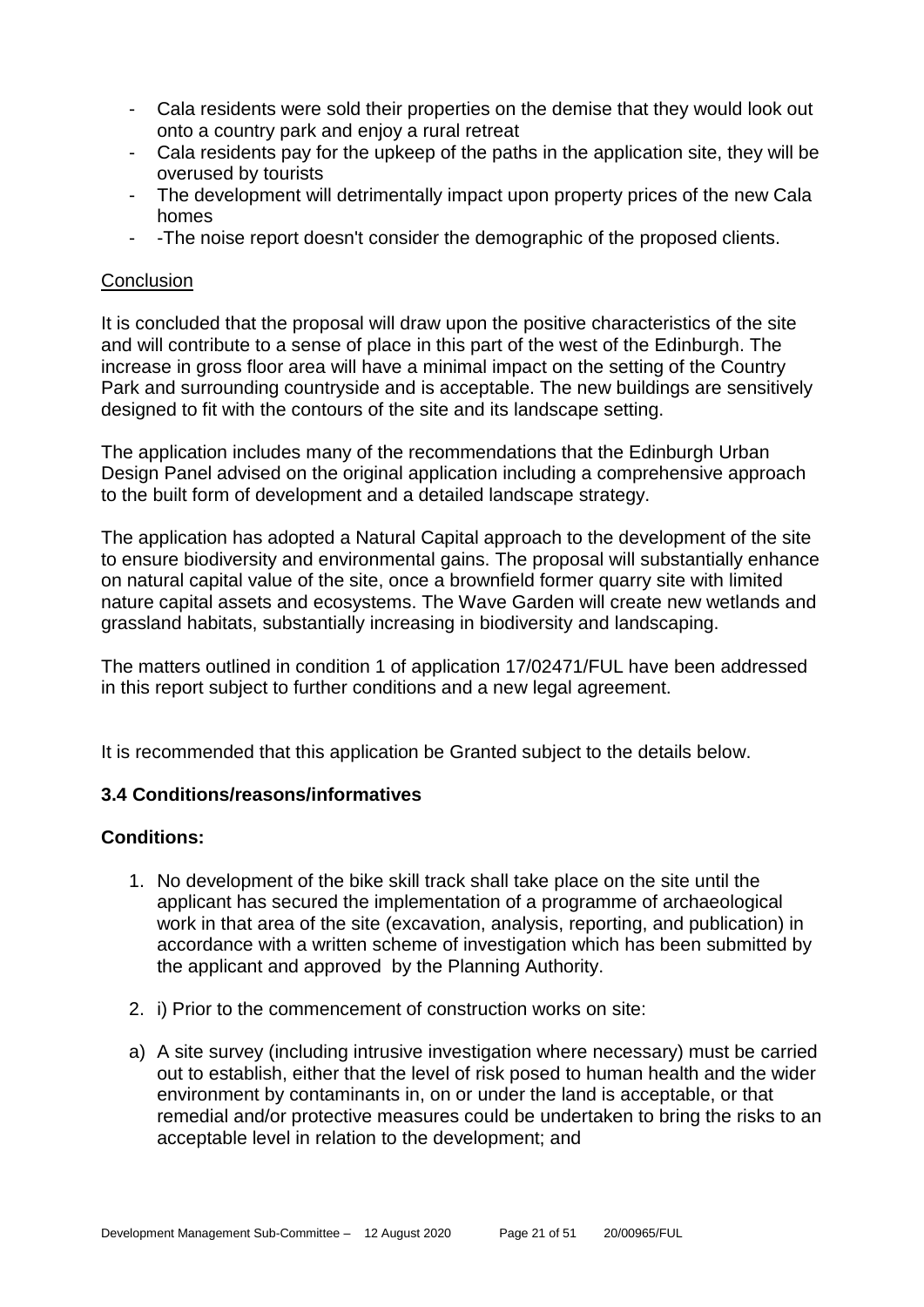- b) Where necessary, a detailed schedule of any required remedial and/or protective measures, including their programming, must be submitted to and approved in writing by the Planning Authority.
	- ii) Any required remedial and/or protective measures shall be implemented in accordance with the approved schedule and documentary evidence to certify those works shall be provided for the approval of the Planning Authority.
- 3. The hours of operation of the water sports facility shall be restricted to between 8am to 8pm.
- 4. The hours of operation of the Hub building shall be restricted to between 8am to 11pm.
- 5. A 2m acoustic barrier must be erected with a minimum surface mass per unit area of 15 kg/m2, no holes or gaps between sections or underneath the barrier. The location of the barriers is highlighted in Figure 2 of the ITP Energised Noise Assessment ref EDI\_1912 dated 2020-02-05 and on `Lodges East Cala Boundary Sections' drawing number 14048\_L\_426 dated 14.02.20. The barrier must be fully installed prior to occupation of any accommodation on the site and remain in perpetuity.
- 6. Full design and operational details of a barrier system on the access road from Wilkieston Road into the site shall be submitted to the Planning Authority and approved in writing prior to the occupation of on site accommodation. The barrier system shall remain operational thereafter.
- 7. A minimum of thirty-eight 7Kw electric vehicle charging outlet (wall or ground mounted) shall be installed and operational prior to occupation. Two commercial space shall have a rapid electric vehicle charging point installed and operational prior to occupation. The rapid charger shall be of the following standard with specific specifications and locations provided at the detailed stage:

70 or 50kW (100 Amp) DC with 43kW (63 Amp) AC unit. DC charge delivered via both JEVS G105 and 62196-3 sockets, the AC supply by a 62196-2 socket. Must have the ability to be de-rated to supply 25kW to any two of the three outlets simultaneously.

- 8. Only the tree/s shown for removal on the approved drawing/s shall be removed, and no work shall be carried out on the remaining trees at any time without the approval of the Planning Authority.
- 9. The approved landscaping scheme shall be fully implemented within six months of the surf facility becoming operational.
- 10.Construction details, specifications, including trade names where appropriate, of all proposed external materials shall be submitted to and approved in writing by the Council as Planning Authority before work is commenced on site. Note: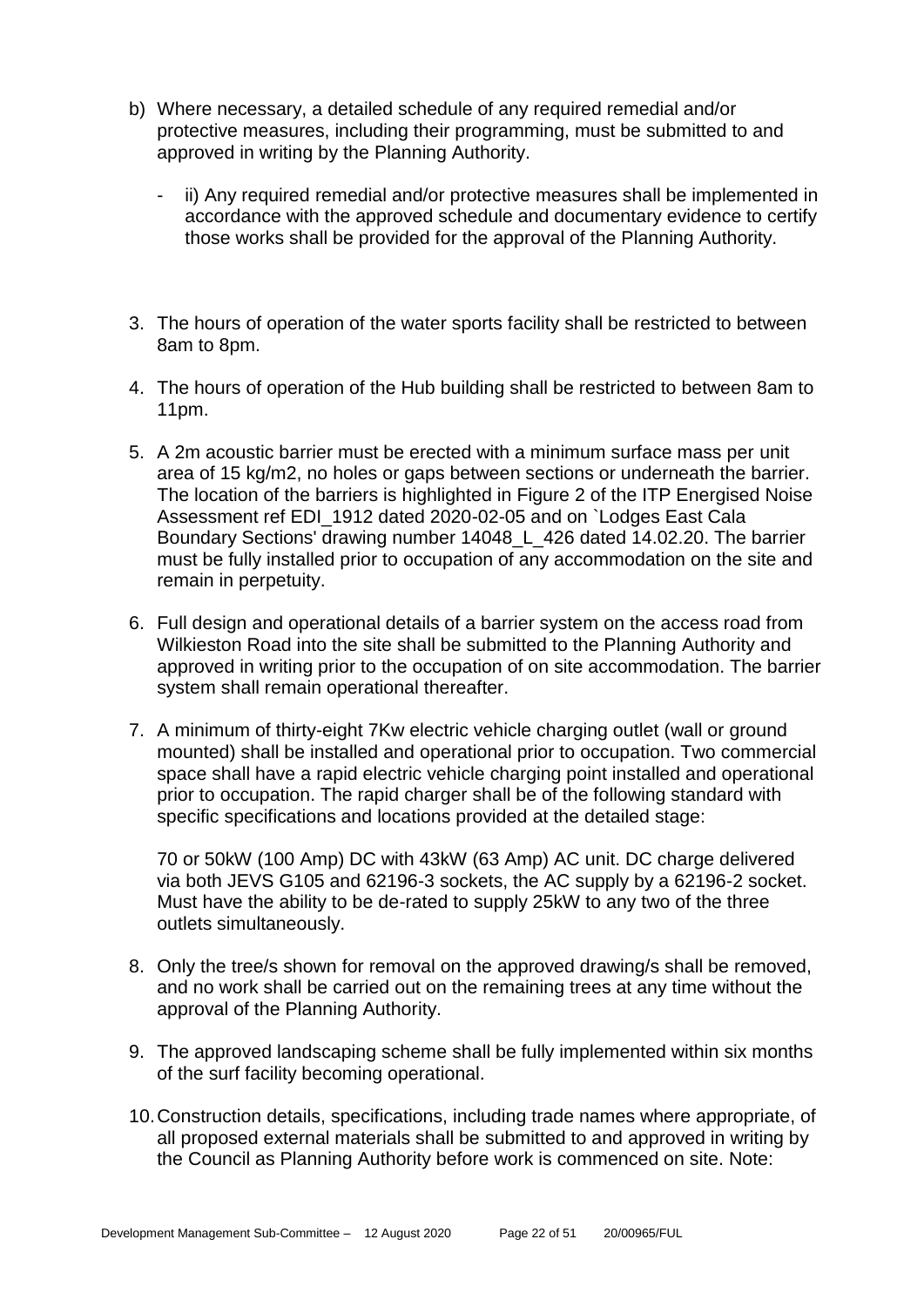sample panels of the materials are to be erected and maintained on site for an agreed period during construction.

- 11.Footpath and cycle-path connections from the development to the external networks shall be implemented in accordance with the approved drawings prior to the opening of the surf facility.
- 12.The onsite overnight visitor accommodation hereby approved, including camping pods, bothies and lodges, shall not be occupied until the surf facility and its ancillary buildings are fully operational and open to the public.
- 13.Parking for a minimum of 58 cyclists (inclusive of both employees and visitors) shall be provided on site prior to the full operation of the surf facility. General cycle storage (short stay) should be covered and secure, located adjacent to the main entrances of the public buildings. Cycle parking for employees (long stay) should comprise secure, covered cycle storage situated close to the building(s) but preferably out of sight of the general public. Details shall be submitted for the approval of the Planning Authority.
- 14.Parking shall be provided in accordance with the approved planning drawings inclusive of disabled spaces which will constitute 8% of the total provision - 239 car parking spaces, 9 minibus parking spaces and 5 coach parking spaces.
- 15.Development shall not commence until a Bird Hazard Management Plan has been submitted to and approved in writing by the Planning Authority. The submitted plan shall include details of:
- monitoring of any standing water within the site temporary or permanent
- sustainable urban drainage schemes (SUDS) Such schemes shall comply with Advice Note 6 'Potential Bird Hazards from Sustainable Urban Drainage schemes (SUDS) (available at http://www.aoa.org.uk/policy-safeguarding.htm).
- management of any flat/shallow pitched/green roofs on buildings within the site which may be attractive to nesting, roosting and "loafing" birds. The management plan shall comply with Advice Note 8 'Potential Bird Hazards from Building Design' attached
- reinstatement of grass areas
- maintenance of planted and landscaped areas, particularly in terms of height and species of plants that are allowed to grow
- which waste materials can be brought on to the site/what if any exceptions e.g. green waste
- monitoring of waste imports (although this may be covered by the site licence)
- physical arrangements for the collection (including litter bins) and storage of putrescible waste, arrangements for and frequency of the removal of putrescible waste
- signs deterring people from feeding the birds.

The Bird Hazard Management Plan shall be implemented as approved, on completion of the development and shall remain in force for the life of the building. No subsequent alterations to the plan are to take place unless first submitted to and approved in writing by the Planning Authority.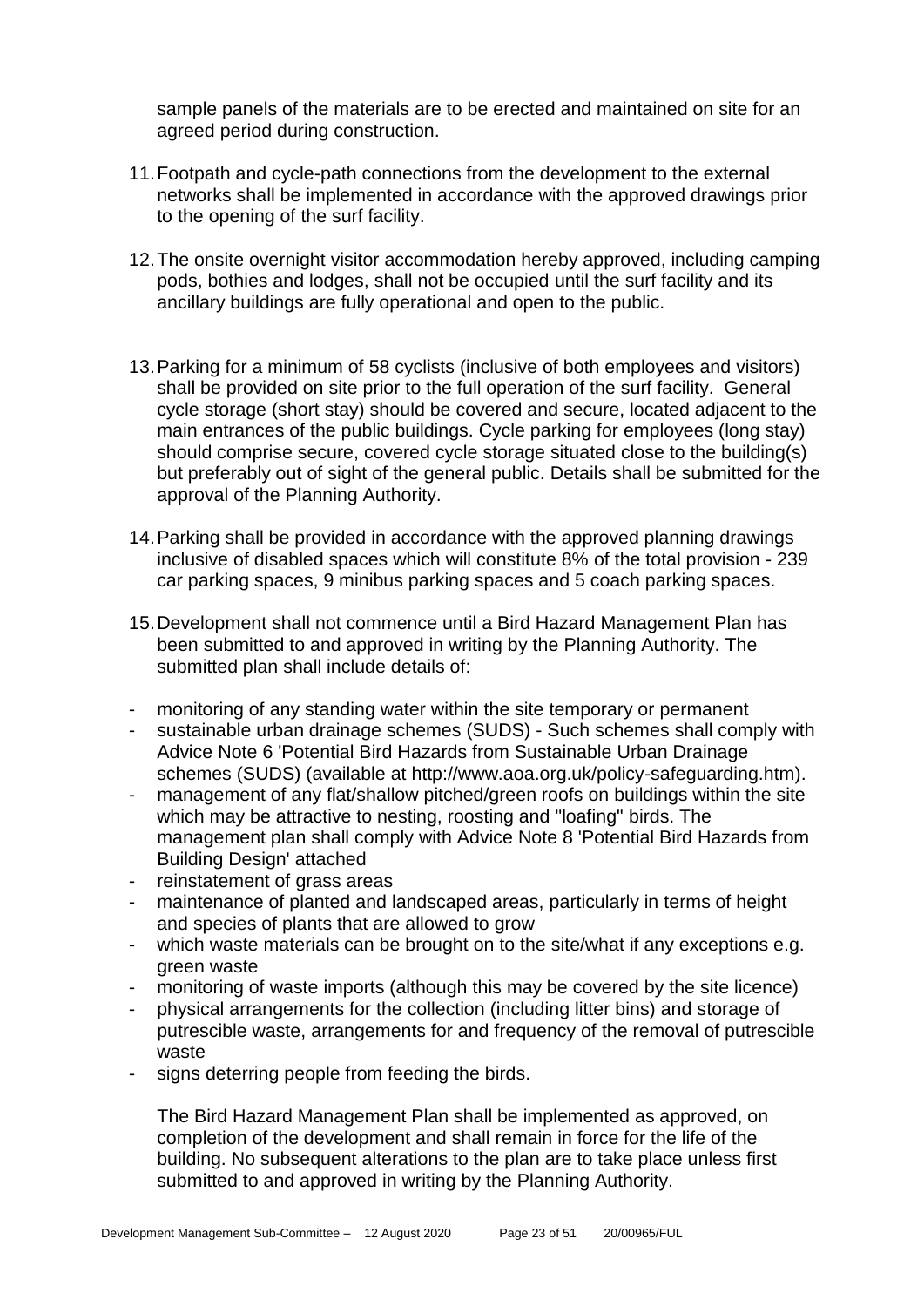The Bird Hazard Management Plan must ensure that flat/shallow pitched roofs be constructed to allow access to all areas by foot using permanent fixed access stairs ladders or similar. The owner/occupier must not allow gulls, rooks and any communal roosts of starlings, woodpigeons, and corvids to nest, roost or loaf on the site, this includes buildings and trees. Checks must be made weekly or sooner if bird activity dictates, during the breeding season. Outside of the breeding season gulls, rooks, starlings, woodpigeons and any corvid activity must be monitored on the site and all roofs checked regularly to ensure that these do not utilise the roof. Any of these birds found nesting, roosting or loafing must be dispersed by the owner/occupier when detected or when requested by Edinburgh Airport Airside Operations staff. In some instances it may be necessary to contact Edinburgh Airport Airside Operations staff before bird dispersal takes place. The owner/occupier must remove any nests or eggs found on the roof.

The breeding season for gulls typically runs from March to June. The owner/occupier must obtain the appropriate licences where applicable from Scottish Natural Heritage before the removal of nests and eggs.

- 16.Development shall not commence until details of the Sustainable Urban Drainage Schemes (SUDS) have been submitted to and approved in writing by the Planning Authority. Details must comply with Advice Note 6 'Potential Bird Hazards from Sustainable Urban Drainage Schemes (SUDS). The submitted Plan shall include details of:
- Attenuation times
- Profiles & dimensions of water bodies
- Details of marginal planting

No subsequent alterations to the approved SUDS scheme are to take place unless first submitted to and approved in writing by the Planning Authority. The scheme shall be implemented as approved.

 17.Full details of fencing to the rear of the houses on Hallcroft Park, backing onto the reopening of the old cart road, shall be submitted to the Planning Authority for approval, and erected prior to the opening of that route.

#### **Reasons**:-

- 1. In order to safeguard the interests of archaeological heritage.
- 2. In order to ensure the most efficient and effective rehabilitation of the site.
- 3. In order to safeguard the amenity of neighbouring residents and other occupiers.
- 4. In order to safeguard the amenity of neighbouring residents and other occupiers.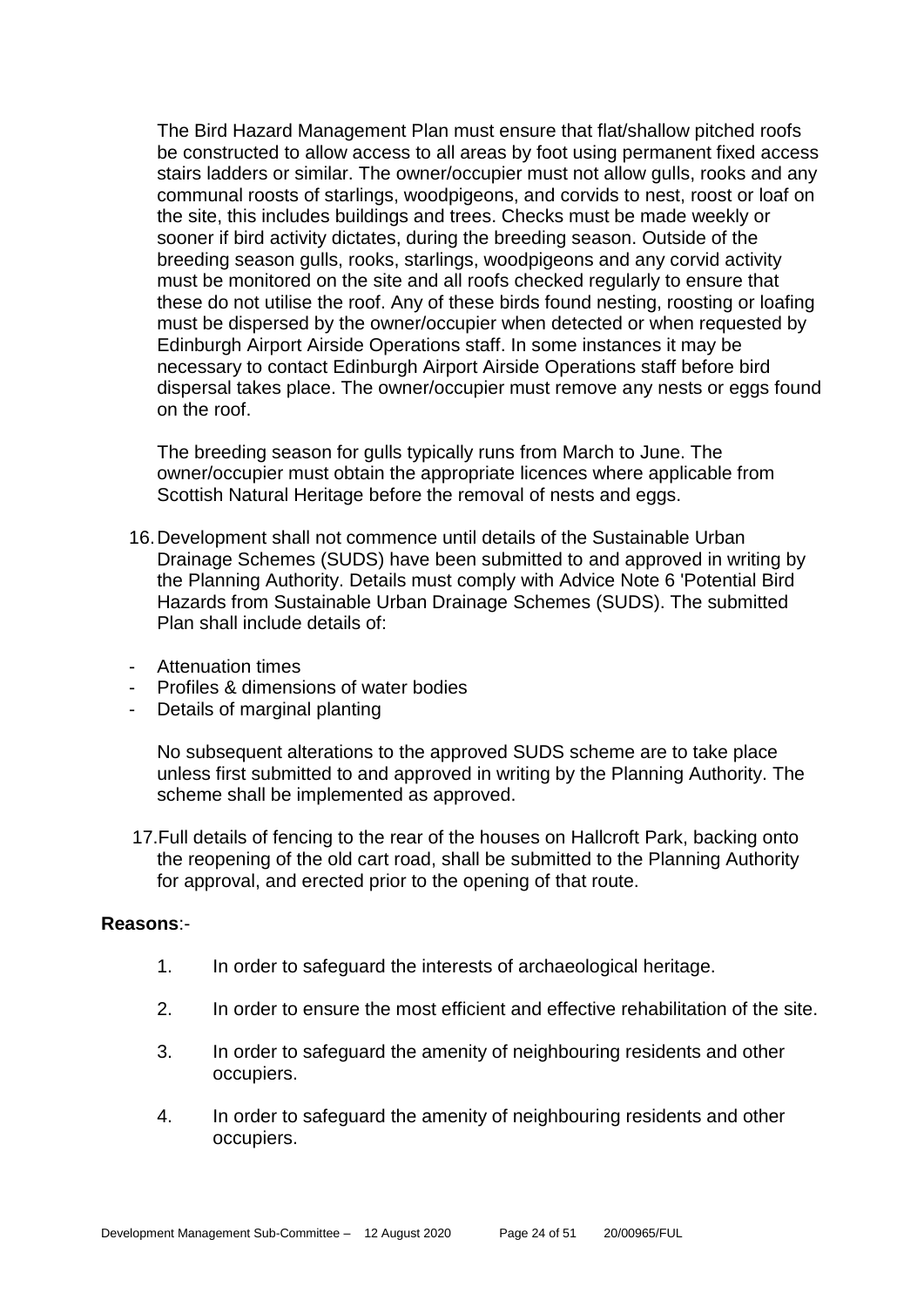- 5. In order to safeguard the amenity of neighbouring residents and other occupiers.
- 6. In the interest of highway safety.
- 7. To encourage sustainable forms of transport.
- 8. In order to safeguard protected trees.
- 9. In order to ensure that a high standard of landscaping is achieved, appropriate to the location of the site.
- 10. In order to consider these matters in more detail.
- 11. To ensure the road connections are implemented as approved.
- 12. The level of accommodation proposed is only acceptable in the countryside as an ancillary element to the leisure facility.
- 13. To encourage alternative modes of transport.
- 14. To encourage alternative modes of transport.
- 15. It is necessary to manage the development in order to minimise its attractiveness to birds which could endanger the safe movement of aircraft and the operation of Edinburgh Airport.
- 16. To avoid endangering the safe movement of aircraft and the operation of Edinburgh Airport through the attraction of Birds and an increase in the bird hazard risk of the application site. For further information please refer to Advice Note 6 'Potential Bird Hazards from Sustainable Urban Drainage Schemes (SUDS)' (available at http://www.aoa.org.uk/operations-safety/).
- 17. In order to protect the privacy of adjoining neighbours.

# **Informatives**

It should be noted that:

1. The development hereby permitted shall be commenced no later than the expiration of three years from the date of this consent.

2. No development shall take place on the site until a 'Notice of Initiation of Development' has been submitted to the Council stating the intended date on which the development is to commence. Failure to do so constitutes a breach of planning control, under Section 123(1) of the Town and Country Planning (Scotland) Act 1997.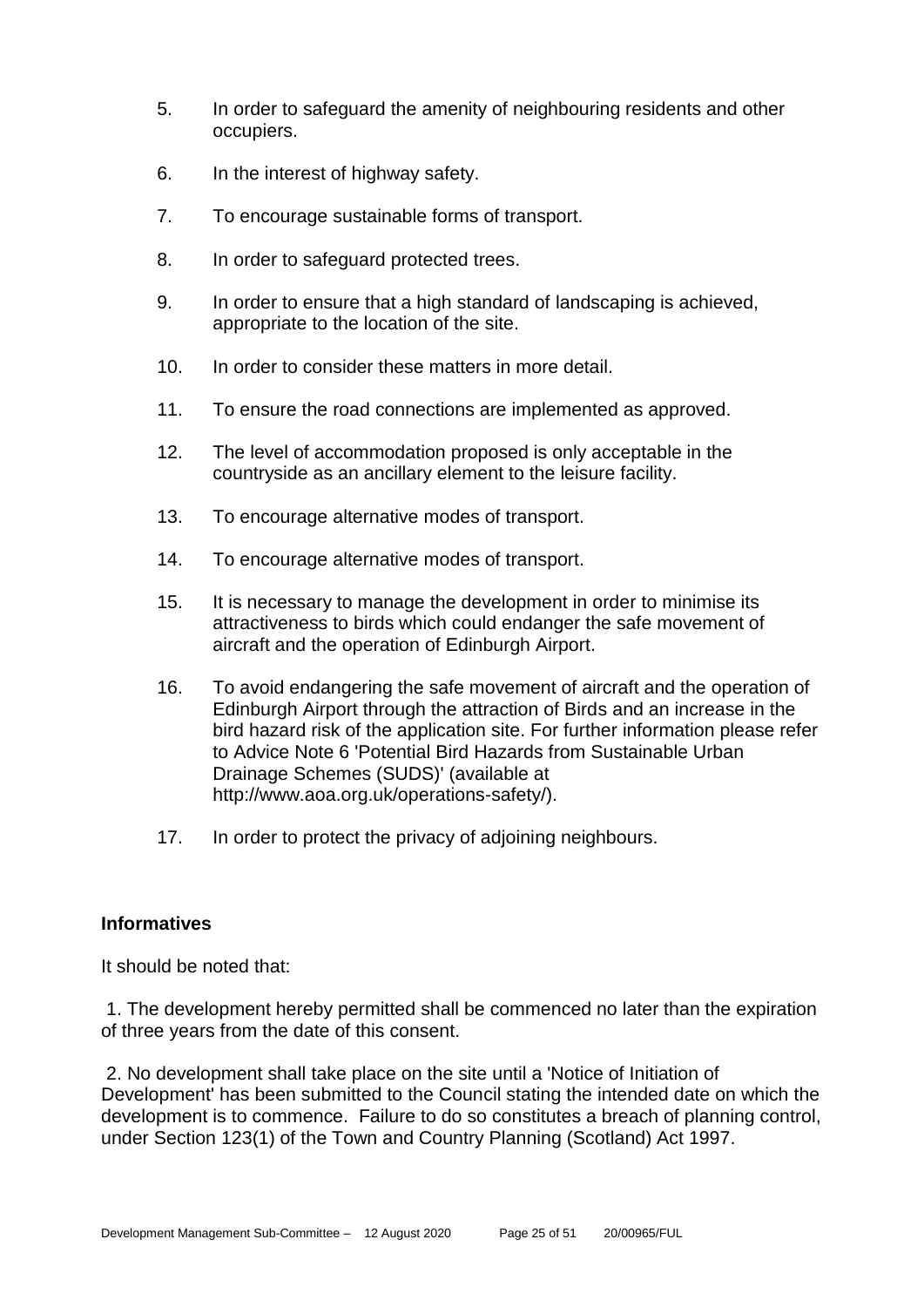3. As soon as practicable upon the completion of the development of the site, as authorised in the associated grant of permission, a 'Notice of Completion of Development' must be given, in writing to the Council.

4. The applicant is reminded of the following requirements in respect of the proposed development;

- -Authorisation is required under The Water Environment (Controlled Activities) (Scotland) Regulations 2011 (CAR) to carry out engineering works in or in the vicinity of inland surface waters (other than groundwater) or wetlands. Inland water means all standing or flowing water on the surface of the land (e.g. rivers, lochs, canals, reservoirs).
- The non-technical summary states up to 60m3 per of water will be required to be abstracted from the water environment. If taken from the Union Canal no authorisation from SEPA will be required but Scottish Canals will be required to add this activity to their CAR licence. However, water abstracted from either ground or natural surface waters would mean that a simple CAR licence will be required.
- Management of surplus peat or soils may require an exemption under The Waste Management Licensing (Scotland) Regulations 2011. Proposed crushing or screening will require a permit under The Pollution Prevention and Control (Scotland) Regulations 2012. Consider if other environmental licences may be required for any installations or processes.
- A Controlled Activities Regulations (CAR) construction site licence will be required for management of surface water run-off from a construction site, including access tracks, which:
- is more than 4 hectares,
- is in excess of 5km, or
- includes an area of more than 1 hectare or length of more than 500m on ground with a slope in excess of 25 degrees
- Details of regulatory requirements and good practice advice for the applicant can be found on the Regulations section of SEPA's website. If you are unable to find the advice you need for a specific regulatory matter, please contact a member of the regulatory services team in your local SEPA office.

5. Full details for biodiversity mitigation and enhancements on site e.g. raptor nesting sites, should be detailed in the Construction Environmental Management Plan and the Landscape and Habitat Management Plan, as referenced in the Natural Capital Protocol Feb 2020. This is to ensure all elements, including those from previous applications, are included in the final scheme design.

6. The applicant is reminded that elements contained within the original planning application reference 17/02471/FUL , namely Zip Wire, Ski and Snowboard Kicker and Tubing Slide require full planning permission and are not subject of this permission.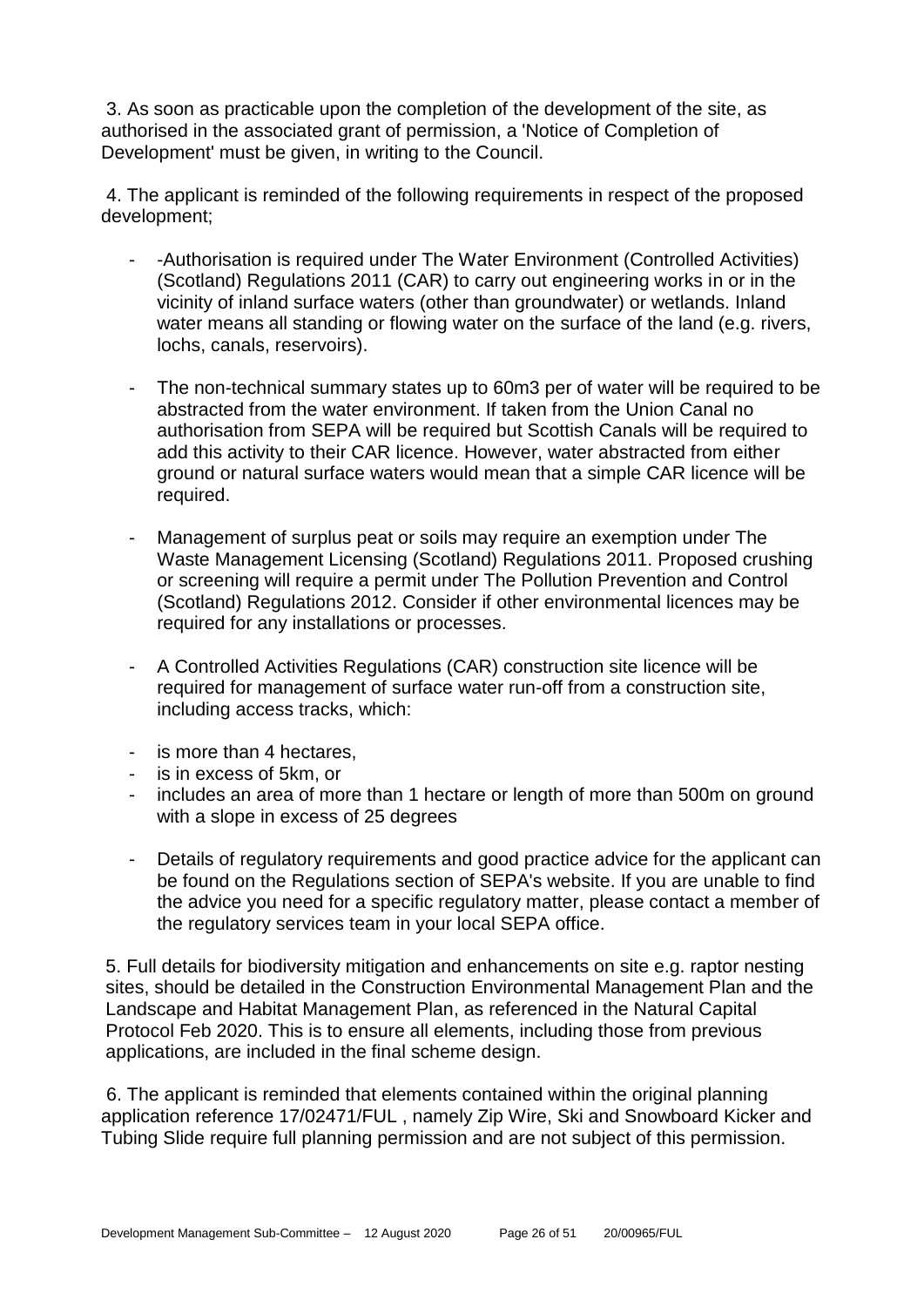7. All proposed energy plant most comply with the Clean Air Act, details of required chimneys should be submitted at the detailed planning stage. Plant above 1Mw may require secondary abatement technology. Biomass is not appropriate for this site.

Applicant must further consider extending the onsite renewable energy provisions through the of photovoltaics/solar panels and or ground/air sourced heat pumps.

- 8. Construction Mitigation
	- a) All mobile plant introduced onto the site shall comply with the emission limits for off road vehicles as specified by EC Directive 97/68/EC. All mobile plant shall be maintained to prevent or minimise the release of dark smoke from vehicle exhausts. Details of vehicle maintenance shall be recorded.
	- b) The developer shall ensure that risk of dust annoyance from the operations is assessed throughout the working day, taking account of wind speed, direction, and surface moisture levels. The developer shall ensure that the level of dust suppression implemented on site is adequate for the prevailing conditions. The assessment shall be recorded as part of documented site management procedures.
	- c) Internal un-surfaced temporary roadways shall be sprayed with water at regular intervals as conditions require. The frequency of road spraying shall be recorded as part of documented site management procedures.
	- d) Surfaced roads and the public road during all ground works shall be kept clean and swept at regular intervals using a road sweeper as conditions require. The frequency of road sweeping shall be recorded as part of documented site management procedures.
	- e) All vehicles operating within the site on un-surfaced roads shall not exceed 15mph to minimise the re-suspension of dust.
	- f) Where dust from the operations are likely to cause significant adverse impacts at sensitive receptors, then the operation(s) shall be suspended until the dust emissions have been abated. The time and duration of suspension of working and the reason shall be recorded.
	- g) This dust management plan shall be reviewed monthly during the construction project and the outcome of the review shall be recorded as part of the documented site management procedures.

No bonfires shall be permitted.

9. A parking management strategy shall be developed and submitted for approval by the Council. In association with this a proposal for monitoring the use of the car park to be developed and submitted to the Council for approval. The approved monitoring regime to be implemented for a period of 24 months from the opening of the development. All costs associated with the implementation of the management and monitoring of the car park to be met by the applicant.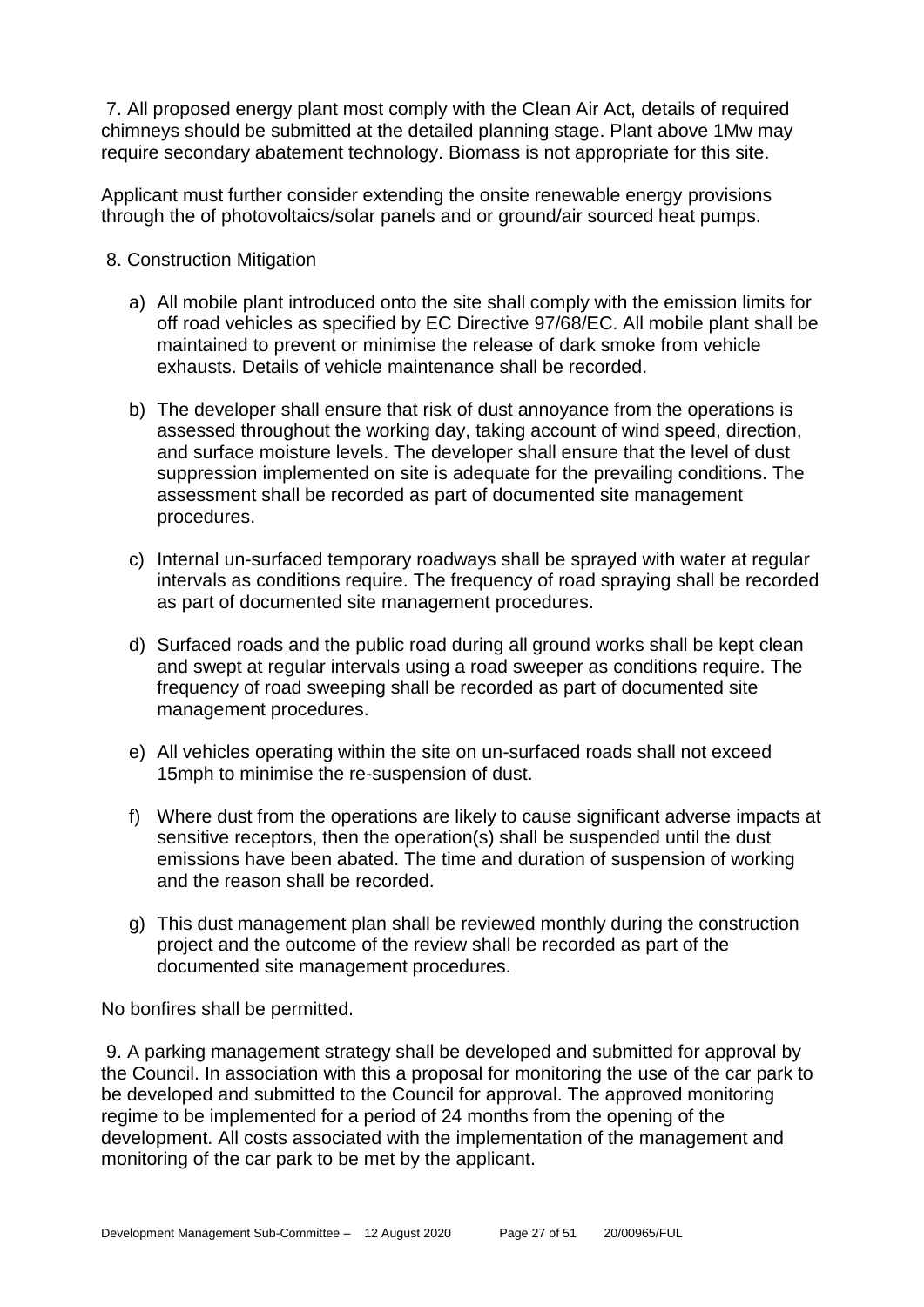10. All disabled persons parking places should comply with Disabled Persons Parking Places (Scotland) Act 2009. The Act places a duty on the local authority to promote proper use of parking places for disabled persons' vehicles. The applicant should therefore advise the Council if he wishes the bays to be enforced under this legislation. A contribution of £2,000 will be required to progress the necessary traffic order but this does not require to be included in any legal agreement. All disabled persons parking places must comply with Traffic Signs Regulations and General Directions 2016 regulations or British Standard 8300:2009 as approved.

11. The applicant will be required to enter into a suitable legal agreement covering the following matters, which take cognisance of this application and the previous 05/01229/FUL, 15/05021/FUL and 17/02471/FUL permission.

a) An agreed date for 100% completion of the park.

The agreement shall secure public access to the Country Park during daylight hours.

The agreement shall require the whole park site to be kept in one ownership subject to the same provisions as the existing S75 agreement for this site.

An obligation shall be made on the developer to ensure the maintenance of the park in perpetuity. This shall make reference to the Bond included in the previous applications.

b) The agreement shall require the submission and approval of a finalised Landscape and Habitat Management Plan which shall comply with BAA requirements for bird management and include a bird hazard management plan. It shall include tree retention details, planting proposals, habitat creation and protected species measures, as well as a schedule relating to the phased implementation and the maintenance of all landscape works. The LHMP shall be implemented and reviewed on a regular agreed basis by a specified Ecological Clerk of Works. The findings of the review shall be implemented as agreed.

c) A contribution of £444,689 towards the provision of a new footbridge/cycleway over the Union Canal to link the new development and the National Climbing Centre.

12. No tree shall be felled during the bird breeding season (March -September) unless otherwise agreed in writing by the Planning Authority.

13. Geo-environmental Phase I and II reports would be required for the Building Warrant application.

14. The canal is designated as a Scheduled Ancient Monument. Any work that affects a Scheduled Monument will require Scheduled Monument Consent from Historic Environment Scotland.

15. All accesses must be open for use by the public in terms of the statutory definition of 'road' and require to be the subject of applications for road construction consent. The extent of adoptable roads, including footways, footpaths, accesses, cycle tracks, verges and service strips to be agreed. The applicant should note that this will include details of lighting, drainage, Sustainable Urban Drainage, materials, structures, layout, car and cycle parking numbers including location, design and specification. Particular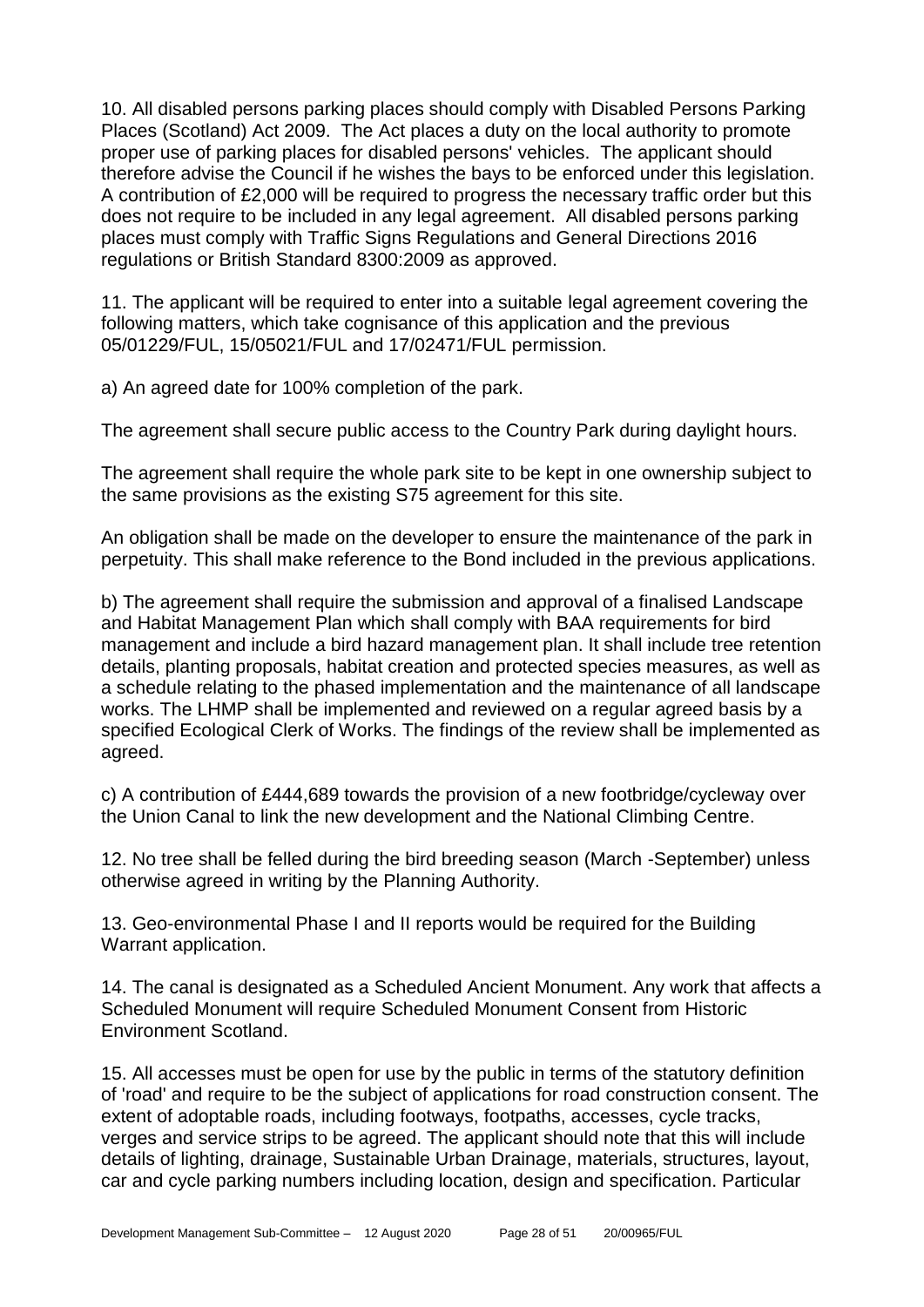attention must be paid to ensuring that refuse collection vehicles are able to service the site. The applicant is recommended to contact the Council's waste management team to agree details.

16. Prior to the commencement of works a Construction Environmental Management Plan (CEMP) will be submitted to the Planning Authority for approval, in consultation with relevant Statutory Consultees. The CEMP will detail the procedures and methods to be followed to minimise any potential adverse effects of construction on the local environment relating to local air quality, noise and vibration levels, water resources, habitats and species, visual amenity and ground conditions. The approved CEMP shall include the mitigation methods set out in the Environmental Statement in 4.4.5 Table 4.1 and shall be adhered to by contractors working on the site.

Within the CEMP the following shall be carried out;

- a. A pre-construction survey of Great Crested Newts shall be undertaken prior to the commencement of works which will inform the requirement for any further consultation with SNH including licensing requirements or mitigation.
- b. Prior to any tree felling the site should be pre-inspected for bats and necessary licence obtained.
- c. A pre-construction survey of badgers shall be undertaken two months prior to construction, and should include a minimum of two weeks camera trap monitoring. This will inform the requirement (if any) for consultation with SNH to obtain licensing that allows disturbance of the sett during construction activities. The applicant is reminded that should the design of the proposed development further change any works located within 30m of the potential outlier sett must be reassessed by a suitably qualified ecologist at the earliest opportunity. An updated badger survey should be completed no more than one month prior to the commencement of works associated with the proposed development in the North West of the site.

# **Financial impact**

# **4.1 The financial impact has been assessed as follows:**

The application is subject to a legal agreement for developer contributions.

# **Risk, Policy, compliance and governance impact**

**5.1** Provided planning applications are determined in accordance with statutory legislation, the level of risk is low.

# **Equalities impact**

# **6.1 The equalities impact has been assessed as follows:**

This application was assessed in terms of equalities and human rights. The impacts are identified in the Assessment section of the main report.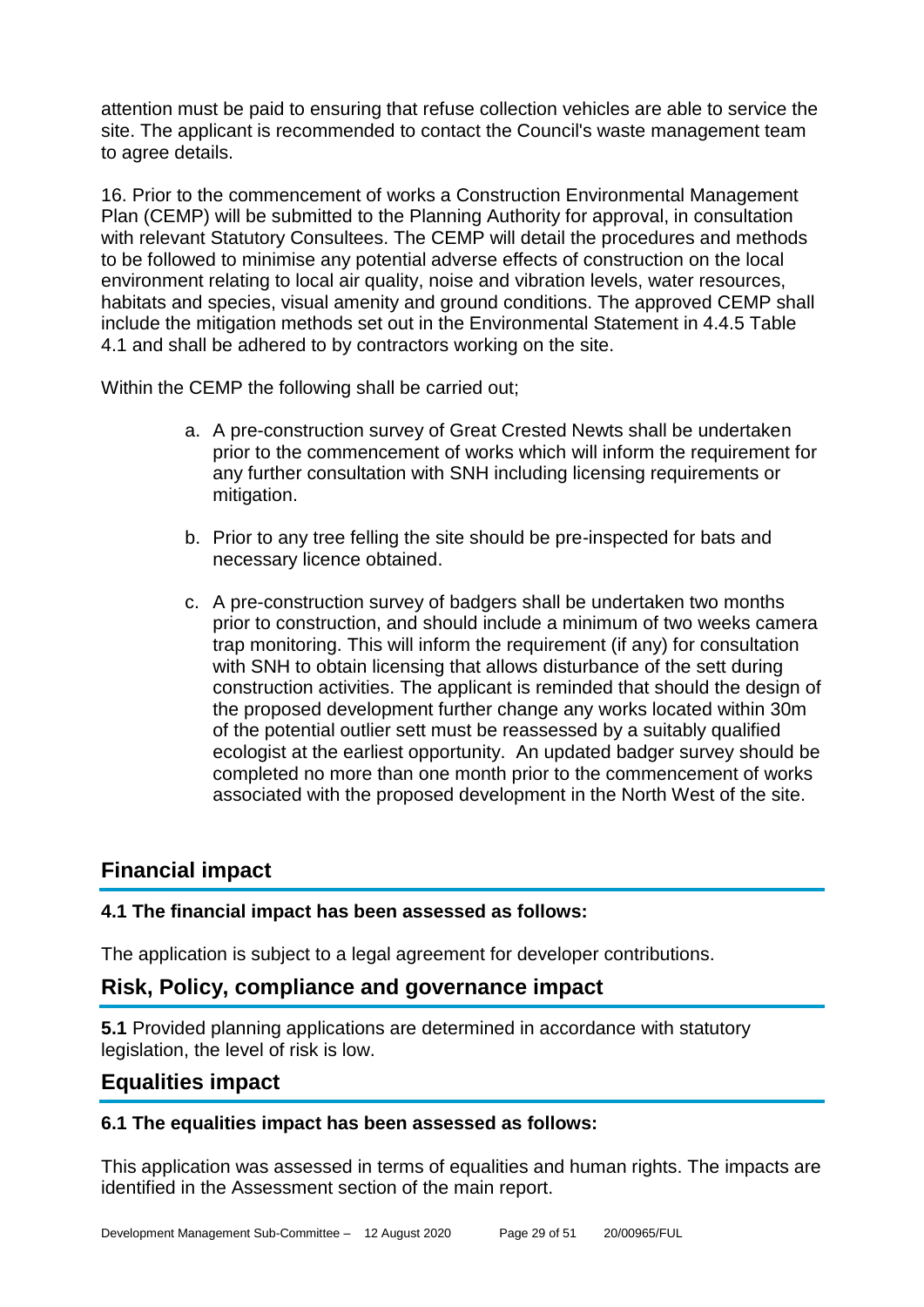# **Sustainability impact**

# **7.1 The sustainability impact has been assessed as follows:**

This application meets the sustainability requirements of the Edinburgh Design Guidance.

# **Consultation and engagement**

# **8.1 Pre-Application Process**

Pre-application discussions took place on this application.

# **8.2 Publicity summary of representations and Community Council comments**

The Proposal of Application Notice (reference 19/01604/PAN) was advertised in the Edinburgh Evening News. The applicant notified the Community Council and local councillors on 28 March 2019.

A dedicated website has been created for the site called www.wavegarden.scot

The applicants held a consultation meeting at Ratho Library on 8 June 2019 between 3pm and 8pm.

The results of the community consultation are submitted with the application in the Preapplication Consultation Report (PAC).

This application and EIA addendum were advertised on 20 March 2020.

In accordance with the introduction of the Coronavirus Act and new procedures, neighbours were further notified on 28 April 2020,

The application generated 103 objection comments, 254 support comments and 2 general comments.

# **Background reading/external references**

- To view details of the application go to
- [Planning and Building Standards online services](https://citydev-portal.edinburgh.gov.uk/idoxpa-web/search.do?action=simple&searchType=Application)
- [Planning guidelines](http://www.edinburgh.gov.uk/planningguidelines)
- [Conservation Area Character Appraisals](http://www.edinburgh.gov.uk/characterappraisals)
- [Edinburgh Local Development Plan](http://www.edinburgh.gov.uk/localdevelopmentplan)
- **[Scottish Planning Policy](http://www.scotland.gov.uk/Topics/Built-Environment/planning/Policy)**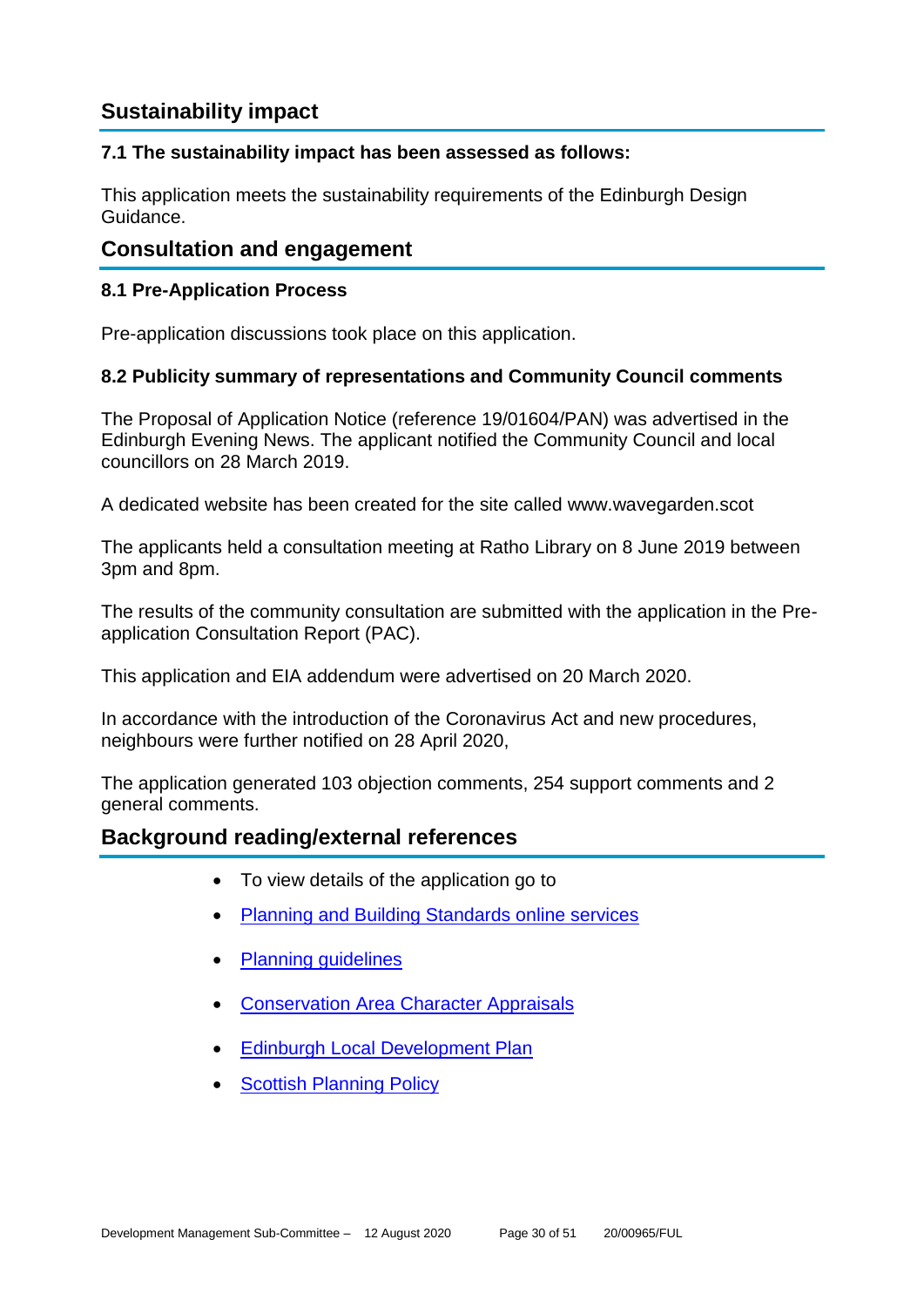| <b>Statutory Development</b><br><b>Plan Provision</b> | The site is designated as countryside in the Edinburgh<br>Local Development Plan. |
|-------------------------------------------------------|-----------------------------------------------------------------------------------|
| Date registered                                       | 6 March 2020                                                                      |
| <b>Drawing numbers/Scheme</b>                         | Scheme 1 1-80,                                                                    |

**David R. Leslie** Chief Planning Officer PLACE The City of Edinburgh Council

Contact: Jennifer Paton, Senior planning officer E-mail:jennifer.paton@edinburgh.gov.uk

# **Links - Policies**

# **Relevant Policies:**

# **Relevant policies of the Local Development Plan.**

LDP Policy Del 1 (Developer Contributions and Infrastructure Delivery) identifies the circumstances in which developer contributions will be required.

LDP Policy Des 1 (Design Quality and Context) sets general criteria for assessing design quality and requires an overall design concept to be demonstrated.

LDP Policy Des 3 (Development Design - Incorporating and Enhancing Existing and Potential Features) supports development where it is demonstrated that existing and potential features have been incorporated into the design.

LDP Policy Des 4 (Development Design - Impact on Setting) sets criteria for assessing the impact of development design against its setting.

LDP Policy Des 5 (Development Design - Amenity) sets criteria for assessing amenity.

LDP Policy Des 6 (Sustainable Buildings) sets criteria for assessing the sustainability of new development.

LDP Policy Des 7 (Layout design) sets criteria for assessing layout design.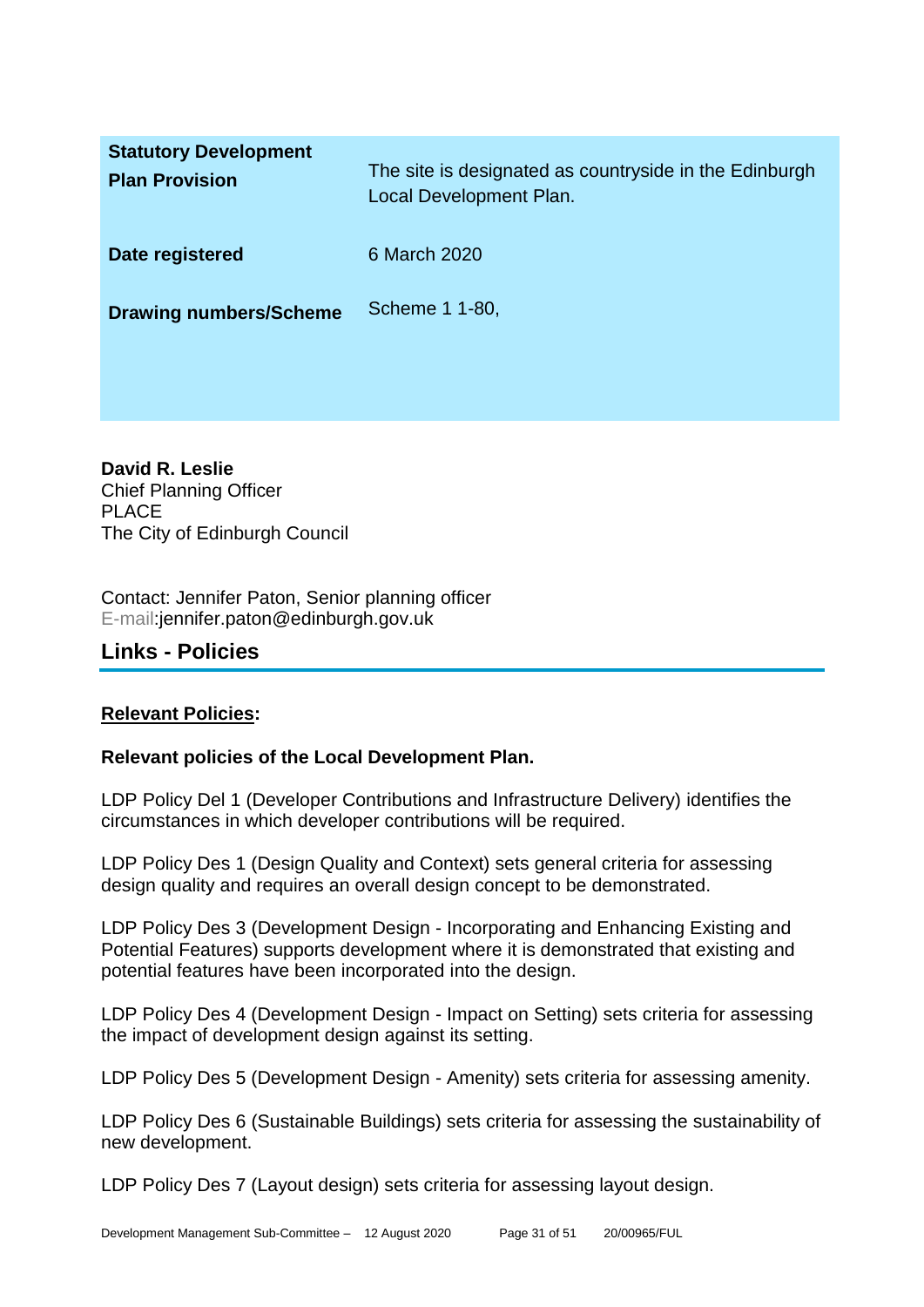LDP Policy Des 8 (Public Realm and Landscape Design) sets criteria for assessing public realm and landscape design.

LDP Policy Des 10 (Waterside Development) sets criteria for assessing development on sites on the coastal edge or adjoining a watercourse, including the Union Canal.

LDP Policy Env 8 (Protection of Important Remains) establishes a presumption against development that would adversely affect the site or setting of a Scheduled Ancient Monument or archaeological remains of national importance.

LDP Policy Env 10 (Development in the Green Belt and Countryside) identifies the types of development that will be permitted in the Green Belt and Countryside.

LDP Policy Env 11 (Special Landscape Areas) establishes a presumption against development that would adversely affect Special Landscape Areas.

LDP Policy Env 12 (Trees) sets out tree protection requirements for new development.

LDP Policy Env 15 (Sites of Local Importance) identifies the circumstances in which development likely to affect Sites of Local Importance will be permitted.

LDP Policy Env 16 (Species Protection) sets out species protection requirements for new development.

LDP Policy Env 21 (Flood Protection) sets criteria for assessing the impact of development on flood protection.

LDP Policy Env 22 (Pollution and Air, Water and Soil Quality) sets criteria for assessing the impact of development on air, water and soil quality.

LDP Policy Tra 1 (Location of Major Travel Generating Development) supports major development in the City Centre and sets criteria for assessing major travel generating development elsewhere.

LDP Policy Tra 2 (Private Car Parking) requires private car parking provision to comply with the parking levels set out in Council guidance, and sets criteria for assessing lower provision.

LDP Policy Tra 3 (Private Cycle Parking) requires cycle parking provision in accordance with standards set out in Council guidance.

**Non-Statutory guidelines** Edinburgh Design Guidance supports development of the highest design quality and that integrates well with the existing city. It sets out the Council's expectations for the design of new development, including buildings, parking, streets and landscape, in Edinburgh.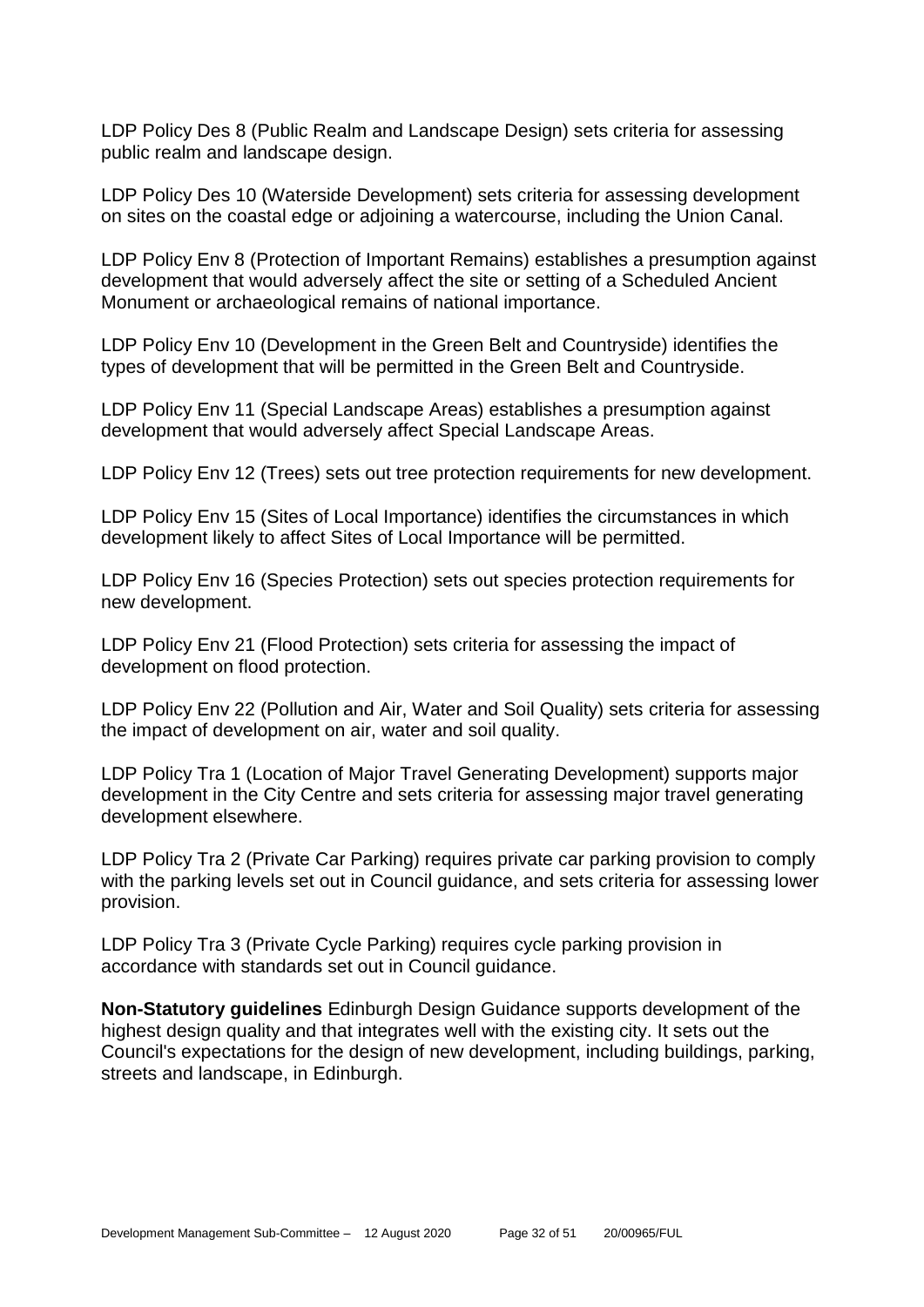# **Appendix 1**

**Application for Planning Permission 20/00965/FUL At Craigpark Quarry, 1 Craigpark, Ratho Detailed planning permission for the buildings and information relating to Condition 1 of planning permission 17/02471/FUL relating to an outdoor leisure facility and associated works**

# **Consultations**

# **Archaeology comment**

*The proposed development site occupies the site of the former late Victorian Craigpark Quarry and is bounded to the north by the Union Canal (a Scheduled Ancient Monument. Quarrying activities to the north of the canal and the insertion of the M8 extension in the 1990's have revealed significant prehistoric burial remains along with Anglian occupation of the 7-9th centuries AD.*

*Although the site has been significantly impacted upon by the quarrying activities, the area of high ground in the NW corner now proposed for a Mountain bike skills track (site 16 on the illustrative masterplan) may have been relatively unaffected and as such may be regarded as having archaeological potential. Further, proposed new moorings and suds drainage will impact the bordering Scheduled Union Canal.* 

*Accordingly, this application must be considered under terms the of Historic Environment Scotland's Policy Statement (HESPS) 2016, Scottish Planning Policy (SPP), PAN 02/2011 and CEC's Edinburgh Local Development Plan (2016) Policies ENV8 & ENV9. The aim should be to preserve archaeological remains in situ as a first option, but alternatively where this is not possible, archaeological excavation or an appropriate level of recording may be an acceptable alternative.*

*As stated the development will largely be contained within the former quarry site already subject to recent landscaping works, in areas with no archaeological implications. Further since our 2017 response to application 17/02471/FUL, evaluation work across the site of the proposed car park by AOC has demonstrated that the area has been significantly affected by quarry related activities.* 

*However, the area of high ground proposed for the new bike track would appear still to be relatively un-impacted upon by the operation of the quarry. Therefore, given the occurrence of prehistoric burials cut into bedrock in similar locations found during quarry of the sister site on the north side of the canal, this area is regarded as still having potential (low) for such significant remains to occur. Accordingly, it is recommended that a programme of archaeological work is undertaken prior too/ during the construction of this bike track in order to fully excavate, record, analyse any significant remains that may be disturbed.*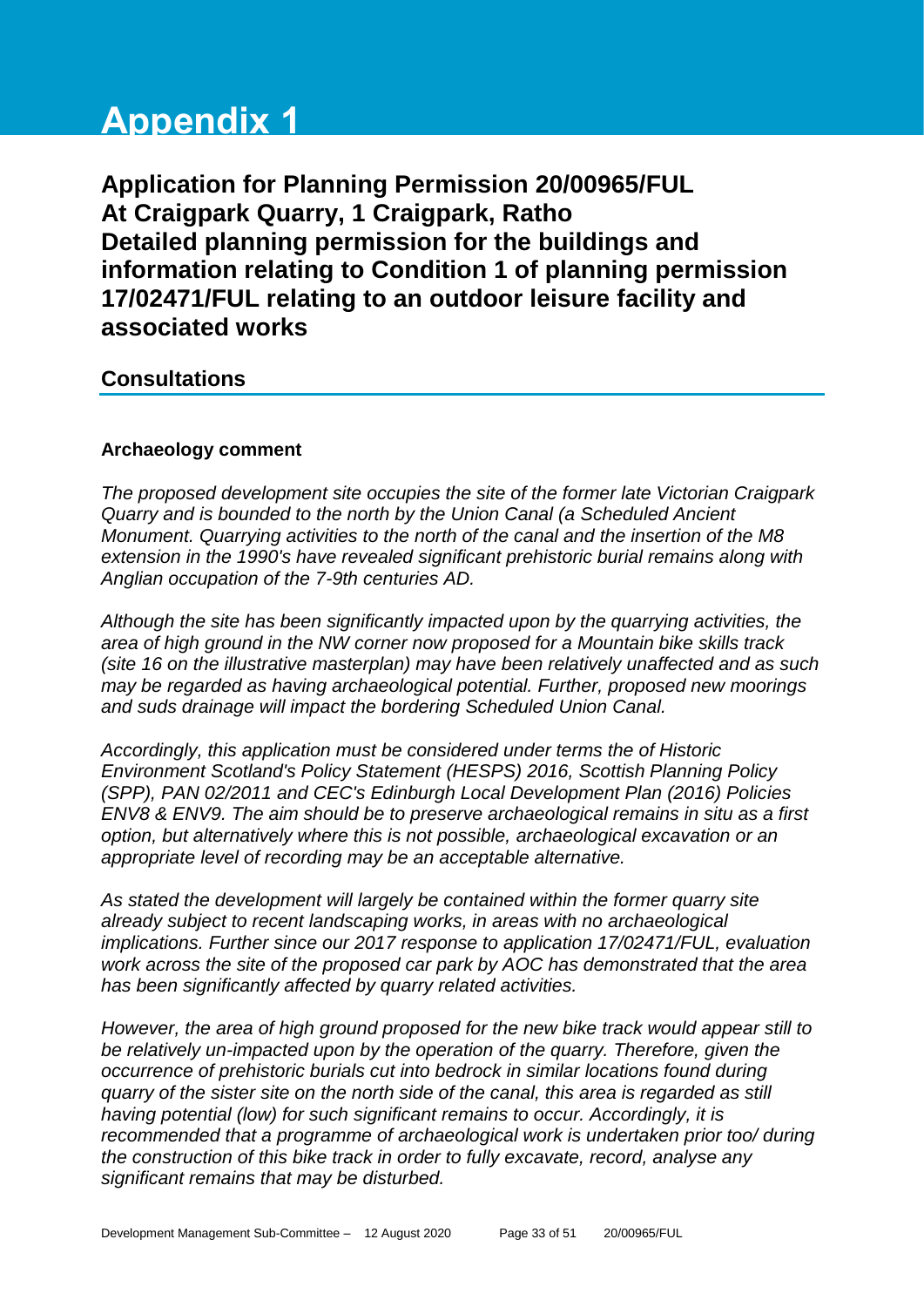*In terms of the impacts upon the Union Canal, the construction of the new moorings and suds drainage will have minor localised impacts upon the scheduled area. It is considered that these impacts will not significantly impact upon either it's setting nor physically upon the site. However as works affecting this scheduled monument will require consent, HES must be consulted and their views sought.* 

*It is recommended that the following condition is attached if consent is granted to ensure that this programme of archaeological works is undertaken.* 

*'No development shall take place on the site until the applicant has secured the implementation of a programme of archaeological work (excavation, analysis & reporting, publication) in accordance with a written scheme of investigation which has been submitted by the applicant and approved by the Planning Authority.'* 

*The work would be carried out by a professional archaeological organisation, either working to a brief prepared by CECAS or through a written scheme of investigation submitted to and agreed by CECAS for the site. Responsibility for the execution and resourcing of the programme of archaeological works and for the archiving and appropriate level of publication of the results lies with the applicant.*

# **Scottish Water comment**

*Scottish Water has no objection to this planning application; however, the applicant should be aware that this does not confirm that the proposed development can currently be serviced and would advise the following:*

*Water*

*There is currently sufficient capacity in the MARCHBANK Water Treatment Works. However, please note that further investigations may be required to be carried out once a formal application has been submitted to us.*

#### *Foul*

*This proposed development will be serviced by NEWBRIDGE PFI Waste Water Treatment Works. Unfortunately, Scottish Water is unable to confirm capacity at this time so to allow us to fully appraise the proposals we suggest that the applicant completes a Pre-Development Enquiry (PDE) Form and submits it directly to Scottish Water. The applicant can download a copy of our PDE Application Form, and other useful guides, from Scottish Water's website at the following link www.scottishwater.co.uk/business/connections/connecting-yourproperty/newdevelopment-process-and-applications-forms/pre-developmentapplication.* 

*The applicant should be aware that we are unable to reserve capacity at our water and/or waste water treatment works for their proposed development. Once a formal connection application is submitted to Scottish Water after full planning permission has been granted, we will review the availability of capacity at that time and advise the applicant accordingly.*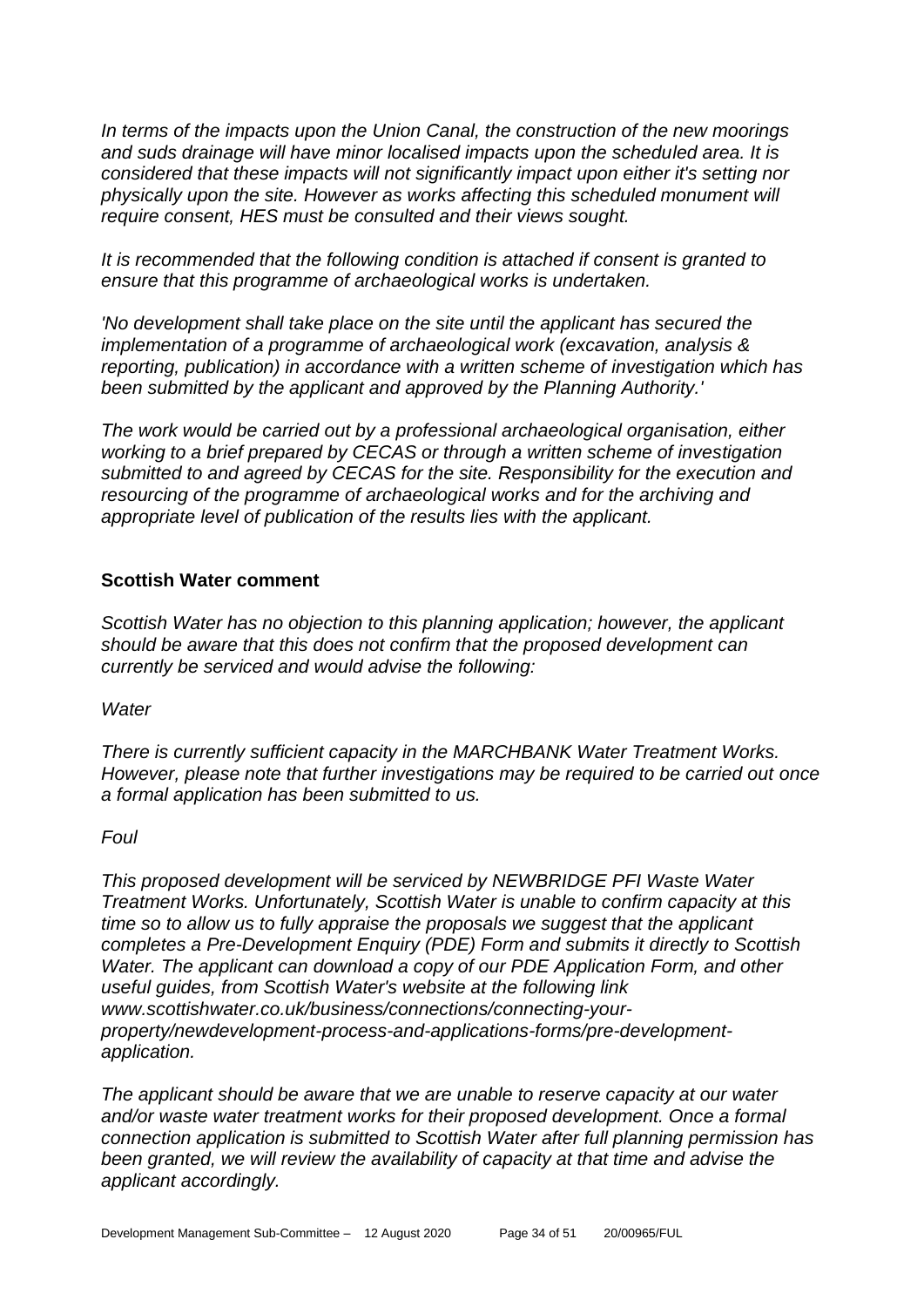#### *Infrastructure within boundary*

*According to our records, the development proposals impact on existing Scottish Water assets. The applicant must identify any potential conflicts with Scottish Water assets and contact our Asset Impact Team directly at service.relocation@scottishwater.co.uk.* 

*The applicant should be aware that any conflict with assets identified may be subject to restrictions on proximity of construction.*

#### *Surface Water*

*For reasons of sustainability and to protect our customers from potential future sewer flooding, Scottish Water will not accept any surface water connections into our combined sewer system.*

*There may be limited exceptional circumstances where we would allow such a connection for brownfield sites only, however this will require significant justification taking account of various factors including legal, physical, and technical challenges. However it may still be deemed that a combined connection will not be accepted. Greenfield sites will not be considered and a connection to the combined network will be refused.*

*In order to avoid costs and delays where a surface water discharge to our combined sewer system is proposed, the developer should contact Scottish Water at the earliest opportunity with strong evidence to support the intended drainage plan prior to making a connection request. We will assess this evidence in a robust manner and provide a decision that reflects the best option from environmental and customer perspectives.*

*General notes:*

*Scottish Water asset plans can be obtained from our appointed asset plan providers:*

*Site Investigation Services (UK) Ltd Tel: 0333 123 1223 Email: sw@sisplan.co.uk www.sisplan.co.uk* 

*Scottish Water's current minimum level of service for water pressure is 1.0 bar or 10m head at the customer's boundary internal outlet. Any property which cannot be adequately serviced from the available pressure may require private pumping arrangements to be installed, subject to compliance with Water Byelaws. If the developer wishes to enquire about Scottish Water's procedure for checking the water pressure in the area then they should write to the Customer Connections department at the above address.*

*If the connection to the public sewer and/or water main requires to be laid through land out-with public ownership, the developer must provide evidence of formal approval from the affected landowner(s) by way of a deed of servitude Scottish Water may only vest new water or waste water infrastructure which is to be laid through land out with public ownership where a Deed of Servitude has been obtained in our favour by the developer.*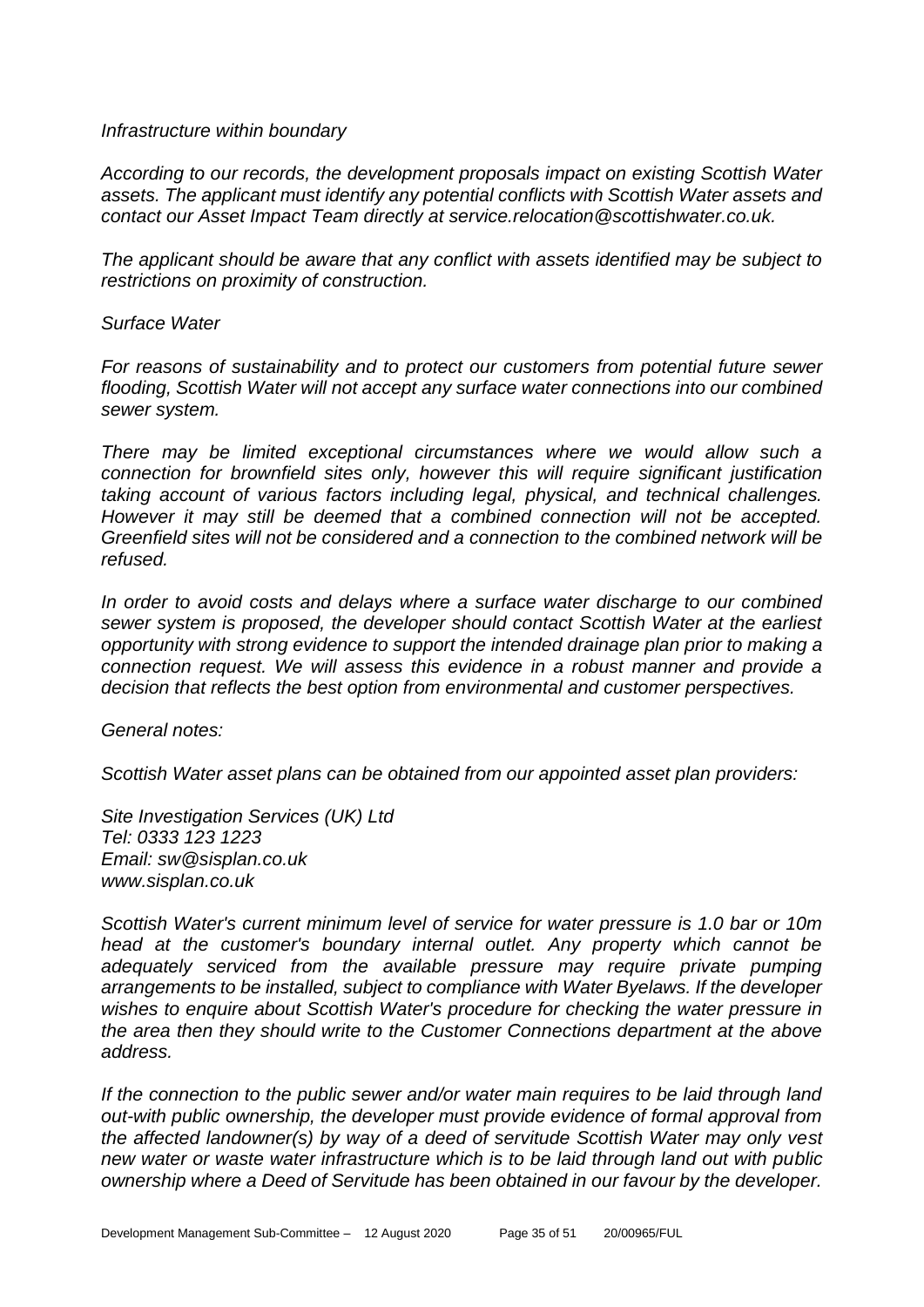*The developer should also be aware that Scottish Water requires land title to the area of*  land where a pumping station and/or SUDS proposed to vest in Scottish Water is *constructed. Please find all of our application forms on our website at the following link https://www.scottishwater.co.uk/business/connections/connecting-yourproperty/newdevelopment-process-and-applications-forms* 

*Next Steps:*

*Non Domestic/Commercial Property:*

*Since the introduction of the Water Services (Scotland) Act 2005 in April 2008 the water industry in Scotland has opened up to market competition for non-domestic customers. All Non-domestic Household customers now require a Licensed Provider to act on their behalf for new water and waste water connections. Further details can be obtained at www.scotlandontap.gov.uk.*

# **Flood Prevention comment**

*I have reviewed the documents on the portal and have the following comments, to be reviewed by the applicant:*

*1. It is unclear whether updated surface water drainage calculations have been undertaken. Page 21 of 'DS Appendix E (1of2)' has one page of surface water attenuation calculations undertaken by John Chapman, Etive Consulting. Have these been cut short? Apologies if this is an issue on my end and due to me only viewing what is publicly available on the portal. In the 2017 Surface Water Management Plan calculations, a 20% climate change uplift has been used. Following the release of UKCP18 and SEPA's revised climate change guidance, CEC Flood Prevention now request a 40% uplift for climate change be considered in Surface Water Management Plans and Flood Risk Assessments. This 40% uplift should be applied to both rainfall intensity and fluvial flows. The latest 'Flood Risk and Surface Water Management Plan Requirements' (CEC, 2019)*  is linked in my signature below. Could the applicant please confirm whether the current *drainage proposals can also accommodate the 1:200-year event with a 40% allowance for climate change?*

*2. Could the applicant please provide written confirmation that Scottish Canals agree with the proposed surface water discharge to the canal?* 

*3. Please identify existing and proposed ground level surface water flow paths on drawings. This can be achieved by taking the existing site survey and over-marking arrows to denote falls and then completing the same with the post-development arrangement. This should include runoff from outside of the site, from unpaved areas within the site, and from paved areas in events which exceed the capacity of the drainage system. The purpose of these drawings is twofold. First, to understand if there is any significant re-direction of surface flows to surrounding land. Second, to identify if surface water will flow towards property entrances.*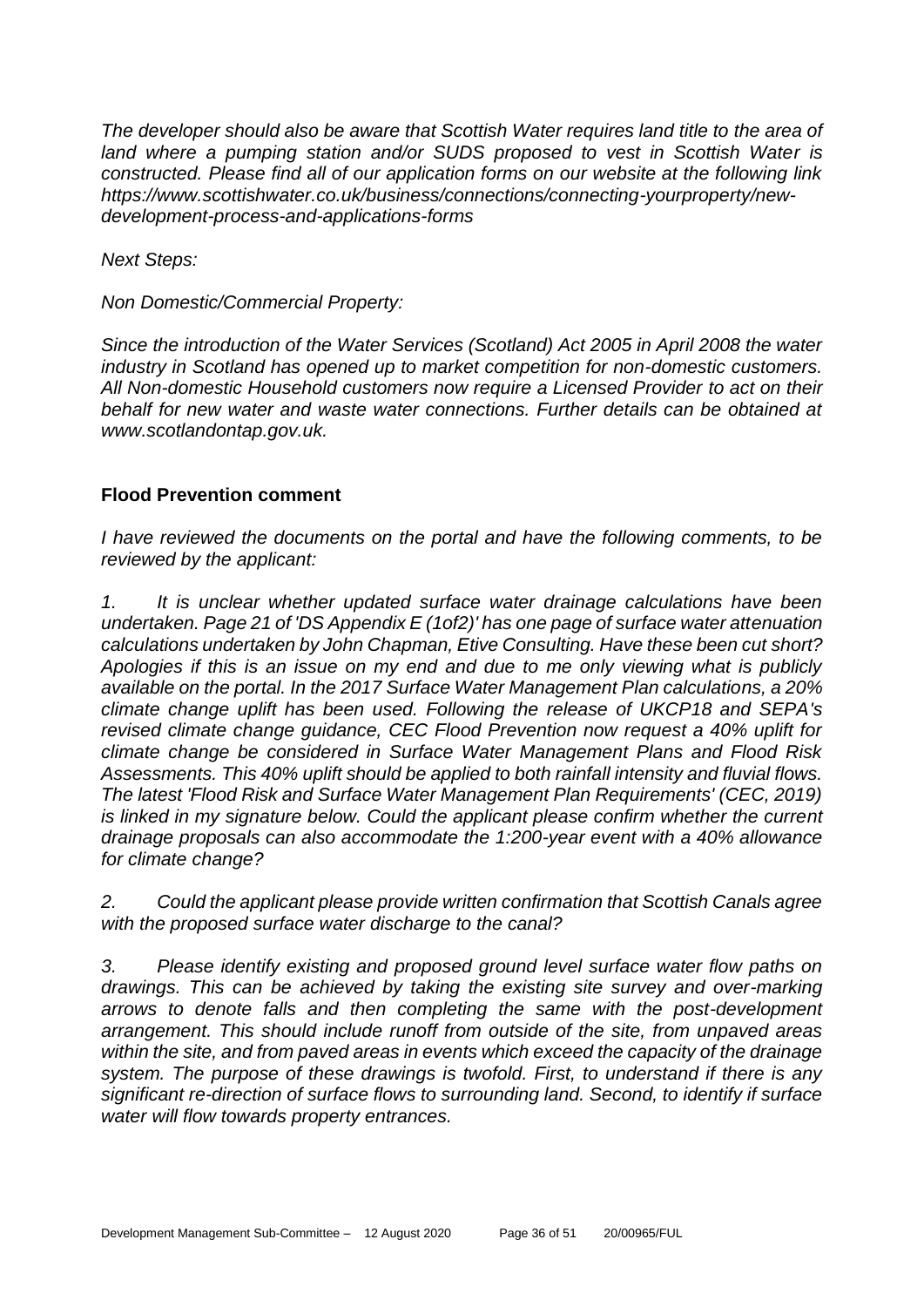*4. The applicant has not completed a declaration for this application covering the flood risk assessment and surface water management proposals. Certificate A1 should be provide to support this application.* 

*5. Could the applicant provide an updated drainage layout with the latest building and landscape proposals?* 

# **Flood Prevention updated comment**

*I have reviewed the updated drainage information and responses from the applicant on the portal. These address most of our concerns. CEC Flood Prevention have the following remaining comment, to be addressed by the applicant:* 

*1. The Micro Drainage calculations seem to show some flooding from manholes in the 1:200-year+40%CC event (manholes S1, S2, S3, S11, S11, S12, S13A, S14 and S21). Could the applicant please confirm these flood volumes are safely managed on site and routed away from property entrances. Please also confirm safe flood-free access and egress can be maintained.*

# **Flood Prevention updated comment**

*Thanks for sending through the additional drawing. This satisfies CEC Flood Prevention's concerns. This application can proceed to determination, with no further comments from our department.* 

# **Waste Services comment**

*The City of Edinburgh Council do not provide a waste collection service for commercial properties, so they will need to source their own waste provider. More information is*  **available** here: *available* here: *available* here: *here:* 

*http://www.edinburgh.gov.uk/info/20001/bins\_and\_recycling/1518/trade\_waste*

*Architects should however note the requirement for trade waste producers to comply with legislation, in particular the Waste (Scotland) Regulations which require the segregation of defined waste types to allow their recycling. This means there would need to be separate storage space off street for segregated waste streams arising from commercial activities, out with those for domestic waste.*

*Any appointed waste collection contractors, appointed to manage commercial waste, could be expected to have similar requirements to the Council in terms of their need to be able to safely access waste for collection.*

# **SEPA comment**

*Advice for the planning authority*

*We have no objection to this planning application. Please note the advice provided below.*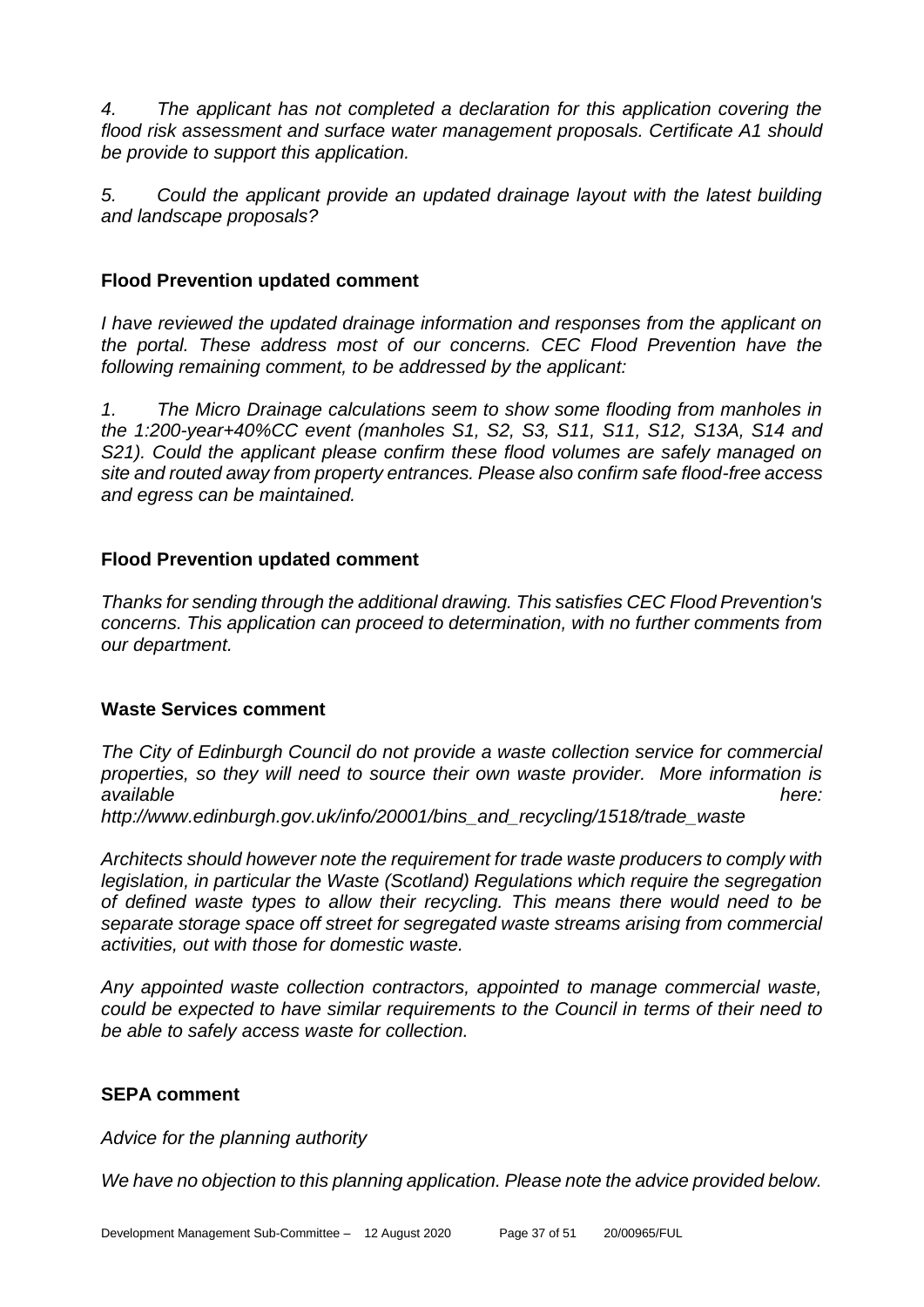# *1. The Groundwater Environment*

*1.1 We have undertaken a review of the information submitted for detailed planning permission for the Wavegarden project.*

*1.2 The quarry has some areas of infilled materials, with infilling having occurred from 2004 to 2017. There is some contamination in these materials identified in the Mason Evans site investigation. It is planned to reuse materials onsite to create the slope profiles of the site. The pool itself will be made of concrete with a soft lining. The groundwater table is currently beneath the base of the quarry but it is expected that it may rebound as it has been periodically pumped.* 

*1.3 All bedrock aquifers are mapped as groundwater bodies by SEPA and therefore are always considered to be receptors. It cannot be assumed that igneous rock will behave as a confining layer. Although igneous rock can overall have low permeability it*  will have greater permeability in fractures and areas that have been blasted during *quarrying activities. It may have greater permeability locally than the literature value*  range. Therefore groundwater travel times will vary significantly and it may not *significantly reduce the risk to groundwater.*

*1.4 The Environmental Impact Assessment states that it will be ensured that the appropriate environmental permissions have been obtained and controls in place to control any contaminated surface water run-off. The risks from vertical migration of runoff to groundwater should also be correctly managed.*

*1.5 It is stated that lateral migration of shallow groundwater was considered possible. Therefore as glacial till and alluvium is not extensive across the site it may be that there is hydraulic continuity between the perched groundwater and bedrock groundwater*  bodies. Therefore although perched groundwater may not be considered a receptor it *may be a pathway to the groundwater in the bedrock aquifer.* 

*1.6 A CAR licence will be required if groundwater is abstracted and we would refer the applicant to SEPA's CAR Practical Guide at www.sepa.org.uk/media/34761/car\_a\_practical\_guide.pdf for further information in this regard.*

*1.7 As stated in the submission it is recommended that best practice is undertaken when site works involve moving materials around onsite as this can encourage increased mobilisation of contaminants into groundwater.*

*1.8 The applicant should note that groundwater in bedrock aquifers is always considered to be a receptor.* 

# *2. Flood Risk*

*2.1 We have no objection to the proposed development on flood risk grounds. Notwithstanding this we would expect Edinburgh Council to undertake their responsibilities as the Flood Risk Management Authority.*

# *Technical Report*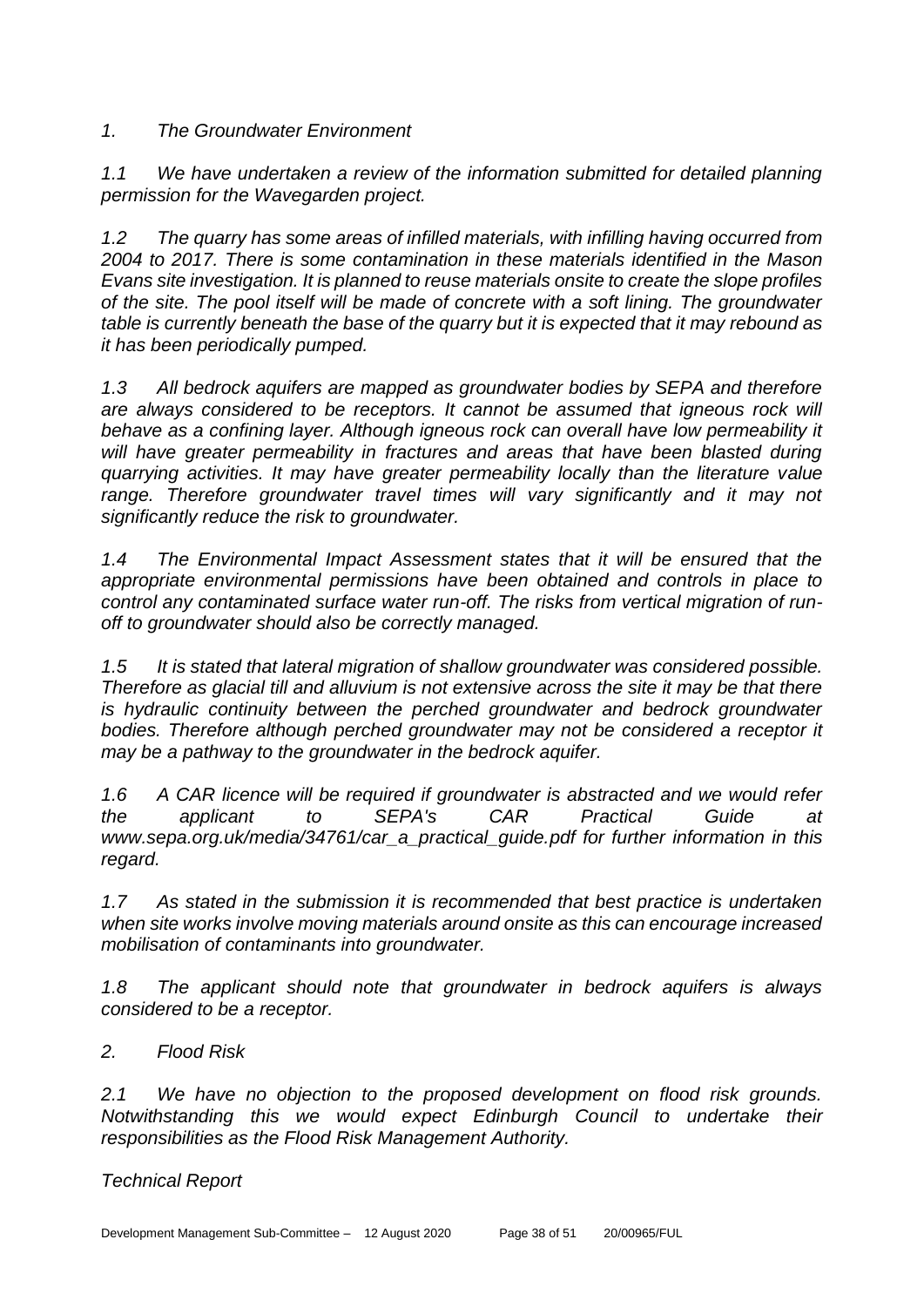*2.2 We previously responded to this at the pre planning stage in November 2019. Please read this response in conjunction with our previous response.* 

*2.3 It is recommended that the Flood Risk Management Authority should comment on the requirements for the management of surface water at the application site including any mitigation measures.* 

*2.4 After review of the provided topographic information (drawing no. 05C), we believe that the lodges at the south west of the site are planned on a plateaux in excess of 10m above the western small watercourse. This should place them sufficiently out of the functional flood plain for this watercourse, we therefore have no objection to the proposed development,* 

*2.5 As previously stated, we would not support any built development above the inlet/outlet of the ponds. We would strongly recommend that the finished floor levels of any developments adjacent to the ponds are above the level and wave height of the ponds. We would highlight that if development is located in close proximity to the ponds, there may still be a risk.* 

*2.6 Any proposed land-raising should be set back from the watercourse to prevent increased inflow to the Union Canal. Caveats & Additional Information for Applicant* 

*2.7 The SEPA Flood Maps have been produced following a consistent, nationallyapplied methodology for catchment areas equal to or greater than 3km2 using a Digital Terrain Model (DTM) to define river corridors and low-lying coastal land. The maps are indicative and designed to be used as a strategic tool to assess, flood risk at the community level and to support planning policy and flood risk management in Scotland.*

*2.8 Please note that we are reliant on the accuracy and completeness of any information supplied by the applicant in undertaking our review, and can take no responsibility for incorrect data or interpretation made by the authors.*

*2.9 The flood risk advice contained in this letter is supplied to you by SEPA in terms of Section 72 (1) of the Flood Risk Management (Scotland) Act 2009 on the basis of information held by SEPA as at the date hereof. It is intended as advice solely to Edinburgh Council as Planning Authority in terms of the said Section 72 (1).*

*3. Construction Pollution Prevention*

*3.1 A construction site licence will be required where the site is greater than 4Ha. This seems to have been missed from the EIA.. Please see the regulatory comments below for further advice on this matter.*

*4. Surface Water Drainage*

*4.1 SUDS have been designed using the Simple Index Approach and the CIRIA guidance which we welcome. Comments should be requested from Scottish Water where the SUDS proposals would be adopted by them, and the views of your authority's roads*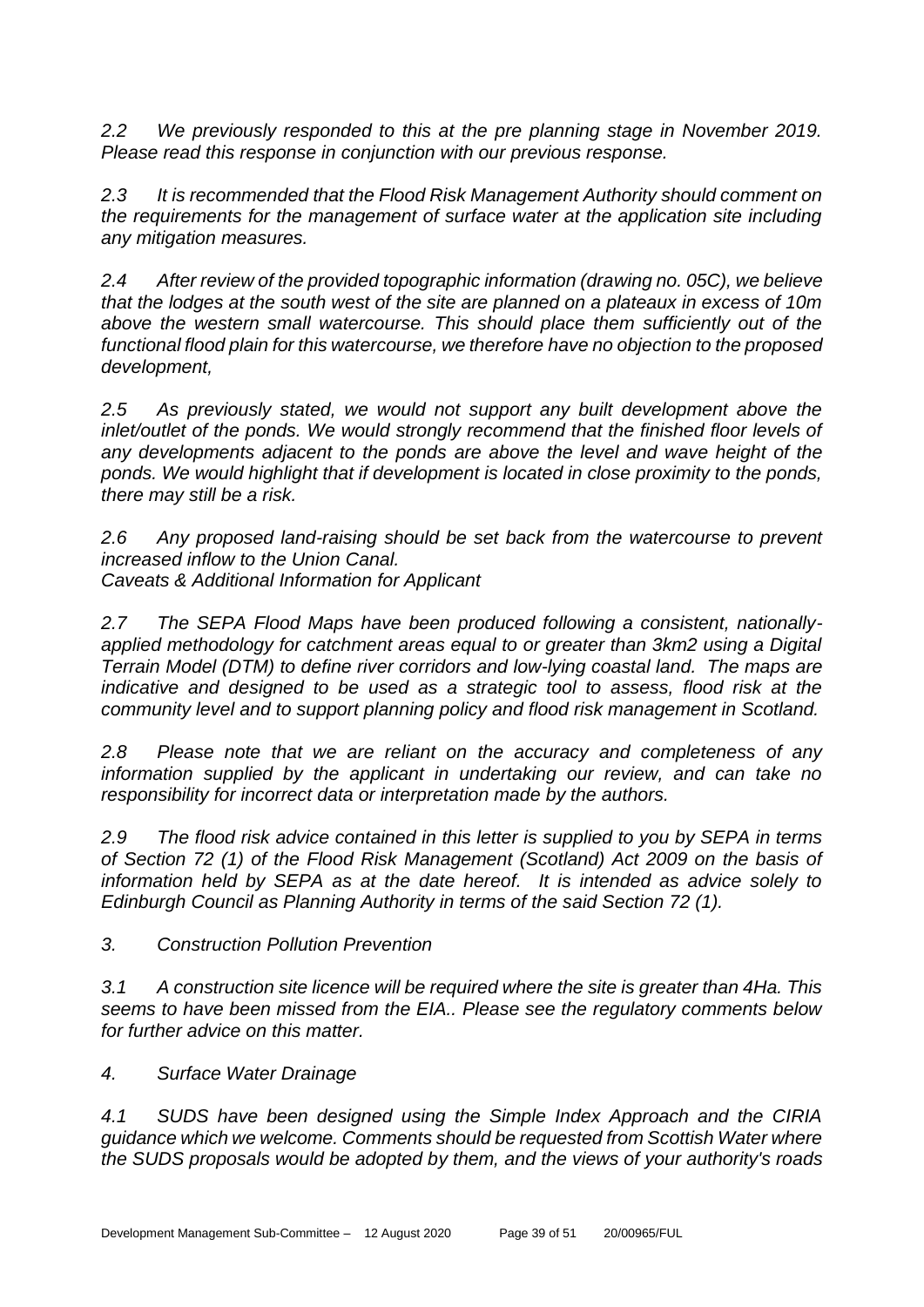*department and flood prevention unit should be sought on the SUDS strategy in terms of water quantity and flooding issues.*

*5. Foul and trade effluent*

*5.1 We note and welcome the proposed connection to the Scottish Water foul sewer network.*

*5.2 The applicant should confirm what, if any trade effluent discharges will arise from the water treatment plant. SEPA's preferred option is for all trade effluents to connect to the foul sewer.* 

*5.3 Clarity is required if the main activity pool of the wave centre will have any overflows and where these would go. Any discharge could require an authorisation under the Controlled Activities Regulations or be subject to SEPA's policy of the discharge of chlorinated effluents.*

*Regulatory advice for the applicant*

*6. Regulatory requirements*

*6.1 Authorisation is required under The Water Environment (Controlled Activities) (Scotland) Regulations 2011 (CAR) to carry out engineering works in or in the vicinity of inland surface waters (other than groundwater) or wetlands. Inland water means all standing or flowing water on the surface of the land (e.g. rivers, lochs, canals, reservoirs).*

*6.2 The non-technical summary states up to 60m3 per of water will be required to be abstracted from the water environment. If taken from the Union Canal no authorisation from SEPA will be required but Scottish Canals will be required to add this activity to their CAR licence. However, water abstracted from either ground or natural surface waters would mean that a simple CAR licence will be required.*

*6.3 Management of surplus peat or soils may require an exemption under The Waste Management Licensing (Scotland) Regulations 2011. Proposed crushing or screening will require a permit under The Pollution Prevention and Control (Scotland) Regulations 2012. Consider if other environmental licences may be required for any installations or processes.*

*6.4 A Controlled Activities Regulations (CAR) construction site licence will be required for management of surface water run-off from a construction site, including access tracks, which:*

- *o is more than 4 hectares,*
- *o is in excess of 5km, or*

*o includes an area of more than 1 hectare or length of more than 500m on ground with a slope in excess of 25 degrees*

*See SEPA's Sector Specific Guidance: Construction Sites (WAT-SG-75) for details. Site design may be affected by pollution prevention requirements and hence we strongly encourage the applicant to engage in pre-CAR application discussions with a member of the regulatory services team in your local SEPA office.*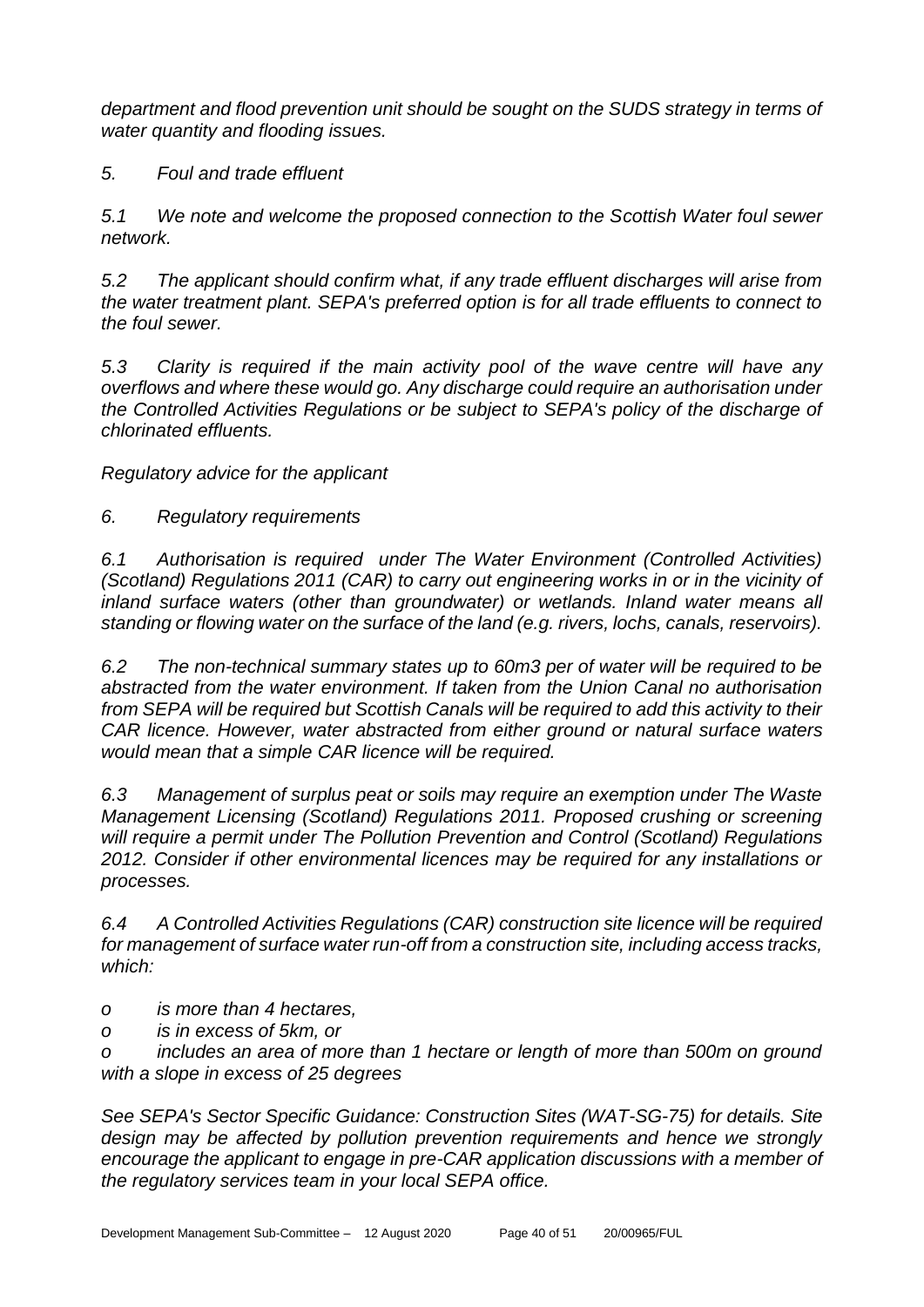*6.5 Details of regulatory requirements and good practice advice for the applicant can be found on the Regulations section of our website. If you are unable to find the advice you need for a specific regulatory matter, please contact a member of the regulatory services team in your local SEPA office .*

# **SNH comment**

*The EIA report is an updated addendum to the 2017 EIA, together with updated surveys and detailed design information. Our comments focus on the species survey work.*

*As stated in our EIA scoping advice, we now have standing protected species advice on our website which provides advice to developers and planners as to the requirements for protected species during the planning process. This should provide all the information required in going forward:*

*https://www.nature.scot/professional-advice/planning-and-development/planninganddevelopment-advice/planning-and-development-protected-species*

*Some additional comments are given below in relation to the Ecology survey report that has been carried out together with any relevant design details.*

*We are content with the surveys that have been undertaken to date and the findings, which largely confirm earlier surveys. To summarise, the surveys show that no protected species have been found and therefore no protected species licences are required for development to proceed. Where there is potential for species to move into the area in the meantime, for example in relation to badgers or otter, appropriate mitigation and recommendations are made in the report.*

*Our only query relates to potential for otters on the canal and the mooring development, as no recommendations for mitigation or design are made for this area to ensure the canal remains a suitable corridor for otters (or commuting bats which will also use the canal). Even if this does not form part of this application, the applicant will still have to ensure that works here limit any impact on protected species.*

*The Ecological survey report acknowledges that the canal offers good commuting, foraging and resting opportunities. It also mentions that the vegetation and bank on the south side was too steep to examine in detail. Impacts from the wavegarden development were ruled out with standard mitigation measures recommended such as avoiding night working, covering of work holes etc, with the assumption that the canal would remain a dark wooded corridor; the moorings weren't referred to so it's not clear if this was considered.*

*The mooring development could raise potential impacts on species using the canal corridor in terms of lighting, disturbance and loss of suitable habitat. The Canal section drawing indicates the presence of a path and mooring access walkway, which would be on the south side of the canal which at present is undisturbed and vegetated (the towpath being on the north of the canal). We would recommend that this area is re-surveyed prior to work here, to ensure there are no otters present and therefore no licences required. We would also recommend that advice is sought to ensure that the construction of paths,*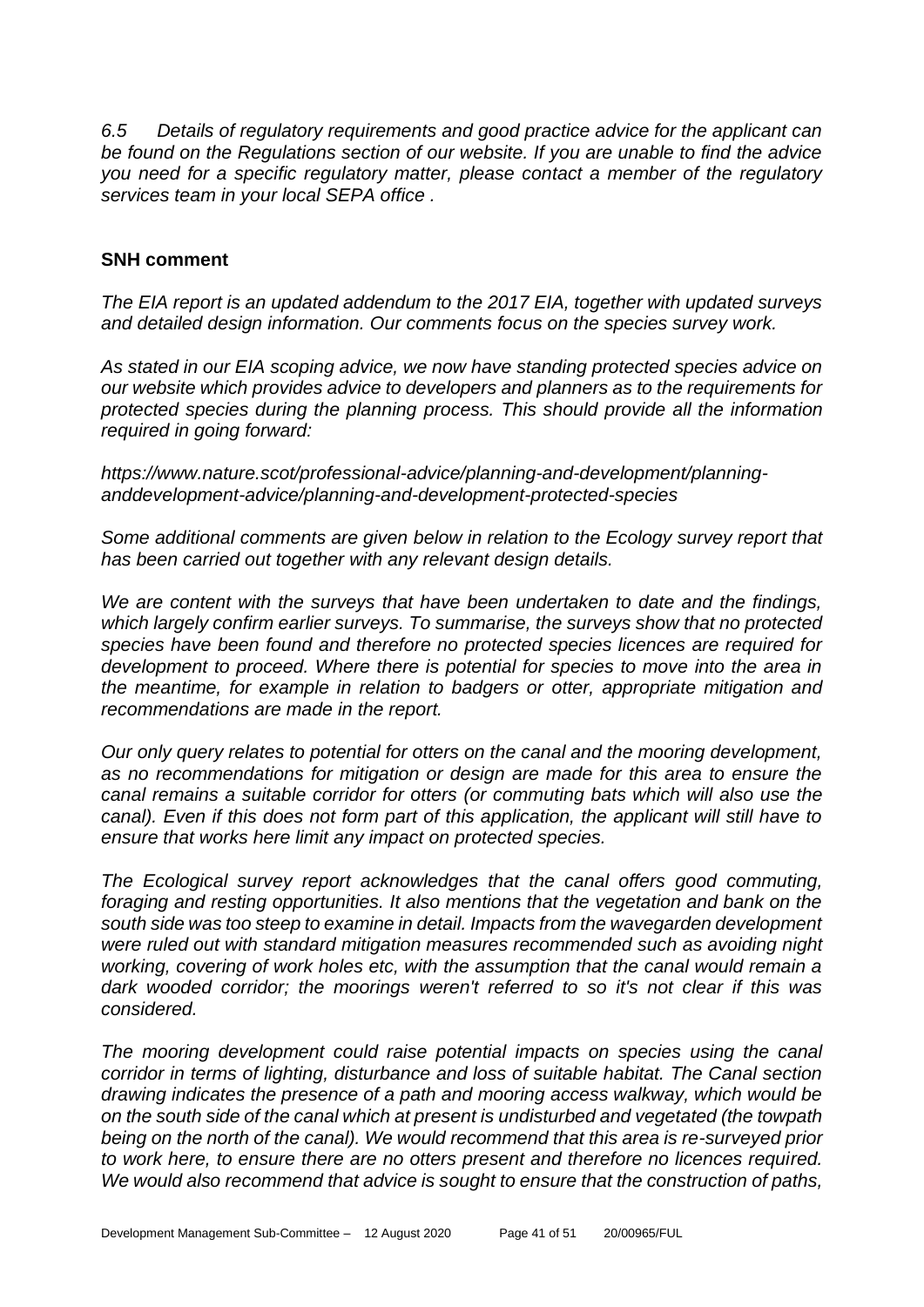lighting and walkway here consider the presence of protected species using the canal *corridor, and are designed to maintain the canal as a suitable habitat for otters (or other species) to move along. For example, use of appropriate and directional lighting. For information, our standing advice for otter is here: https://www.nature.scot/speciesplanning-advice-otter*

*We have some new guidance on our website for incorporating pollinators into development, for example in the creation of meadows, so this may be useful in addition to the other positive measures that are outlined for biodiversity in the development: https://www.nature.scot/guidance-pollinators-planning-and-construction-guide*

# **HES comment**

#### *Our Advice*

*We have previously been consulted on the above planning application and associated environmental statement, and at both of the EIA Scoping stages. In these responses we noted that direct impacts on the above scheduled monument would require scheduled monument consent (SMC). These impacts would include both the proposed moorings installation and the outflow of the SUDS into the canal. Although a greater level of detail relating to these works would be required for the SMC process, we have been engaged in pre-application discussions with the applicant's agent and would continue to be content that the direct impacts on the scheduled monument can be mitigated through the SMC process. We anticipate receiving an application relating to these works in due course.*

*The EIA Addendum Report is an addendum to the 2017 Environment Statement which we have already been consulted on. We would agree with the assessment of the impact on cultural heritage as outlined in paragraph 4.49 in the Addendum Report. We have previously advised that as a result of the landform and existing structural planting, the wider proposals outlined in relation to the condition set on the planning consent that would affect the former quarry area are not likely to significantly alter the current setting of the canal, and we would continue to be of this view. As a result, we would have no further comments in relation to the above application for detailed planning permission.*

*Planning authorities are expected to treat our comments as a material consideration, and this advice should be taken into account in your decision making. Our view is that the proposals do not raise historic environment issues of national significance and therefore we do not object. However, our decision not to object should not be taken as our support for the proposals. This application should be determined in accordance with national and local policy on development affecting the historic environment, together with related policy guidance.*

# **Ratho and District Community Council comment**

*Ratho and District Community Council are able to confirm an ongoing and open engagement with the proposer, Tartan Leisure Ltd., and whilst present circumstances have precluded any form of Public Meeting to address concerns within the Ratho community we have been made aware through emails and social media of issues that*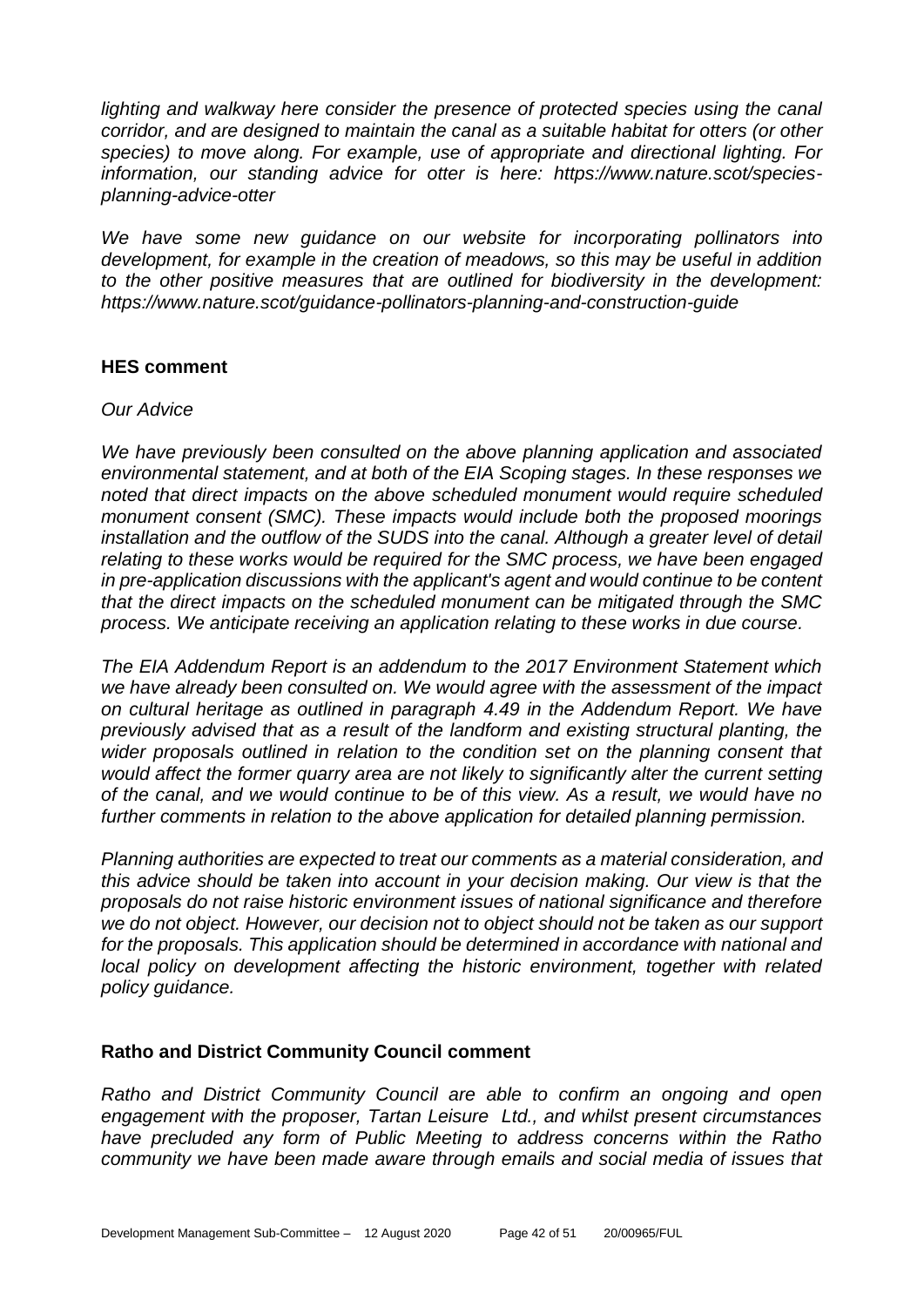*have been raised by local residents, and in particular those from the Craigpark residential development.*

*, Accordingly we therefore offer the following comments and observations whilst acknowledging that the application appears a comprehensive response to Condition 1 set against the previous consent to Application 17/02471/FUL.*

*1. We note from the Noise Assessment (ref. 4535969) an apparently exclusive focus on noise emanating from "conversation 11 amongst residents within the area of luxury Lodges as being pertinent to only four identified receptors. We are of the opinion that this assessment in inadequate insofar that it fails to consider further inevitable noise from general operational plant and equipment together with the proposed on-site activities of up to several hundred daily visitors using facilities open well into the evening whilst at the same time, only considering the impact on a limited number of four notional receptors. In this respect we consider that a further and less restricted noise assessment is required as part of the submission.*

*2. We are fully aware of the applicant's declared operational statement that visitors to the Luxury Lodges will be expected to arrive via the main access gates from the EICA access road where their vehicles are to be left within the proposed car park, prior to further conveyance to the Lodges using electric buggies.*

*However we note from the Masterplan (ref. 4535252), Illustrative Masterplan (ref. 4535253), and other drawings, that:*

*o The existing vehicular access road from the Wilkieston Road serving the existing "Park Rangers Lodge" is seen to apparently link to the access roads to the Luxury Lodge in both the eastern and western areas which will potentially tempt lodge residents to bring cars to the vicinity of their respective lodges and:*

*o A pedestrian access is indicated from the Wilkieston road adjacent to the vehicular access to the "Park Rangers Lodge" which itself will tempt Lodge residents to use it for access whilst leaving vehicles parked on the Wilkieston Road. Whilst we are aware that a pedestrian gateway has already been constructed adjacent to the eastern side of the vehicular access, such an access has to the best of our knowledge never been indicated on any of the previous plans for the restoration of Craigpark Quarry or the Outdoor Leisure Facility and associated works. This being the case it would appear that the pedestrian gateway is without planning consent.*

*You will be aware that the Wilkieston Road is an unlit road with a national speed limit of 60mph being a busy primary access route to Ratho, and as such unrestricted parking is to be discouraged. Accordingly and further to dialogue with the Applicant we understand that:*

*o the "footpath alongside the access road is not critical to the operation of the Wavegarden, Country Park, or Lodges and could be re-moved" and that*

*o Access control to the Rangers Lodge and Maintenance area for 'Service Vehicles Only' for the maintenance shed, lodges and associated utilities is as the current provision; that being automatic electric gates.*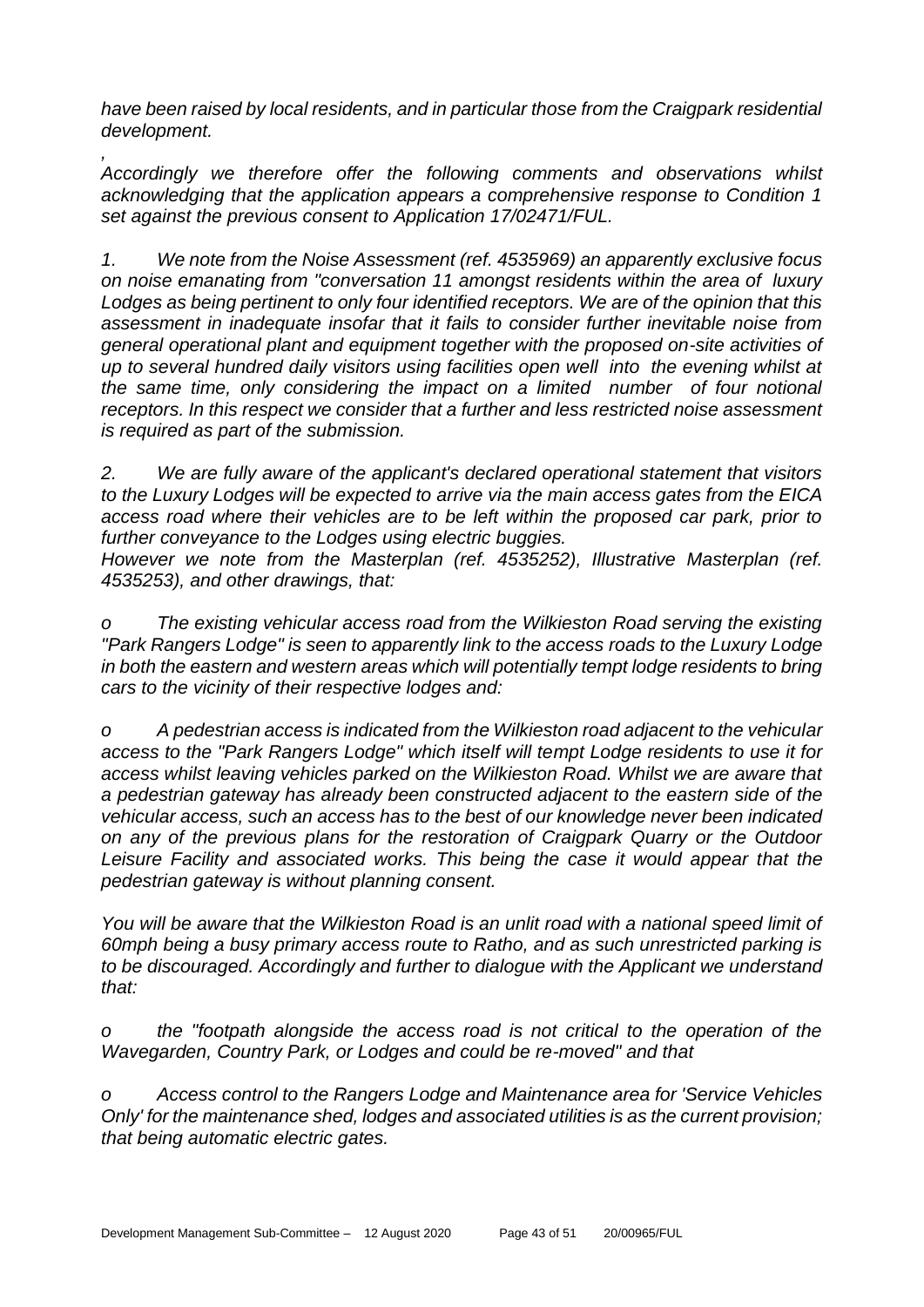*This being the case we would seek confirmation that a condition will be imposed upon any consent to the present application (20/00965/FUL) that so as to deter lodge visitors from any attempt to access the lodge areas by car, the:*

*o Automatic gates to the vehicular access be maintained and operational at all times and*

*o The existing pedestrian gateway will be permanently blocked off.*

*3. We note that items contained within the 17/02471/FUL application and subsequent consent, namely the Zip Wire, Ski and Snowboard Kicker, and the Tubing Slide are not considered in this 20/00965/FUL application, and that all reference has been deleted from both the Masterplan (ref. 4535252) and lllustrative ¥ ast,erplan (ref. 4535253). We would request that any consent to the Application 20/00965/FUL confirms that these items have henceforward been deleted from the scope of the previous Planning Permission in Principle ref. 17/02471/FUL.*

*4. It is noted that an additional ancillary building not included in the previous consent to application 17/02471/FUL has been added to the Masterplan at a location adjacent to the existing maintenance shed on the southern boundary of the site.*

*5. Whilst noting from the Archaeology Response (ref.4538060* advice that "No development shall take place on the site until the applicant has secured the implementation of a programme of archaeological work" we would request confirmation that this programme was implemented prior to the commencement of construction works that has already occurred in the latter part of 2019.

6. We note within the response from Scottish Water (ref. 4542232) that "further investigations (by Scottish Water, to confirm sufficient capacity for freshwater supply) may be required to be carried out once a formal application has been submitted to Scottish Water". We consider this should be verified as a condition of consent to Application 20/00965/FUL.

7. We note from the same response from Scottish Water (ref. 4542232) that Scottish Water is unable to confirm capacity (for foul water treatment) at this time so to allow us (Scottish Water) to fully appraise the proposals we suggest that the applicant completes a Pre-Development Enquiry (PDE) Form and submits it directly to Scottish Water. likewise we consider this should be verified as a condition of consent to Application would 20/00965/FUL.

8. We note from the response from SEPA (ref 4550544) that whilst there is no objection to the application (20/00965/FUL) a construction site licence will be required where the site is greater than 4Ha and that this seems to have been missed from the EIA. We consider this should be verified as a condition of consent to Application 20/00965/FUL.

9. We note from the Remediation Method Statement (ref. 4535095) a recommendation that gas protection membranes be installed below buildings. We consider this should be verified as a condition of consent to Application would 20/00965/FUL.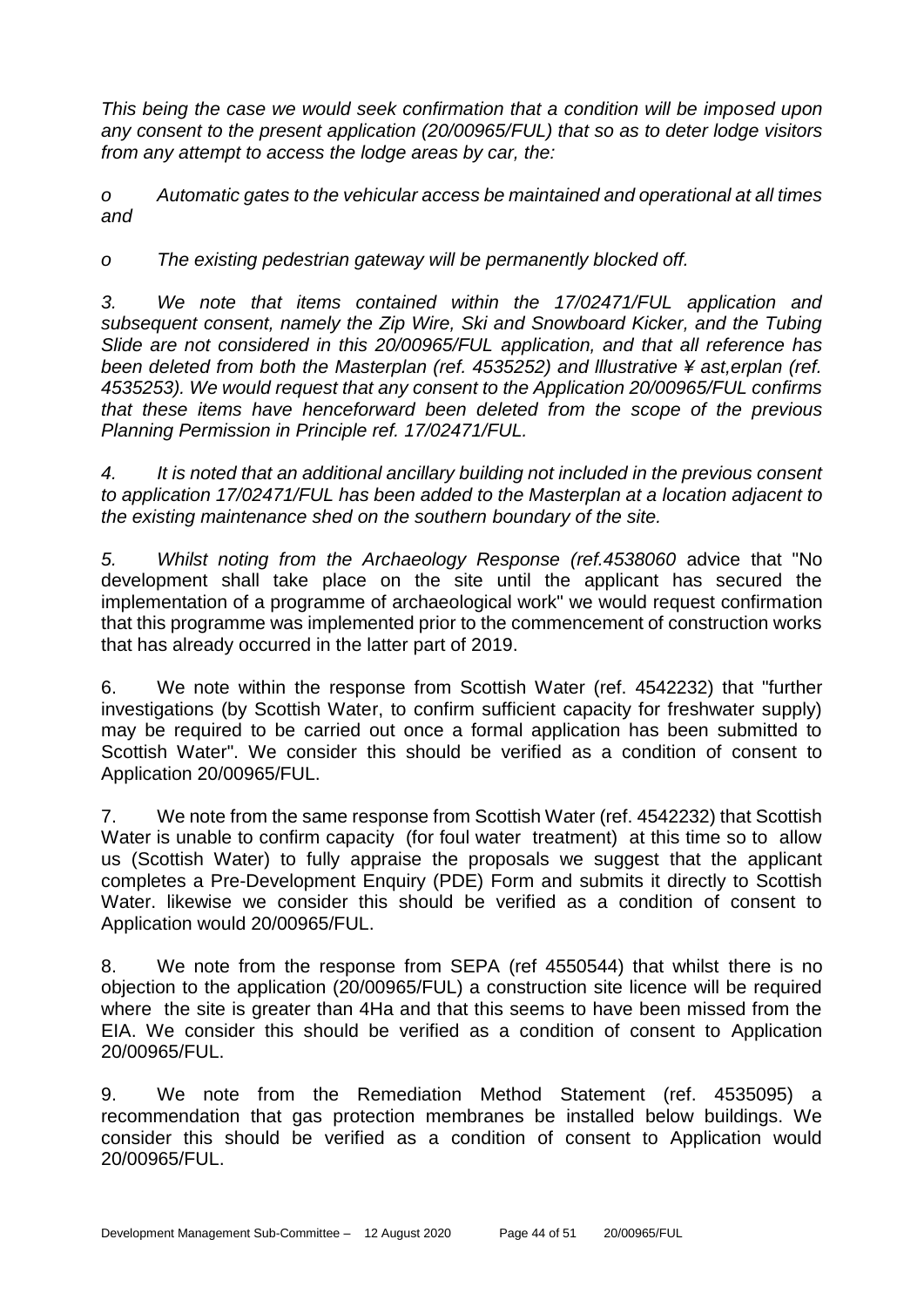Whilst not being presented as objections we would be grateful if you would confirm that our comments will be taken into account when considering the application.

#### **Edinburgh Airport comment**

*Please accept this as confirmation we are happy to discharge the condition. I received detailed information in relation to building heights directly from the developer and we have now carried out the relevant assessments.*

#### **Environmental Protection comment**

*The applicant is proposing to build an outdoor leisure facility at the site of the former Craigpark Quarry in Ratho. The applicant has had a hybrid planning application approved (17/02471/FUL) whereas part of the 2017 application was detailed and the remainder of the application just outline. Therefor planning permission in principle was granted under the 2017 application and was subject to several conditions. This latest application is to address all of condition `1¿ from the 2017 application which has several areas of interest for Environmental Health that are listed below. The actual condition states;*

*Conditions:-*

*1. Notwithstanding the information submitted on the plans hereby approved, detailed planning permission must be sought for all the support buildings (including orientation building, HUB reception building, WETs building and Service Building), the recreation*  facilities (including the water sports facility, zip wire, ski and snowboard kicker, the tubing *slide and ancillary structures), and the visitor overnight accommodation buildings (including lodge and pod buildings) shown on the proposed masterplan drawing reference 14048 L106 EOO. The total gross floor area of the buildings should not exceed 4500 square metres and the buildings should not exceed two storeys in height A.O.D.*

*The detailed application should include the following information :* 

*\* Roads, footways, cycleways, servicing and layout of car parking and cycle parking provision in accordance with standards agreed within the approved layout; including an access management plan;* 

*\* All operational aspects and noise assessment of the commercial and business uses including details of servicing arrangements, opening hours, all external plant, machinery and/or ventilation, hours of deliveries and collections, inclusion of a site management plan; details should be provided which confirm that the ventilation will meet the relevant criteria.* 

*\* Site investigation/decontamination arrangements;* 

*\* Any boundary treatments, including noise barriers*

*The applicant had submitted site investigation information with the previous application. There is another condition that adequately covers contaminated land and that condition*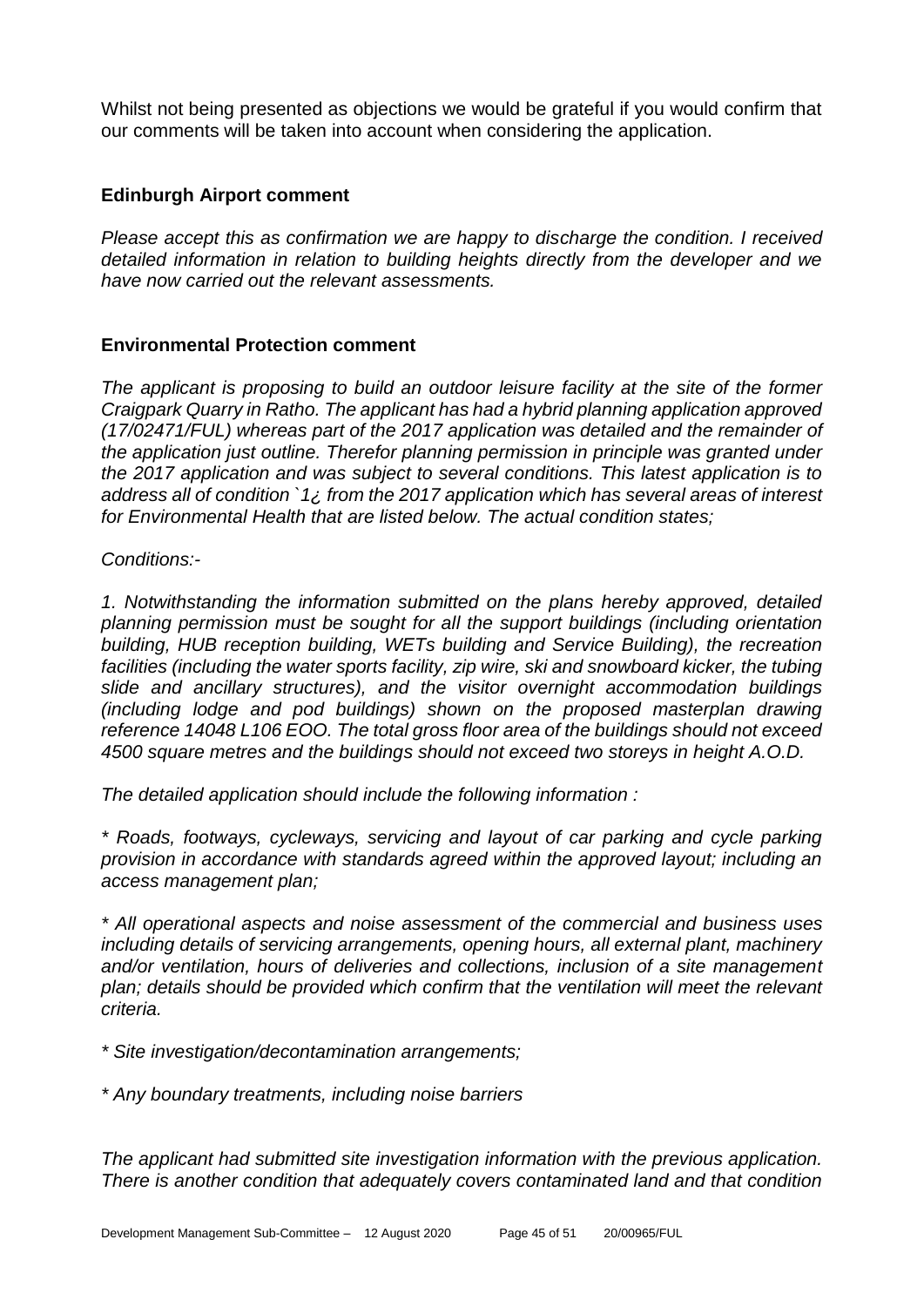*cannot technically be fully discharged until the development is completed. Therefore, it is noted that site investigation reports have been submitted and are being reviewed by our contaminated land officer.*

*The applicant has submitted a further supporting noise impacted assessment to address issues raised by environmental protection on the proposal. The noise impact assessment has investigated likely noise levels and impacts from lodge usage and possible noise at the closest residential receptors, predicted the operational noise levels from external plant and breakout noise from the Hub building associated with Class 11 uses.*

*The applicants noise impact assessment has concluded that noise from the proposed development will be below the noise criteria, resulting in a low likelihood of significant noise impacts. The applicant will be required to install acoustic barriers upon a bund as described in the supporting noise impact assessment and detailed in the submitted drawings. The type of noise associated with leisure facilities may not also breach the required noise criteria due to the nature of the noise created by people not being continuous. However, the distance between noise source and receptor and inclusion of barriers should be capable of reducing the noise levels to ensure amenity is not adversely affected. The applicant has also advised that a robust management plan will be implemented to further reduce potential for noise, with certain other aspects of the proposal possibly requiring a licence to operate.* 

*The management plan highlights measures to minimise the risk of disturbance. Such measures include, time-limiting or banning the use of sound reproduction equipment or musical instruments in areas close to residents that will be used at night (e.g. the lodges). Signage requesting users to respect neighbours with regards to noise, especially evening and night-time. On site personnel available to address any disturbance or safety issues that could arise. A 24-hr phone number for residents to call in the event of any disturbance occurring. An action plan for steps to take following a complaint or notification regarding noise. None of this can be conditioned through planning however if properly implemented could reduce the likelihood of any noise issues.*

*Although not directly related to this proposal it should be noted that the applicants previous noise impact assessment had advised that the proposed facility will be operational for only 9 months of the year with it being closed between December and February. The applicant has advised that the proposed hours of operation will be split between two seasons June to August 08:00 to 22:00 hours with the remaining operational months being open 10:00 to 20:00. The applicant has advised that they would be willing to accept a condition controlling the hours of operation. Therefore, Environmental Protection shall recommend a condition restricting the hours of use.*

*Environmental Protection recommend that conditions are attached to any consent to ensure residential amenity is protected.* 

# *Local Air Quality*

*The applicant had submitted a supporting air quality impact assessment. This was requested due to the number of proposed car parking spaces exceeding one hundred. The applicant has identified that the development site is not located within or immediately adjacent to an Air Quality Management Area (AQMA). The closest AQMA is the Glasgow Road AQMA, located approximately over 1.5 km to the north of the development site.*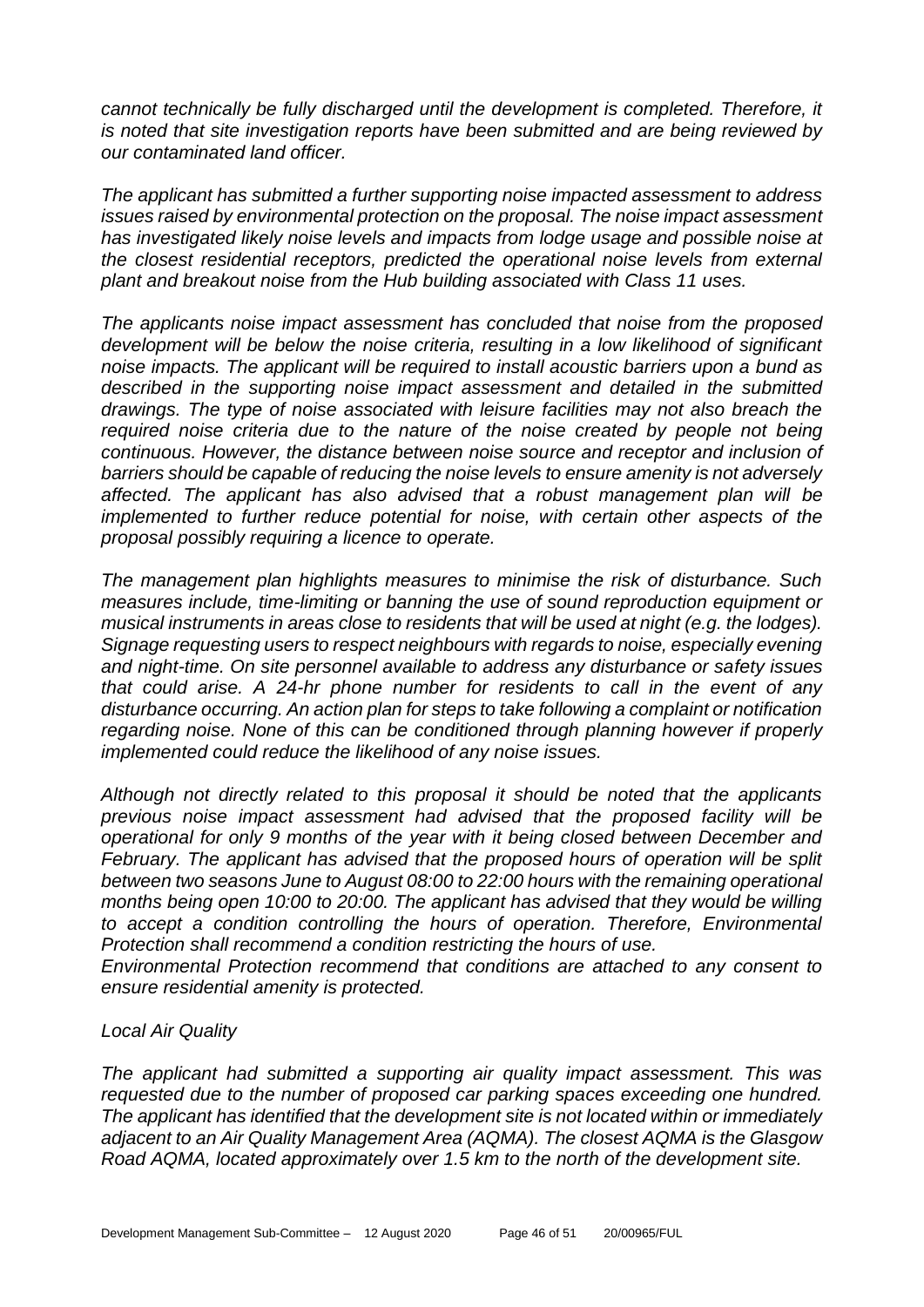*The applicants supporting air quality impact assessment has demonstrated that the site will not have an adverse impact on local air quality.*

*The Edinburgh Design Guidance (October 2017) states that to ensure that the infrastructure required by the growing number of electric vehicles users is delivered, one of every six spaces should include a fully connected and ready to use electric vehicle charging point, in developments where ten or more car parking spaces are proposed. EV parking spaces should be counted as part of the overall car parking provision and not in addition to it.* 

*The applicant has committed to installing electric vehicle charging points. The applicant has also provided detailed plans showing where some of the chargers will be located and it¿s been agreed that the detailed location of the remaining chargers will be highlighted*  when the details plans are submitted. Environmental Protection would be requiring *electric vehicle charging points of various outputs to be provided throughout the proposed public car. Slower chargers for long stay purposes shall be served with 7kW or 22kW chargers with 70kW or 50kW (125 Amp) DC with 43kW (63 Amp) AC unit made available for at least 10% of your total proposed spaces. DC charge delivered via both JEVS G105 and 62196-3 sockets, the AC supply by a 62196-2 socket. Must have the ability to be de-rated to supply 25kW to any two of the three outlets simultaneously. It should also be noted that the taxi industry is moving towards plug-in taxis. The latest model of the London taxi is a plug-in electric taxi and with Edinburgh being the second biggest market for London taxis there will many of them on the roads in Edinburgh therefore locating chargers for taxis must be further considered.* 

*The applicant has advised Environmental Protection that this detailed information will be submitted later as its covered by another condition. Environmental Protection are not convinced that any other condition does cover this aspect and condition 1 is the most appropriate as below, regardless this information must be provided;*

*Roads, footways, cycleways, servicing and layout of car parking and cycle parking provision in accordance with standards agreed within the approved layout; including an access management plan;* 

*It was agreed during the PPP stage that with regards to the EV charging infrastructure, the exact specification will be confirmed at the detailed design stage. Environmental Protection still require this information and will recommend that the previously recommended conditions for EV¿s are added. Since the last 2017 application was submitted there has been a surge in popularity in EV¿s so the applicant should now consider adding further EV charging infrastructure.*

*Since the 2017 planning application was consented there have several changes with regards energy provision and special heat provisions for developments. SEPA now regulate medium sized energy systems above 1MW and permitted must be obtained from SEPA to operate them. A Chimney Height Calculation may need to be submitted in accordance with the Clean Air Act 1993. We will need details on the proposed centralised energy centre serving the larger buildings, for example the proposed fuel and size (energy in/output). Environmental Protection will not support biomass. It is recommended that the applicant submits a chimney height calculation at the earliest possible stage to ensure planning are satisfied with any proposed chimney which may need to be sizable.*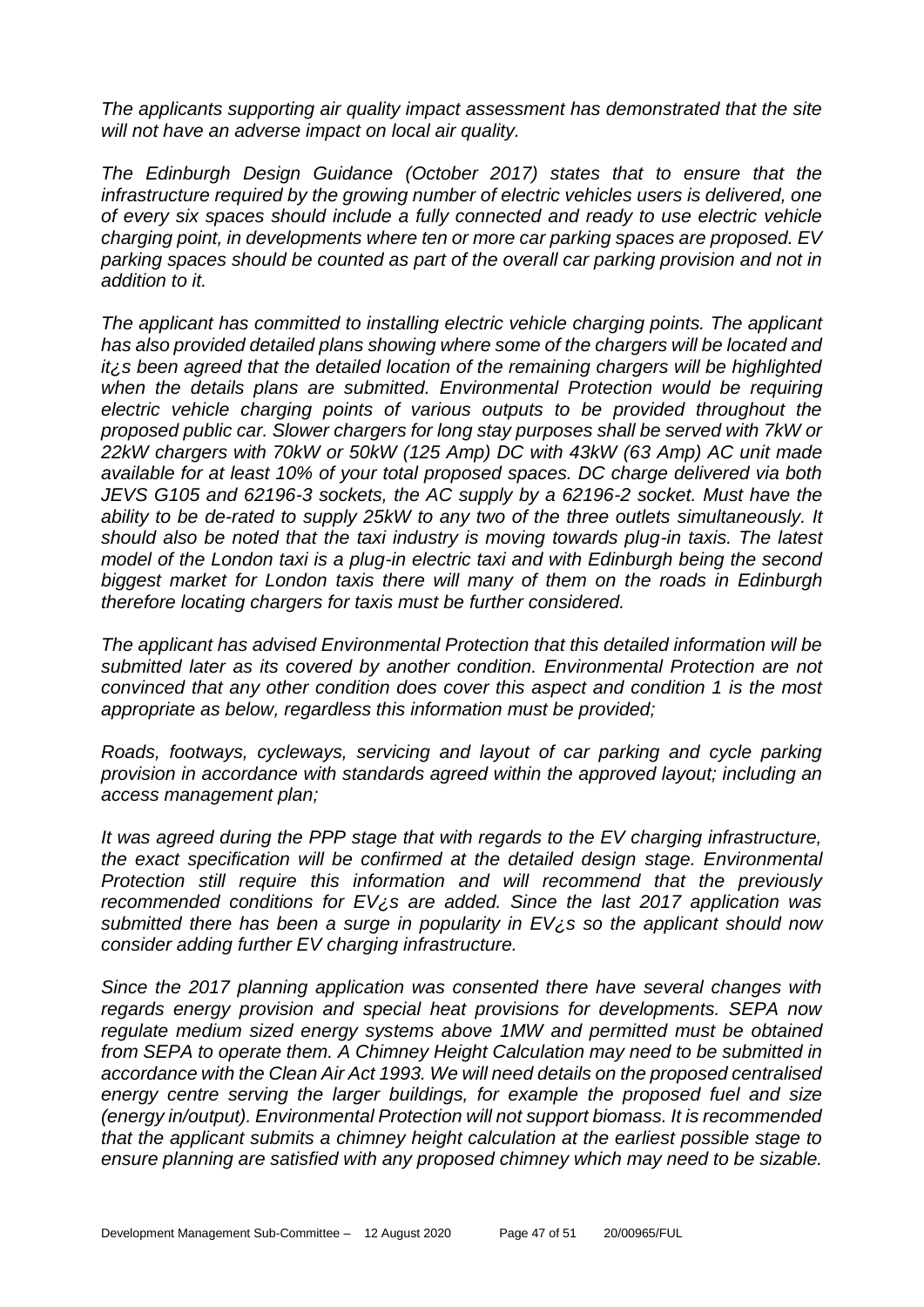*The applicant has advised that this information is currently not available and will be submitted with any detailed planning application.*

*A climate emergency and zero carbon targets now need all developments to move away from fossil fuels altogether. The applicant must fully investigate installing renewable energy technology such as increased photovoltaic/solar panels and ground/air sourced heat pumps linked to energy storage. This technology can be easily linked to EV¿s, the vehicles can then be used to store energy and even feed electricity back into the buildings if required.* 

*The applicant had indicated that they intend small wood burning stoves in the proposed lodges. The applicant has been advised that Edinburgh is a Smoke Control Area and any wood burning stove must be compliant with the Clean Air Act 1993. In Scotland, there is a list of exempt appliances published by the Department for Environment, Food & Rural Affairs. The applicant has agreed not to install wood burning stoves as it was highlighted that Environmental Protection would not support the application if it included a cluster of biomass/wood burning stoves.* 

*Environmental Protection continue to recommend that the applicant does not install a wood burning stove as it is likely to impact the neighbouring residential properties due to the low-level chimney and likelihood of fumes being trapped in the wider area.* 

*Therefore, Environmental Protection offer no objection subject to the following conditions remaining or being added;*

*1. Prior to the commencement of construction works on site:*

*a) A site survey (including intrusive investigation where necessary) must be carried out to establish, either that the level of risk posed to human health and the wider environment by contaminants in, on or under the land is acceptable, or that remedial and/or protective measures could be undertaken to bring the risks to an acceptable level in relation to the development; and*

*b) Where necessary, a detailed schedule of any required remedial and/or protective measures, including their programming, must be submitted to and approved in writing by the Planning Authority.*

*ii) Any required remedial and/or protective measures shall be implemented in accordance with the approved schedule and documentary evidence to certify those works shall be provided for the approval of the Planning Authority.*

*2. A 2m acoustic barrier must be erected with a minimum surface mass per unit area of 15 kg/m2, no holes or gaps between sections or underneath the barrier. The location of the barriers is highlighted in Figure 2 of the ITP Energised Noise Assessment ref EDI\_1912 dated 2020-02-05 and on `Lodges East Cala Boundary Sections¿ drawing number 14048\_L\_426 dated 14.02.20. they must be fully installed prior to occupation.*

*3. The water sports facility, the zip wire, the ski and snowboard kicker and the tubing slides shall only operate between the hours of 8am and 8pm.*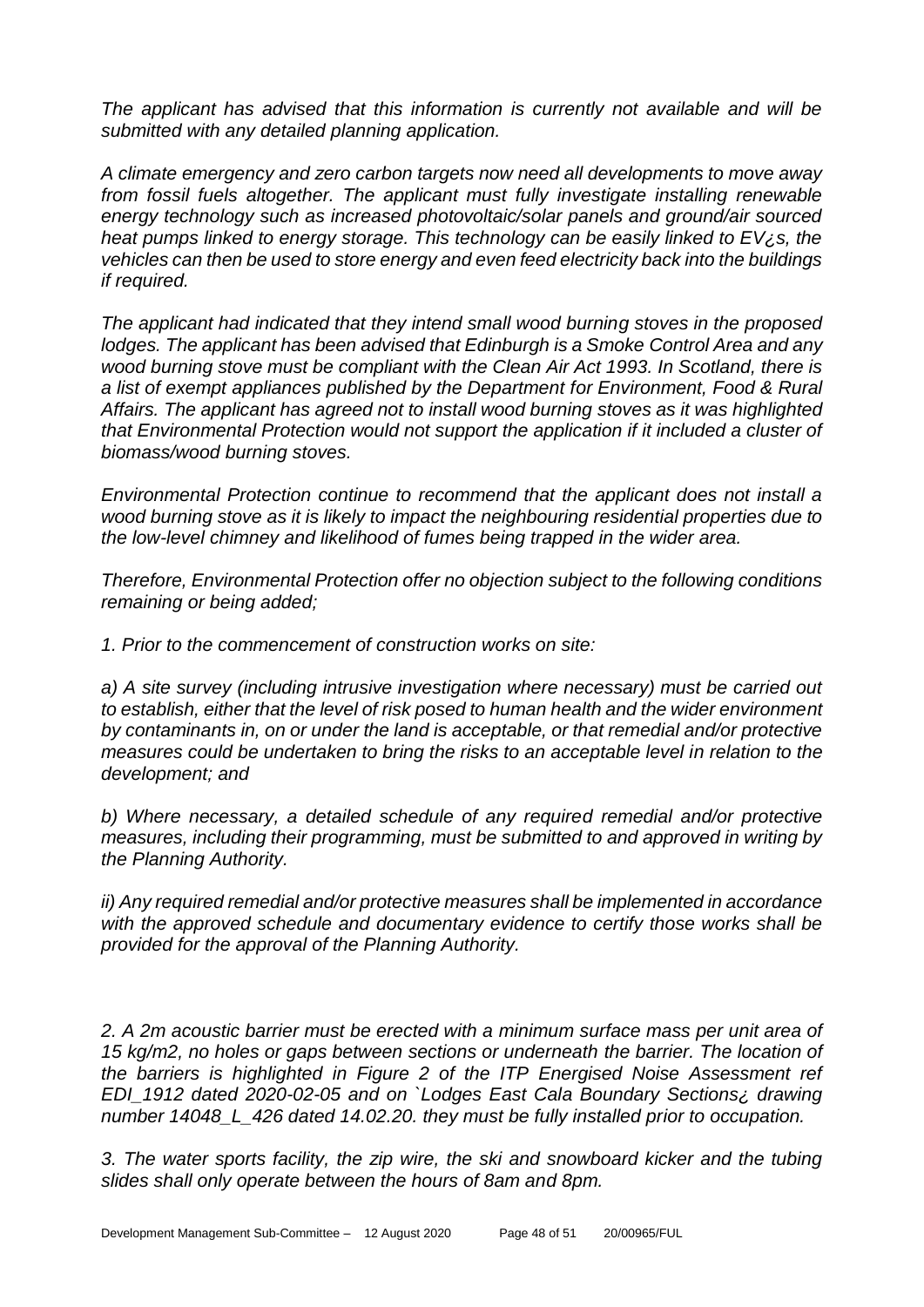*4. The hub building shall be open to visiting members of the public between the hours of 8am to 11pm.*

*5. No wood burning/biomass stoves are permitted as part of the development.* 

*6. A minimum of thirty-eight 7Kw electric vehicle charging outlet (wall or ground mounted) shall be installed and operational prior to occupation. Two commercial space shall have a rapid electric vehicle charging point installed and operational prior to occupation. The rapid charger shall be of the following standard with specific specifications and locations provided at the detailed stage:*

*70 or 50kW (100 Amp) DC with 43kW (63 Amp) AC unit. DC charge delivered via both JEVS G105 and 62196-3 sockets, the AC supply by a 62196-2 socket. Must have the ability to be de-rated to supply 25kW to any two of the three outlets simultaneously.*

#### *Informative*

All proposed energy plant most comply with the Clean Air Act, details of required *chimneys should be submitted at the detailed planning stage. Plant above 1Mw may require secondary abatement technology. Biomass is not appropriate for this site.* 

*Applicant must further consider extending the onsite renewable energy provisions through the of photovoltaics/solar panels and or ground/air sourced heat pumps.*

#### *Construction Mitigation*

a) All mobile plant introduced onto the site shall comply with the emission limits for off *road vehicles as specified by EC Directive 97/68/EC. All mobile plant shall be maintained to prevent or minimise the release of dark smoke from vehicle exhausts. Details of vehicle maintenance shall be recorded.*

*b) The developer shall ensure that risk of dust annoyance from the operations is assessed throughout the working day, taking account of wind speed, direction, and surface moisture levels. The developer shall ensure that the level of dust suppression implemented on site is adequate for the prevailing conditions. The assessment shall be recorded as part of documented site management procedures.*

*c) Internal un-surfaced temporary roadways shall be sprayed with water at regular intervals as conditions require. The frequency of road spraying shall be recorded as part of documented site management procedures.*

*d) Surfaced roads and the public road during all ground works shall be kept clean and swept at regular intervals using a road sweeper as conditions require. The frequency of road sweeping shall be recorded as part of documented site management procedures.*

*e) All vehicles operating within the site on un-surfaced roads shall not exceed 15mph to minimise the re-suspension of dust.*

*f) Where dust from the operations are likely to cause significant adverse impacts at sensitive receptors, then the operation(s) shall be suspended until the dust emissions*